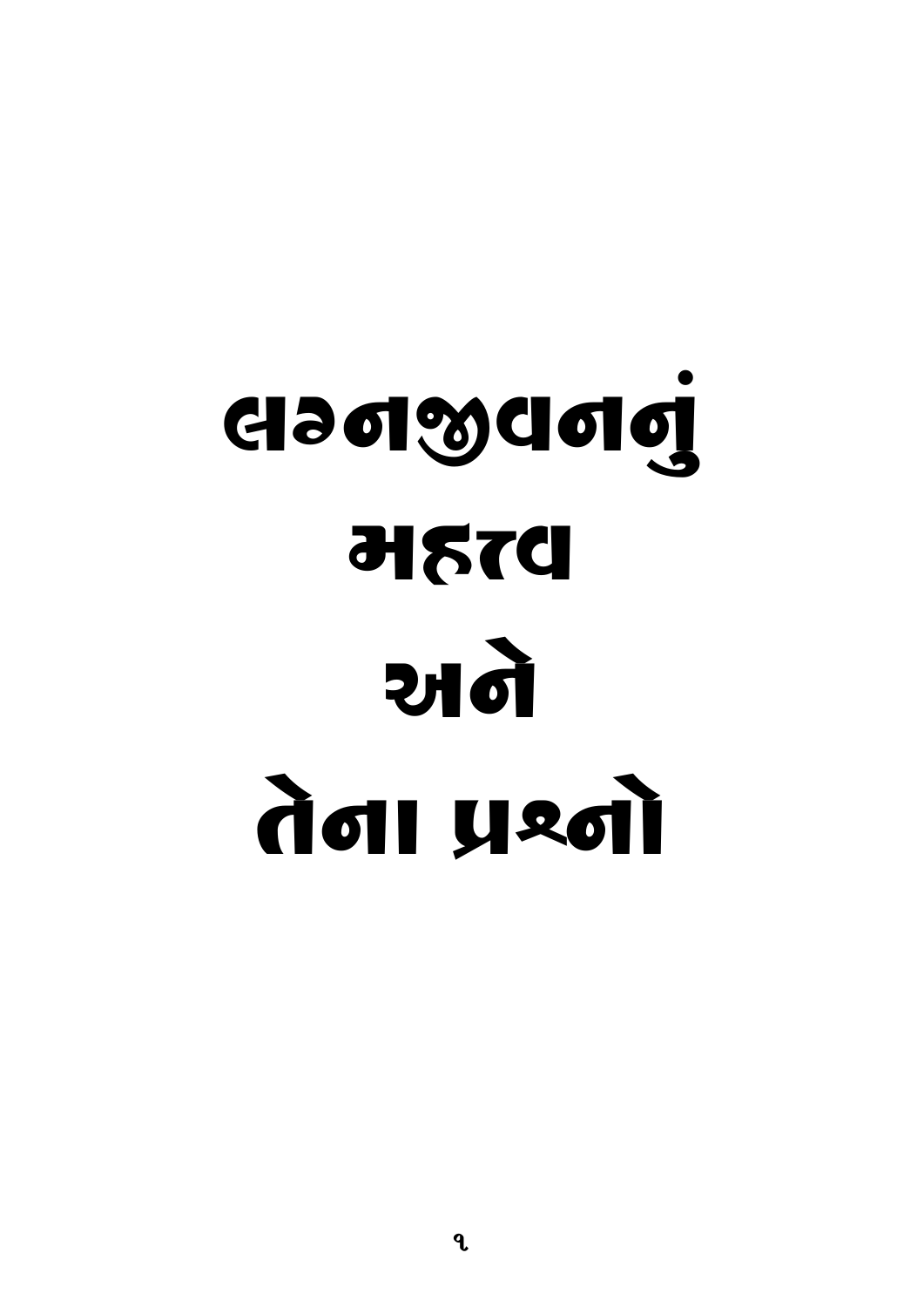કિતાબનું નામ : લગ્નજીવનનું મહત્ત્વ અને તેના પ્રશ્નો પ્રકાશનનું વર્ષ: ઝિલ્કદહ, હી.સ. ૧૪૩૫, સપ્ટેમ્બર-૨૦૧૪ : એસોસીએશન ઓફ ઇમામ મહદી (અ.સ.) પ્રકાશક પો.બોક્સ નં. ૧૯૮૨૨ મુંબઇ - ૪૦૦ ૦૫૦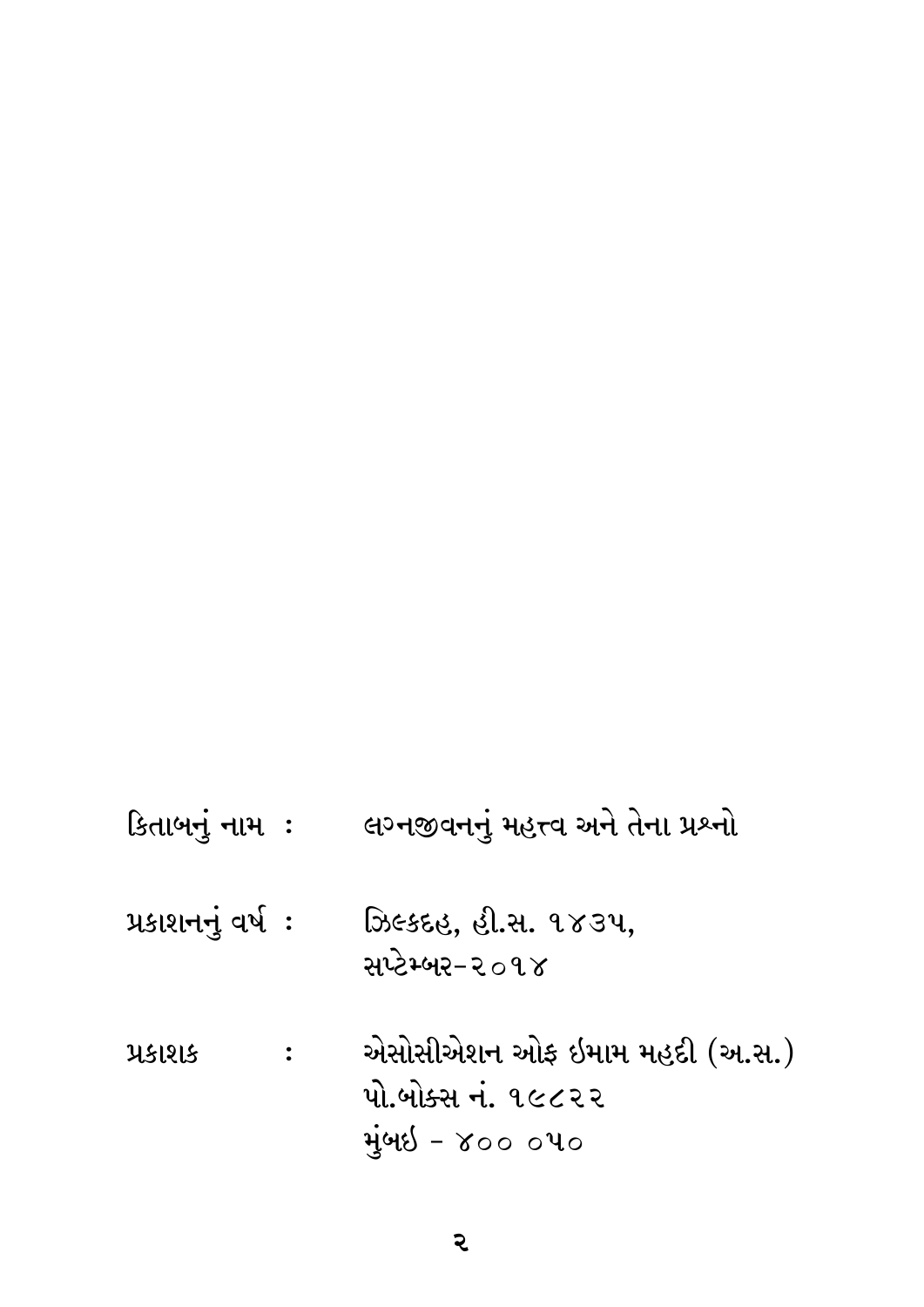# અનુક્રમણિકા

| ક્રમ                     | વિષય                                  | પાના નં.                 |
|--------------------------|---------------------------------------|--------------------------|
|                          | લગ્નજીવનનું મહત્ત્વ અને તેના પ્રશ્નો  | પ                        |
| $\mathbf{q}$             | તપાસ અને સંશોધન ન કરવું               | ৩                        |
| २                        | તરબીયતનો અભાવ                         | $\overline{\mathcal{C}}$ |
| $\mathcal{S}$            | અપેક્ષાઓ                              | 90                       |
| $\mathbf{X}$             | બરાબરીનો રિશ્તો                       | ૧૨                       |
| પ                        | ટી.વી. અને ઈન્ટરનેટ વિગેરે            | 43                       |
| $\zeta$                  | દુન્યવી ચમક−દમક                       | 9x                       |
| ৩                        | તલાકના નુકશાનોથી ગફલત                 | 9.4                      |
|                          | (અ) કુટુંબ અસરગ્રસ્ત થાય છે           | ૧૫                       |
|                          | (બ) અવલાદ અસરગ્રસ્ત થાય છે            | ૧૫                       |
|                          | (ક) માનસિક અસર                        | 95                       |
|                          | (ડ) બીજી શાદી મુશ્કીલ થઈ જાય છે       | 9E                       |
|                          | (ઈ) ખુદા અને તેના રસુલ (સ.)ની નારાજગી | 95                       |
| $\overline{\mathcal{C}}$ | માં-બાપની દખલ                         | १७                       |
| $\tilde{\mathcal{L}}$    | ગરમ સ્વભાવ                            | २०                       |
|                          | શું આ મુશ્કેલીઓ દૂર થઈ શકે છે?        | २४                       |
| L                        | બિન ઈસ્લામીક ઉપાય                     | २४                       |
|                          | (અ) જાદુ વિગેરે                       | २४                       |
|                          | (બ) સખ્તાઈ                            | ૨૫                       |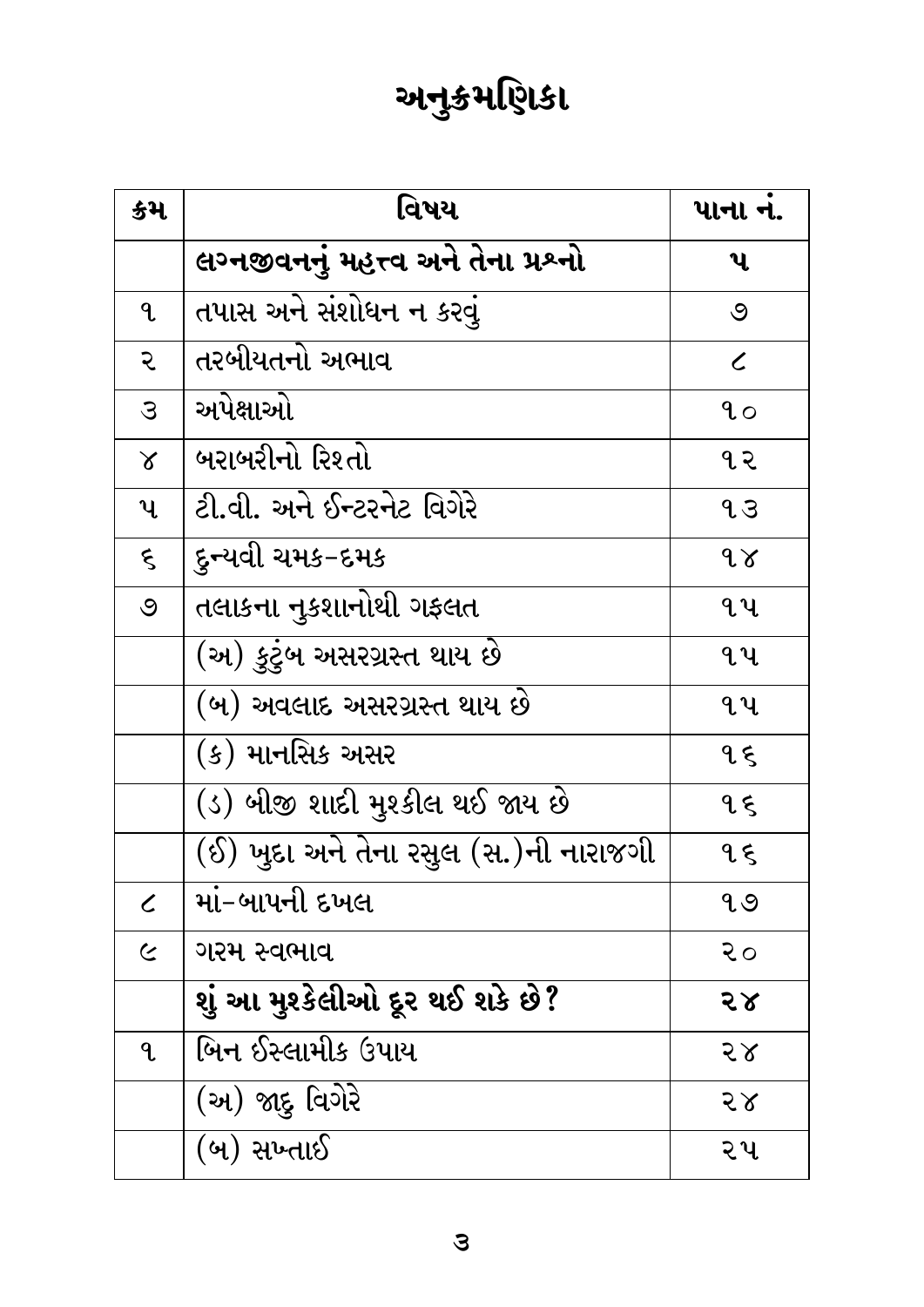|   | (ક) ફરીયાદો તથા કેસ કરવો             | २७           |
|---|--------------------------------------|--------------|
| २ | ઈસ્લામીક ઉપાય                        | २८           |
|   | (અ) દોઆ અને તવસ્સૂલ                  | २८           |
|   | (બ) પોતાને તે જગ્યાએ મુકીને વિચારવું | २८           |
|   | (ક) આપસી વાતચીત                      | ૩૨           |
|   | (ડ) આલીમે દીનની સલાહ લેવી            | $3\xi$       |
|   | (ઈ) સલાહ અને નસીહત                   | ३૯           |
|   | (ઈં) કુટુંબીક અદાલત                  | 85           |
|   | પતિ-પત્નાિ હક્કો                     | 88           |
|   | શાંતિ અને સુકુનની ચાવી મોહબ્બત છે    | 88           |
|   | મોહબ્બત અને રહેમત                    | 89           |
|   | પત્નિના હક્કો                        | $\chi$       |
|   | ખર્ચો                                | $\mathbf{u}$ |
|   | અલ્લાહની રાહમાં જેહાદ કરનાર          | પ૧           |
|   | ૭૦૦ ગણો વધારે સવાબ                   | પર           |
|   | પતિના હક્કો                          | 43           |
|   | પતિની પરવાનગી વગર ઘરેથી નીકળવું      | પપ           |
|   | પતિ માટે શણગાર કરવો                  | પ૬           |
|   | આવકારવું અને વિદાય કરવું             | પ૬           |
|   | શ્રેષ્ઠ શફાઅત કરનાર                  | પ૭           |
|   | શ્રેષ્ઠ અને સૌથી ખરાબ મર્દ           | ૫૭           |
|   | અય કાશ…                              | પ૯           |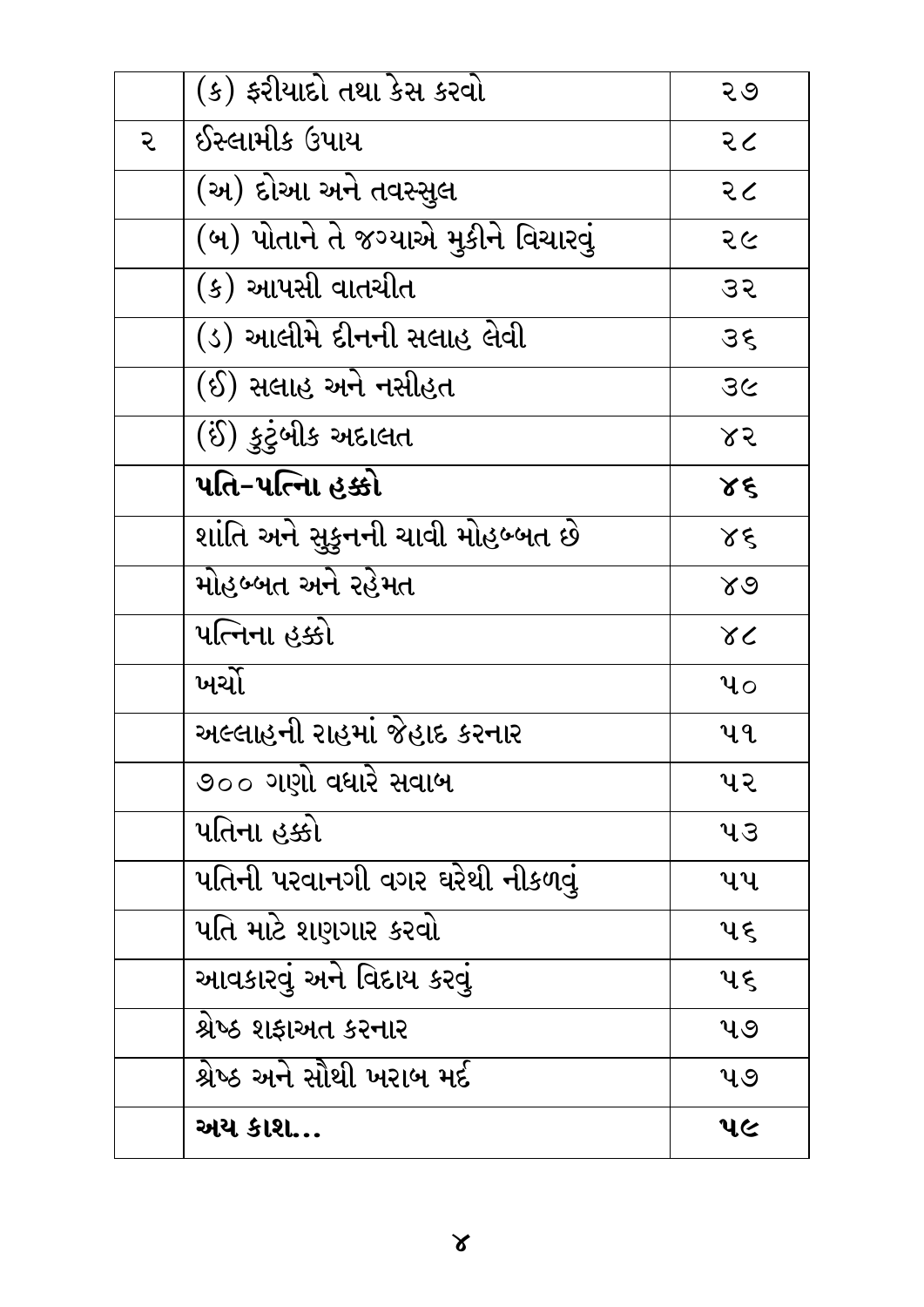صَلَّى اللَّهُ عَلَيْكَ يَأْوَلِيَّ الْعَصْرِ أَدْرِكْنَا

بِسْمِ اللَّهِ الرَّحْمٰنِ الرَّحِيْمِ

# લગ્નજીવનનું મહત્ત્વ અને તેના પ્રશ્નો

વિવાહીત જીવન દરેક મખ્લુકની ફીતરી જરૂરત છે. ખુદાવંદે આલમે દરેક મખ્લુકની જોડી બનાવી છે. તે અલ્લાહના નક્કી કરેલા નિઝામ મુજબ પોતાનો સાથી ખુદ તલાશ કરી લે છે અને ઝીંદગીની જરૂરતોને પુરી કરતા કરતા પોતાની ઝીંદગી વિતાવી નાખે છે. અલ્લાહે ઈન્સાનને બધી મખ્લુકો પર ફઝીલત અને ઉચ્ચતા અતા કરી છે. એટલા માટે ઈન્સાનની ઝીંદગીના વિવાહીત કાનુનો અને મસલાઓ બીજી બધી મખ્લુકો કરતા ભિન્ન છે.

ખુદાવંદે આલમે ઈન્સાનની ઝીંદગીમાં શાદીની ખુબજ તાકીદ કરી છે. રસુલે ખુદા (સ.અ.વ.) એ શાદીને પોતાની એવી સુન્નત કરાર દીધી છે કે 'જે કોઈ તેનાથી મોઢું ફેરવી લે તેને પોતાની ઉમ્મતમાંથી બહાર ગણ્યો છે.'

'પરણિતની નમાઝને ૭૦ ગણી વધારે કરાર દીધી છે.' 'શાદીને અડધા ઈમાનની હીફાઝત કહેવામાં આવ્યું છે.' શાદી ઈન્સાનની ઝીંદગીનો એ જરૂરી અને ખુબજ લાઝમી ભાગ છે જેના વગર ન ફકત જીવન અધુરૂ રહે છે બલ્કે પરેશાની અને બેચૈની રહે છે. શાદીને સુકુન અને ઈત્મેનાન, મવદત અને મોહબ્બત, અલ્લાહથી નઝદીકી તથા સંબંધોને ગુનાહની માફીનો સબબ કરાર દેવામાં આવ્યો છે. સ્વભાવમાં ઈખ્તેલાફ, રીતભાતના અલગ અલગ હોવા છતાં એકબીજા સાથે ઝીંદગી પસાર કરવાને જેહાદનો દરજ્જો આપવામાં આવ્યો છે. એક સફળ ઝીંદગી જીવવા પર જન્નતની ખુશખબરી આપવામાં આવી છે. પત્નિની સંભાળ લેવાને જેહાદ, અવલાદની તરબીયતને શ્રેષ્ઠ ઈબાદત, ધોરણ મુજબની ઈતાઅતને સઆદત, પ્રશ્નો અને મુશ્કીલોને સહન કરીને વિવાહીત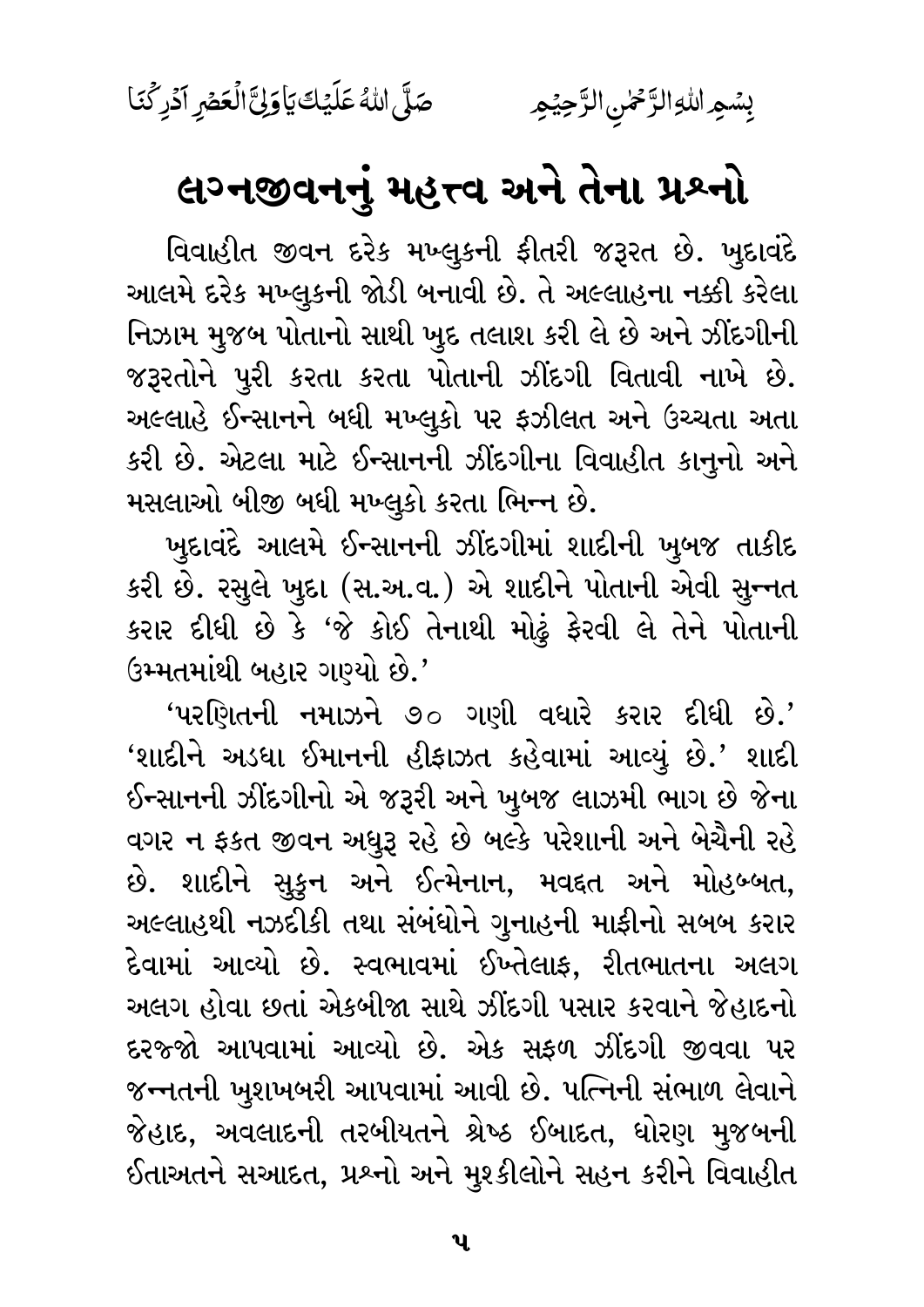ઝીંદગીને બાકી રાખવાને ઉચ્ચ દરજ્જાઓ હાંસિલ થવાનું માધ્યમ કરાર દીધું છે.

ઈસ્લામે મતભેદ, જુદાઈ, લડાઈ ઝઘડાને પસંદ નથી કર્યા. તલાકને મુબાહ વસ્તુઓમાં સૌથી વધારે નાપસંદ કરાર દીધી છે.

આ બધી ભલામણો, તાકીદો અને શૌખ અપાવવા છતાં આજે વિવાહીત જીવન એક મહત્ત્વનો પ્રશ્ન છે. દરેક બાજુએથી મતભેદોની ખબરો આવી રહી છે. શું શહેર અને શું ગામડું. બધી જગ્યાએ આજ પ્રશ્ન છે. ભણેલા ગણેલા અને આર્થિક રીતે સધ્ધર કટંબોમાં પણ આ પ્રશ્નો બીજાથી ઓછા નથી.

આ પરણિત જીવનના મતભેદો કેન્સરની બીમારીથી વધારે ખતરનાક છે. કેન્સરની બીમારીમાં કકત એક વ્યકિત અસરગુસ્ત થાય છે. આ મતભેદથી બે કુટુંબો તથા અવલાદ અસરગ્રસ્ત થાય છે. દીન અને ઈમાન સુધી વાત પહોંચે છે. કારણકે મતભેદના સ્વરૂપમાં જ્યારે ફરિયાદોનો સિલસિલો શરૂ થાય છે તો વાત ફકત હકીકતોને બક્ષક્ષીાન કરવા સુધી સિમિત નથી રહેતી, બલ્કે આરોપો તથા તોહમતોનો એક અનંત સિલસિલો શરૂ થઈ જાય છે. જે કુટુંબને ગુનાહોમાં ઘકેલી દે છે. જ્યારે ગુનાહો કદમ જમાવી લે છે તો બરકતો અને અલ્લાહની તવકીકોનો સિલસિલો ઘટી જાય છે. પરિણામે મતભેદો વધતા જાય છે.

આજે જે બાજુ પણ નઝર કરો. પરણિત જીવન મતભેદનું શિકાર થયેલું છે. શાદીને અમૂક દિવસો પસાર નથી થયા હોતા અને મતભેદ શરૂ થઈ જાય છે. આજના ઝમાનાની એક ખૂસૂસીયત એ પણ છે પ્રશ્ન ઉકેલવાની ચિંતા ઓછી હોય છે અને બન્ને પક્ષો જલ્દીથી તલાક ઈચ્છે છે. જે વસ્તુ ખુદાવંદે આલમને ખુબજ નાપસંદ છે, તે જ વસ્તુ આજે લોકોની પહેલી પસંદ છે. આ બરબાદીનું કારણ શું છે? ફકત અફસોસ કરવો એ પ્રશ્નનો ઉકેલ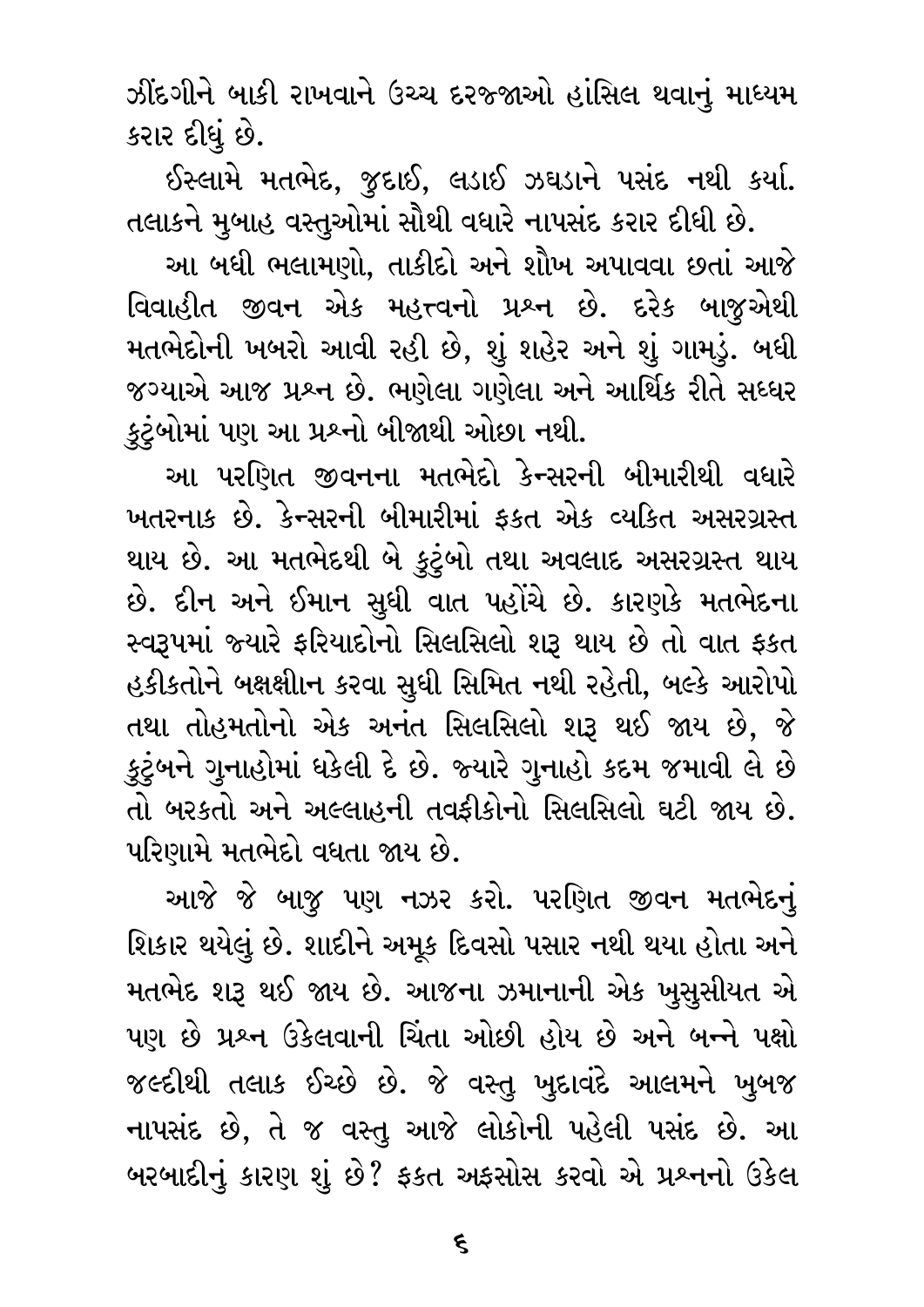નથી. મુશ્કીલોઓનું બીજાઓ પાસે વર્ણન કરવું એ પણ ઉકેલ નથી. મુશ્કીલો અને પ્રશ્નોને જોરશોરથી બયાન કરે છે પરંતુ તેના કારણો શોધીને તેને ખત્મ કરવાની ચિંતા ઓછી કરે છે.

હઝરત વલીએ અસ્ર (અ.સ.)ની પાક ખિદમતમાં ખાસ ઈનાયતોની માંગણી કરીને તેના કારણોને શોધીએ અને પછી તેના ઉકેલ લાવવાની કોશિષ કરીએ. જો મુશ્કેલી છે તો તેનો ઉકેલ જરૂર હશે. જો બીમારી છે તો તેનો ઈલાજ પણ જરૂર હશે.

#### (૧) તપાસ અને સંશોધન ન કરવુંઃ

મતભેદનું એક કારણ એ છે કે શાદી કરતા પહેલા બન્ને પક્ષો એકબીજા વિષે વધારે તપાસ નથી કરતા. વાત ભણતર, ઓહદો, નોકરી, આવક, ઘર અને દેખાવ પુરતી મર્યાદીત રહે છે. છોકરો અથવા છોકરીનું ભણતર કેટલું અને દેખાવ કેવો છે? માં-બાપની ઝીંદગીની રીતભાત કેવી છે? મકાનની હાલત કેવી છે? બહુ બહુ તો ખાનદાન અને વંશની તપાસ થાય છે. પરંતુ આમાંથી એક પણ વસ્તું ઝીંદગીની સફળતાની ઝમાનત નથી. મૂળ વસ્તુ જે ઝીંદગીને સુકૂન અને ઈત્મેનાન આપે છે, તે છોકરા અને છોકરીના અખ્લાક અને સ્વભાવ છે. તેના કુટુંબીજનોના અખ્લાક અને સ્વભાવ છે. તેમની ઝબાન અને રીતભાત છે. આજના ઝમાનામાં લગ્નજીવન પૈસાના કારણે ઓછા તૂટે છે. એકબીજાના અખ્લાક અને સ્વભાવના કારણો વધારે તૂટે છે. એ વાત યોગ્ય છે કે સાથે રહ્યા વગર એકબીજાના અખ્લાક અને સ્વભાવની ખબર પડી શકતી નથી. પરંતુ આડોસપાડોસમાં તપાસ કરવાથી એક હદ સુધી અંદાજો લગાવી શકાય છે. જાણકારોથી પૂછીને ખાનદાનના અખ્લાક અને સ્વભાવ તો જાણી જ શકાય છે. ઘરનો માહોલ બાળકો પર જરૂર અસર કરે છે એટલા માટે સંબંધ બાંધતા પહેલા ખુબજ સારી રીતે તપાસ અને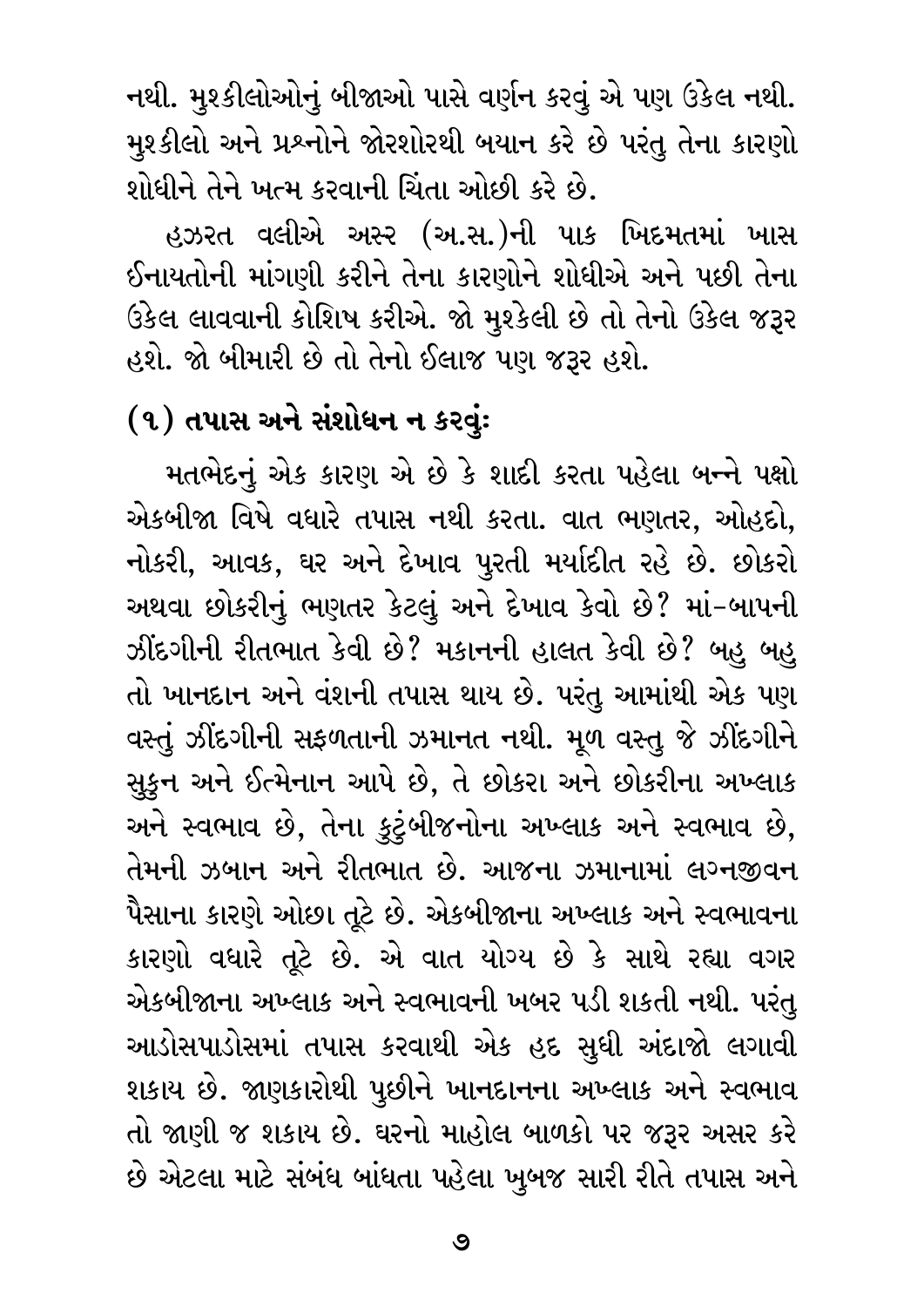પૂછપરછ કરી લેવી જોઈએ. હઝરત રસુલે ખુદા (સ.અ.વ.) એ કરમાવ્યં:

إِذَا هَمَهْتَ بِأَمْرِ فَتَلَبَّرُ عَاقِبَتَهُ فَإِنَّ كَانَ خَيْراً فَأَسْرِعُ إِلَيْهِ وَ إِنَّ كَانَ شَرَّ أَفَانُتَهِ عَنْهُ

'જ્યારે તમે કોઈ કામનો ઈરાદો કરો તો તેના પરિણામ વિષે ચિંતન મનન કરો, જો પરિણામ સારૂ છે તો જલ્દી કરો અને જો પરિણામ સારૂ નથી તો તેનાથી દૂર રહો.'

(બેહારૂલ અન્વાર ભાગ-૭૧, પા. ૩૪૨, હ. ૧૫)

શાદી એક પવિત્ર ખાનદાનનો પાયો નાખવાનં નામ છે. એટલા માટે તેના પાયાઓનું મઝબુત હોવું ખુબજ જરૂરી છે. ખાસ કરીને તે સંબંધો જે ઈન્ટરનેટના માધ્યમથી નક્કી થઈ રહ્યા છે તેમાં વધારે તપાસની જરૂરત છે.

નવજવાન જ્યારે એકબીજાથી પ્રભાવીત થઈ જાય છે તો એકબીજાને સ્વિકારી લે છે અને આ બારામાં કોઈની સલાહ લેવા તૈયાર નથી થતા. આના બારામાં તે નવજવાનોને વિનંતી છે કે પોતાના વાલેદૈનના મશ્વેરાને હરગીઝ નઝરઅંદાઝ ન કરો. તેઓની અનુભવી દ્રષ્ટિઓ તે બાબતોને જોઈ લે છે જેને જવાન દ્રષ્ટિઓ સમજી નથી શકતી.

શાદી ઝીંદગીભરનો સાથ છે એટલા માટે ખુબજ સમજી વિચારીને સંબંધ જોડવો જોઈએ

#### (૨) તરબીયતનો અભાવ<u>ઃ</u>

જો કોઈ જવાન કાર ચલાવવા માંગતો હોય તો તેના માટે જરૂરી છે કે તેના માટે યોગ્ય ટ્રેઈનીંગ મેળવે. જ્યાં સુધી તેની ટ્રેનીંગ સંપૂર્ણ ન થાય ત્યાં સુધી તેણે કાર ચલાવવી ન જોઈએ.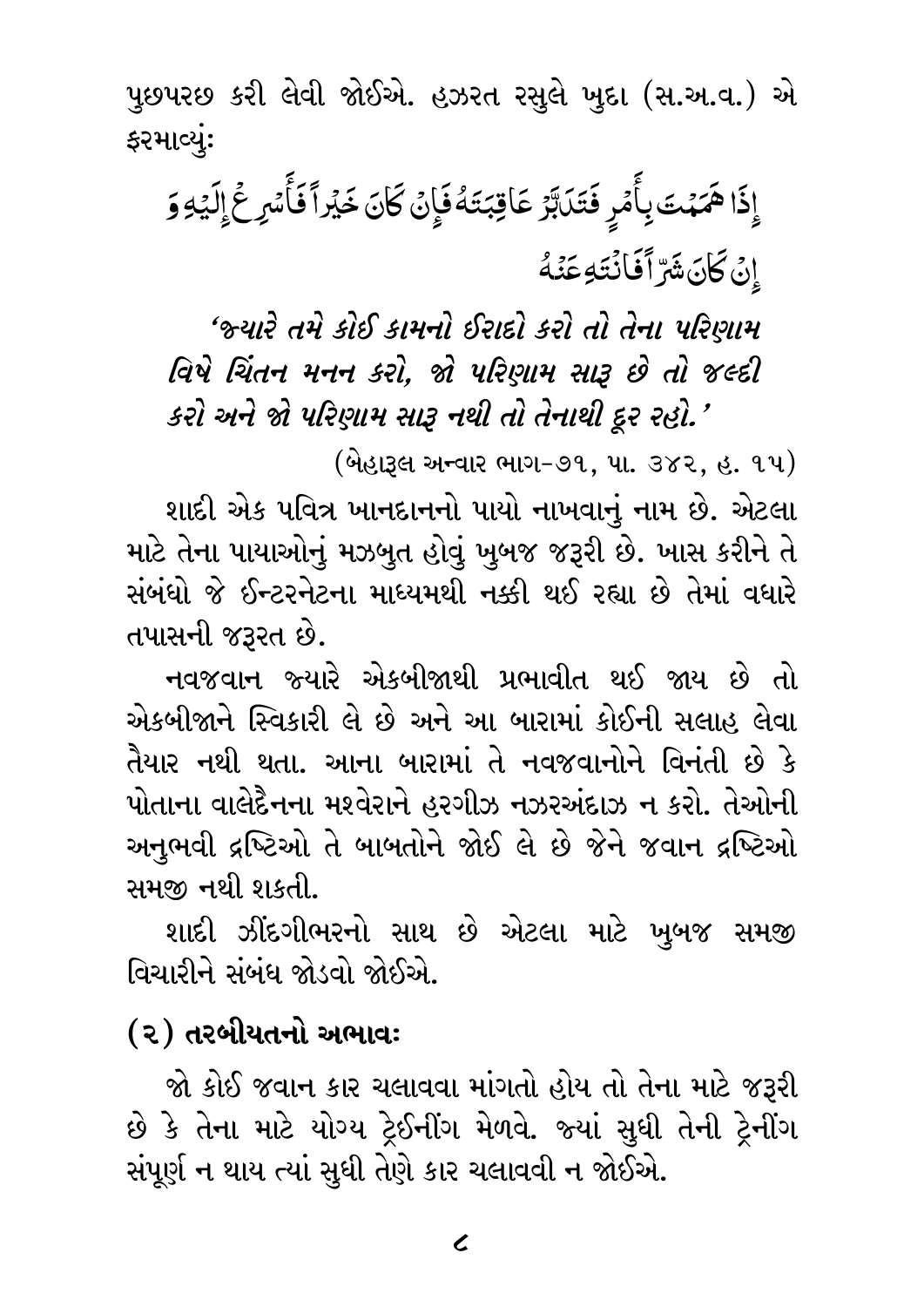પહેલાના ઝમાનામાં સંયુકત કુટુંબો હતા. દાદા-દાદી, કાકા-કાકી, વગેરે બધા સાથે સાથે રહેતા. એક જ ઘરમાં ભીન્ન ભીન્ન સ્વભાવના માણસો સાથે રહેતા. મોટા બુઝુર્ગો બચ્ચાઓ પર નઝર રાખતા હતા અને તેઓની તરબીયત કરતા હતા. ઉંચ-નીચ બતાવતા રહેતા હતા. ઘરનો માહોલ ખુદ પ્રેકટીકલ રીતે તરબીયત કરી દેતો હતો. ભિન્ન ભિન્ન સ્વભાવના લોકો સાથે રહેવાની અને સુસંગત થવાની રીતભાત શીખવી દેતા હતા. આના સિવાય છોકરીઓ ઉચ્ચ ભણતર હાસીલ કરતી ન હતી. ભણતર પછી તરતજ અથવા ભણતરની સાથો સાથ જ શાદી બહજ ઓછી થતી હતી. ભણતર અને શાદીની વચ્ચે અમૂક વર્ષનો ગાળો રહેતો તે સમયગાળા દરમ્યાન છોકરીઓને સંયુકત કુટુંબમાં રહીને ઘર સંભાળવાની બાબતોને પ્રેક્ટીકલ રીતે શીખવાનો મૌકો મળી જતો હતો. ખાવાનું પકાવતા અને સિવણકામ વિગેરે આવડી જતું હતું. બલ્કે આ પ્રકારની બાબતો પર ખાસ ધ્યાન આપવામાં આવતું હતું. તેનું પરિણામ એ આવતું કે છોકરી એક અનુભવની સાથે સસુરાલમાં કદમ મુકતી હતી. તેને પતિની સંભાળ લેવાનું પણ આવડતું અને ભિન્ન ભિન્ન સ્વભાવના લોકોની વચ્ચે રહેવાની રીતભાત પણ આવડતી, સંબંધો નિભાવવાનો તરીકો પણ આવડતો હતો. પરિણામે મોટા ભાગના લગ્નો સફળ થતા હતા.

આજના ઝમાનામાં સંયુકત કુટુંબ વ્યવસ્થા નાશ પામી છે. મોટા ઘરો એક-બે રૂમના ફલેટોમાં બદલાઈ ગયા છે. મોટા અને બુઝુર્ગો ઘરમાં રહેતા નથી. હવે દાદા-દાદી, કાકા-કાકી બધા અલગ વસી રહ્યા છે. અવલાદ પોતાના માં-બાપની સાથે અલગ ઘરમાં રહે છે. એટલા માટે ભિન્ન ભિન્ન સ્વભાવના લોકોની વચ્ચે રહીને જે તરબીયત થતી હતી તે ખતમ થઈ ગઈ, સબ્ર અને ધીરજનો પ્રેકટીકલ દર્સ ખતમ થઈ ગયો છે. આ એક બાજૂ છે તો બીજી બાજુ હવે ભણતરનો સિલસિલો કંઈક એવો થઈ ગયો છે કે

 $\tilde{\mathbf{z}}$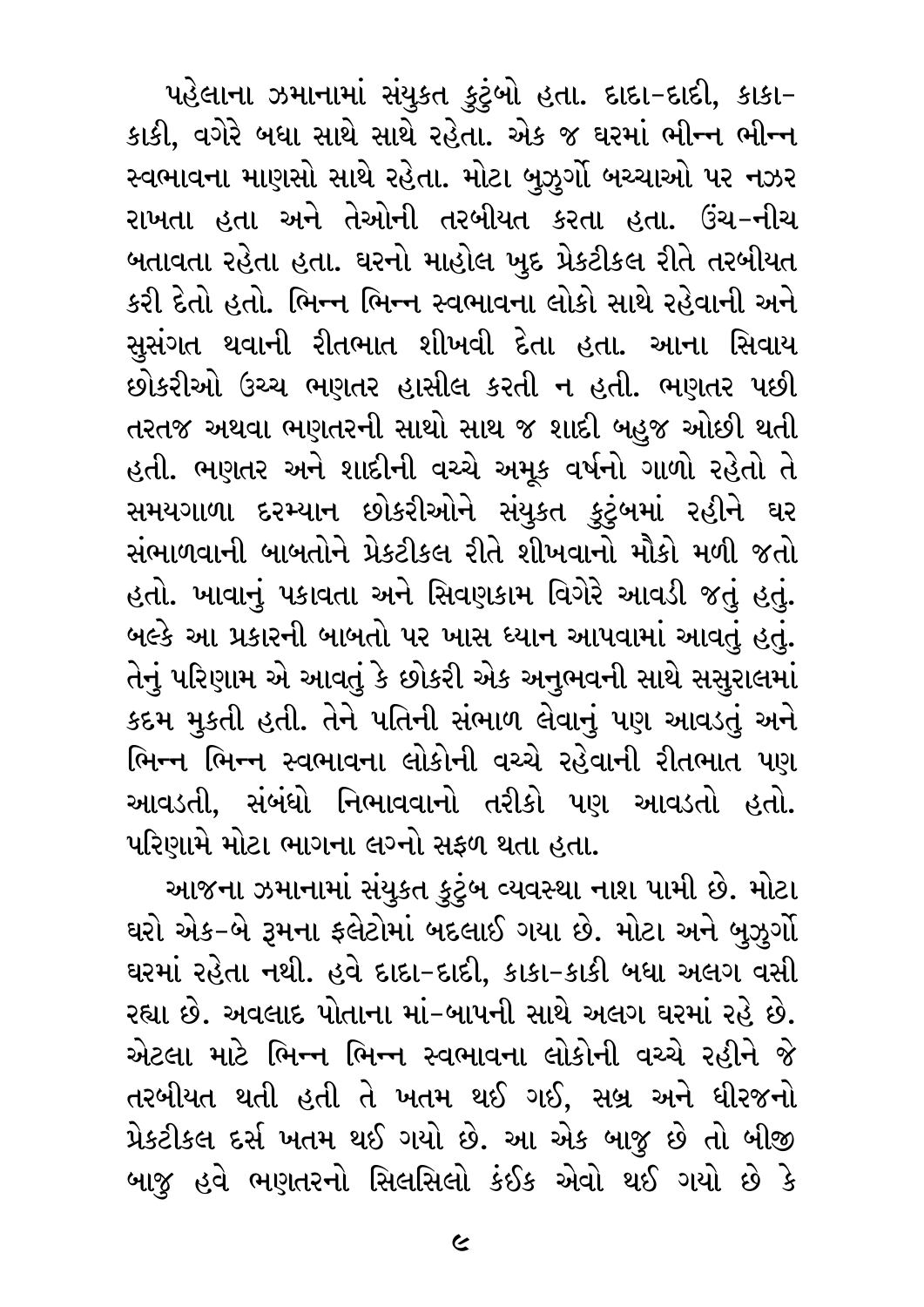ભણતરની દરમ્યાન જ શાદી થઈ જાય છે અથવા તો સગાઈ થઈ જાય છે. આજના આધુનિક ભણતર વ્યવસ્થામાં ઘરગૃહસ્થિનું કંઈ વર્ણન જ નથી, અખ્લાક અને શિસ્તનું કંઈ નામોનિશાન જ નથી. ભણતર પુરૂ કર્યા પછી ઘરગૃહસ્થિ અને પતિની સંભાળની તરબીયતનો કોઈ સમય જ નથી રહેતો. પરિણામ એ આવે છે કે વગર ટ્રેનીંગની ગાડી ચલાવવા જેવું થાય છે. આ બીલ્કુલ એવું છે જેમકે કોઈ જવાન જેને ડ્રાઈવીંગ ન આવડતુ હોય તે શોરૂમમાંથી નવી ગાડી લઈને તરત જ રોડ ઉપર ચલાવે અને ઝાહેર છે કે તેનું પરિણામ અકસ્માત આવશે અને તે અકસ્માત ગંભીર પણ હોઈ શકે અને સામાન્ય પણ હોઈ શકે. એટલા માટે અગર કોઈ જવાન રસ્તા ઉપર કાર ચલાવવા માંગતો હોય, તો કારના સારા હોવાની સાથો સાથ ડાઈવીંગની તાલીમ પણ જરૂરી છે.

એટલા માટે આજના ઝમાનામાં શાદી પહેલા એક એવો તરબીયતી કોર્સની શદીદ જરૂરત છે જેમાં પરણિત ઝીંદગીના જુદા જુદા પાસાઓની યોગ્ય તાલીમ અને તરબીયત આપવામાં આવે જેથી ઝીંદગીની ગાડી કોઈ અકસ્માતનો ભોગ ન બને

#### (૩) અપેક્ષાઓઃ

શાદીની પહેલા છોકરો અને છોકરી અથવા તેઓના માં-બાપ પોતાના મનમાં એકબીજાથી એટલી હદે અપેક્ષાઓ બાંધી લે છે અને મનમાં સપનાઓ સજાવી લે છે કે જ્યારે તે અપેક્ષાઓ પરી નથી થતી તો તકલીક થાય છે. દિલમાં એકબીજા માટે સવાલો ઉભરવા લાગે છે. દિલની વાતો ઝબાન ઉપર આવવા લાગે છે. કરિયાદો શરૂ થઈ જાય છે અને દરેક પોતાની ફરિયાદોને સહીહ કરાર દે છે. જેના આધારે માહોલ ખરાબ થવા લાગે છે. સંબંધો પર અસર પડે છે. તેમાં કુટુંબીજનો અને ખાસ કરીને બન્નેના માં-બાપ પણ. માં પોતાના નરેનજરને ટેકો આપીને માહોલને વધારે ગરમ કરી દે છે. તે ફરિયાદ જે એક મામુલી સ્પષ્ટતાથી દુર થઈ શકતી હતી તેના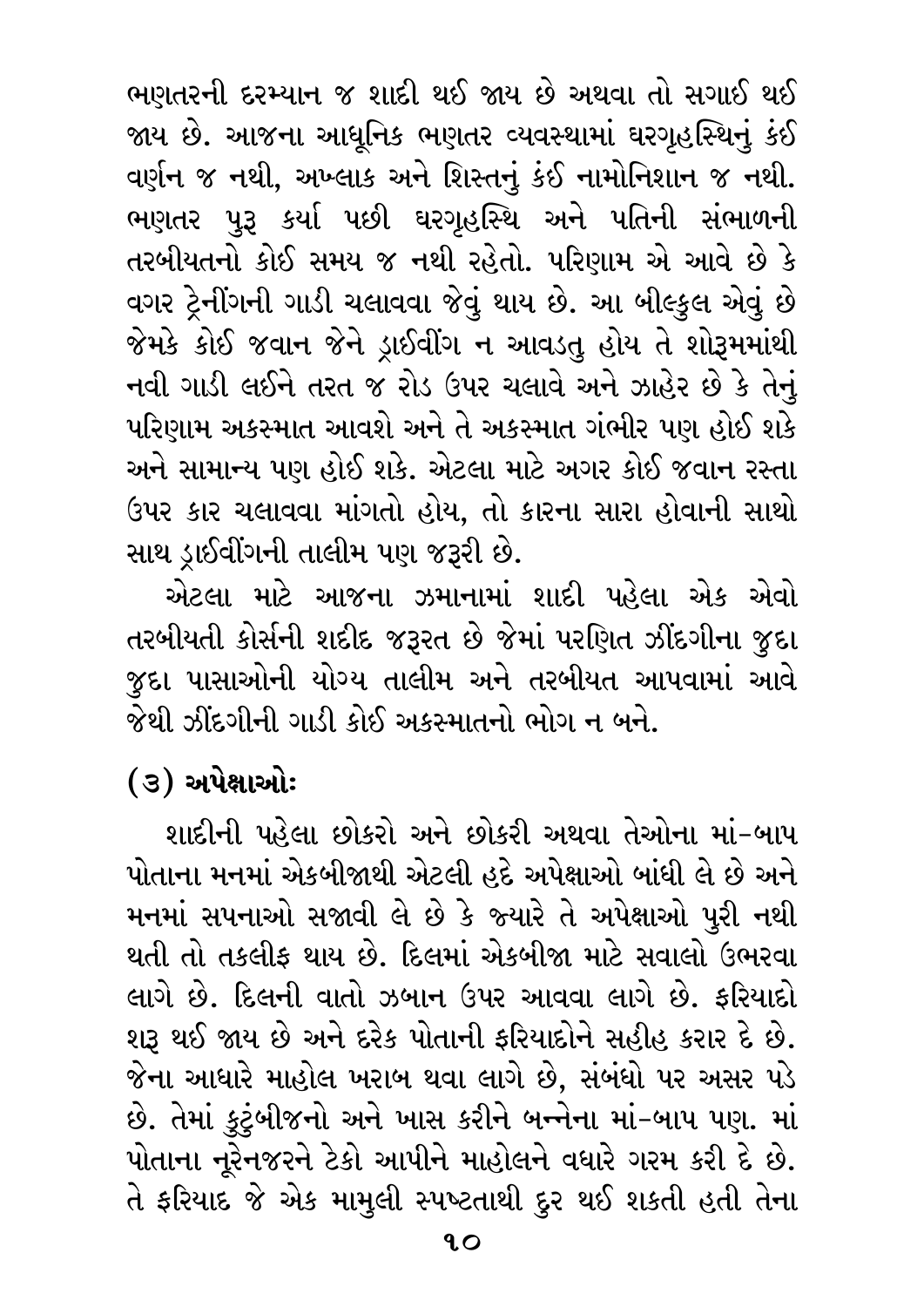મળ ઉંડે ઉતરે છે. પછી એક ફરિયાદમાંથી બીજી ફરિયાદો જન્મ લે છે. પરિણામે સંબંધો બગડવા લાગે છે.

દરેક ઈન્સાનને એમ લાગે છે કે સામેવાળાએ મારો હક અદા નથી કર્યો. મારી વાત સ્વિકારી નથી. જો મામલો એ રીતનો હોય કે આપણે પોતે કેટલી હદે બીજાના હક્કો અદા કર્યા છે અને આપણા ઉપર બીજાના શં હક્કો છે? કયામતના દિવસે એ સવાલ નહિ હોય કે બીજાઓએ તમારો હક કેટલી હદે અદા કર્યો બલ્કે સવાલ એ થશે કે તમે બીજાઓનો હક કેટલો અદા કર્યો? તમારી ઉપર બીજાઓના શં હક્કો છે? સવાલ એ નહિ થાય કે બીજાઓએ તમારી માફીને કેમ કબુલ ન કરી અને માફ ન કર્યા? બલ્કે સવાલ એ થશે કે તમે લોકોની માફીને કેમ કબુલ ન કરી? માફી માંગવા પછી માફ કેમ ન કર્યા? જો તમારૂં દિલ એ હદે સખ્ત છે કે તમે એકબીજાને માકી માંગવા છતાં એકબીજાને માક કરવા તૈયાર નથી તો તમે અલ્લાહની બારગાહમાં પોતાના મોટા મોટા ગુનાહો બાબતે કેવી રીતે માકી માંગી શકો છો?

ખુદાવંદે આલમ કુરઆને કરીમમાં ઈરશાદ ફરમાવે છે:

''જો તમે શુક્ર અદા કરશો તો યકીનન હું વધારો કરી દઈશ.''

(સુરએ ઈબ્રાહીમઃ ૭)

શક્રીયા અદા કરવાથી હોંસલો વધે છે અને દિલમાં જગ્યા પૈદા થાય છે. સારા કામની કદર થાય છે અને ભવિષ્યમાં નેકી કરવાની દિલમાં ઈચ્છા થાય છે બલ્કે વધારે નેકી કરવાનું દિલમાં પ્રોત્સાહન મળે છે. અગર પતિ-પત્નિ એકબીજાના સારા કામો પર એકબીજાનો આભાર માને તો બન્નેના દિલોમાં મોહબ્બત પૈદા થાય છે. એક પત્નિ એ પોતાના ઘરની પરિસ્થિતિ વર્ણવતા કહ્યું: જ્યારે ઘરમાં સારૂ કામ થાય છે જેમકે સારૂં ખાવાનું પકાવ્યું, તેમના કપડા ઈસ્ત્રી કર્યા તો તેઓ આભાર માને છે. એ જ રીતે જ્યારે તેઓ કોઈ વસ્તુ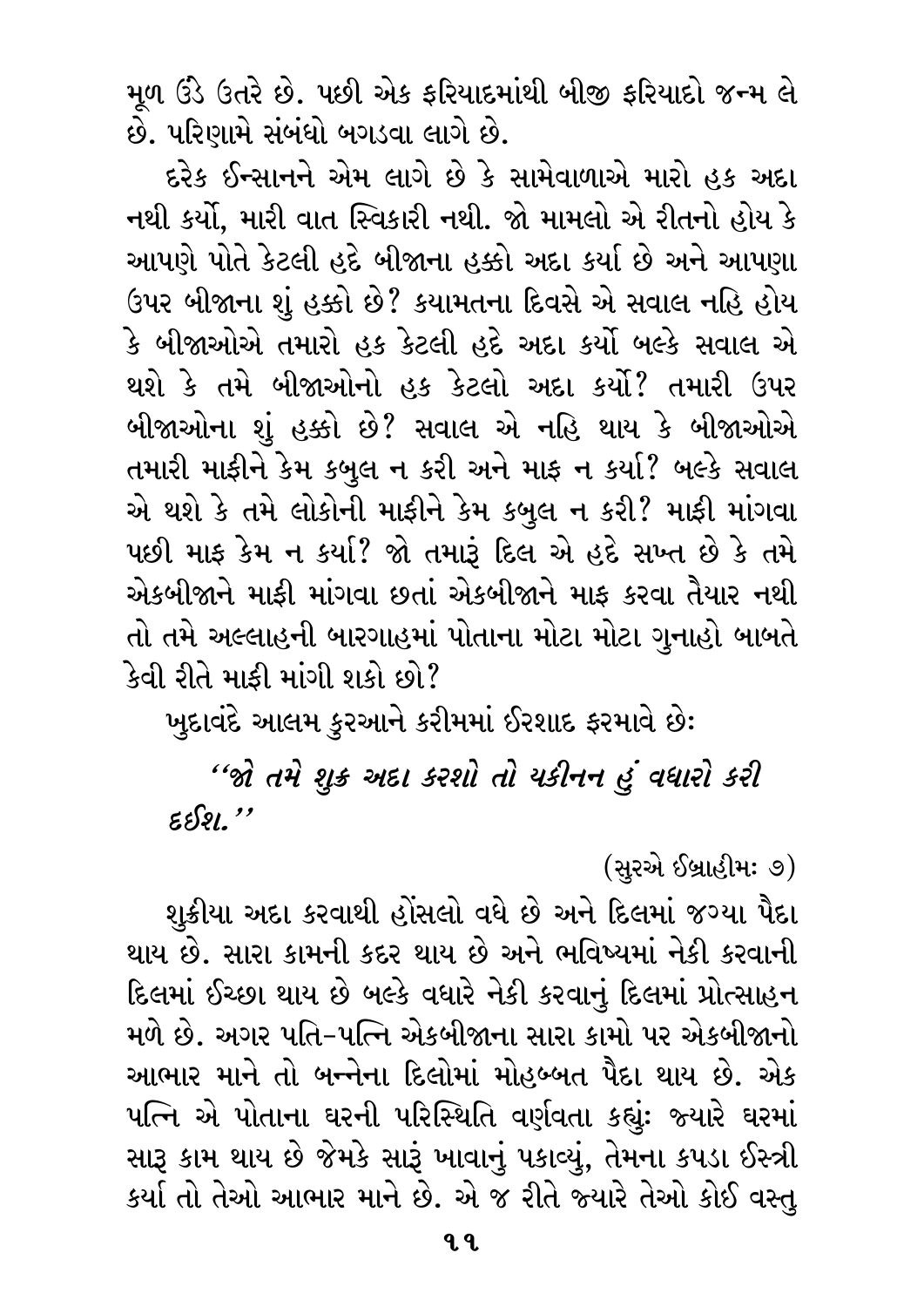લાવે છે તો હું આભાર માનું છું. એ સાંભળીને ત્યાં બેઠેલી બીજી એક ઔરતે કહ્યું: અમે તેમના માટે ગમે તેટલું કરી છુટીએ, આજ સુધી તેમણે એકવાર પણ આભાર નથી માન્યો.

દિલમાં સ્થાન પૈદા કરવા માટે આજ સુધી કોઈ ઈન્જેકશન કે દવા નથી શોધાણી કે જેના ખાવાથી દિલમાં સ્થાન બની જાય. દિલમાં સ્થાન નેકીઓથી અને સેવાઓથી પૈદા થાય છે. નેકીઓનો આભાર માનીને અને સેવાની કદર કરીને દિલમાં સ્થાન પૈદા થાય છે.

#### (૪) બરાબરીનો રિશ્તોઃ

જ્યારે સેવાની વાત આવે છે તો આ જાતની વાતો વારંવાર સાંભળવા મળે છે કે અમારો રિશ્તો બરાબરીનો છે. અમે એકબીજાના બરોબરીયા છીએ, હમસર છીએ તો પછી એકબીજાની સેવા શા માટે કરીએ? જ્યારે સંબંધ બરાબરીનો છે તો શા માટે પતિની સેવા કરીએ? શા માટે આભાર માનીએ?

આ બધી પશ્વિમી વિચારધારાની અસરો છે. શાદી એક પવિત્ર સંબંધ છે. ઝીંદગીનં સકન અને ચૈન તેની સાથે જોડાયેલં છે. તે સંબંધ બાકી રહેવો એ સઆદત (સફળતા) છે. બાબત ખિદમત કરવાની નથી બલ્કે બાબત સંબંધને બાકી રાખવાની છે. એક ભાઈ કહેવા લાગ્યાઃ અગર મારી ઝીંદગી ખરાબ થશે તો શં તેણીની ઝીંદગી ખરાબ નહિ થાય? સવાલ એ છે કે બીજાની ઝીંદગી ખરાબ થવાથી આપણને શું મળશે? શું બીજાની ઝીંદગી ખરાબ થવાથી આપણી ઝીંદગી સારી થઈ જશે? જો સંબંધો બગડશે તો બન્નેની ઝીંદગી હરામ થશે કે ફકત એકની? જો આજના ઝમાનામાં લોકો એટલું જ વિચારી લે કે ફકત થોડા જ આભાર અને માફીથી વાત બની શકતી હોય તો જે કામ અમક શબ્દોથી થઈ જાય તેમ હોય. તેના ઉપર આખી રાતને શું કામ કુરબાન કરવાની? જો એક શુક્રિયા અને માફીથી વાત બની શકતી હોય તો એક મામુલી 'હું' પદ માટે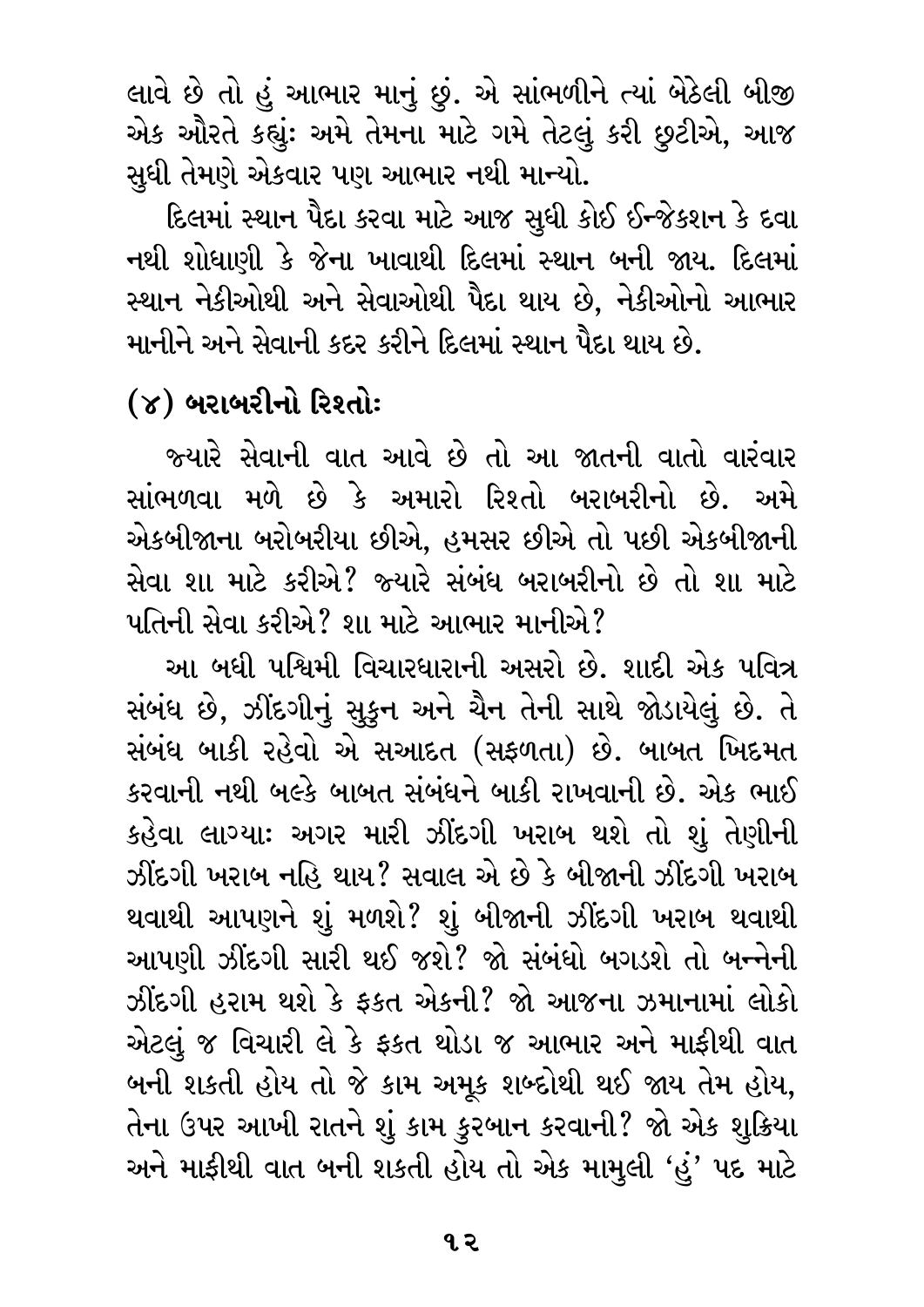વાતને શા માટે લંબાવવી અને ઝીંદગી ખરાબ કરવી, ઉંઘ હરામ કરવી તેમાં શું અકલમંદી છે?

#### (૫) ટી.વી. અને ઈન્ટરનેટ વિગેરે:

એ વાત બીલ્કુલ સાચી છે કે પશ્વિમી દુનિયા સાઈન્સ અને ટેકનોલોજીમાં આપણાથી ઘણી આગળ છે. તેનો અર્થ એ તો નથી કે તેઓ શિસ્ત અને અખ્લાક તથા દીન અને મઝહબમાં પણ બધાથી આગળ છે. ટી.વી., ઈન્ટરનેટ, ફેસબુક, વગેરેના સ્વરૂપમાં જે પ્રોગ્રામ રજ કરવામાં આવી રહ્યા છે અને જે ફિલ્મો બતાવવામાં આવી રહી છે. તેણે આપણા લગ્નજીવનને ઘણે અંશે અસર કરી છે. પશ્વિમી દુનિયામાં કાયદેસર રસ્મી શાદીનો રિવાજ બહુજ ઓછો છે. વધારે ભાગે મિત્રતાભર્યા સંબંધો હોય છે. એક કંપનીના બે ભાગીદારોની જેમ. જ્યાં સુધી ફાયદો મળતો રહે છે ત્યાં સુધી ભાગીદારી ચાલુ રહે છે નહિંતર ખતમ થઈ જાય છે. ત્યાંની ઘરેલું ઝીંદગી પણ આવીજ રીતે છે. જ્યાં સુધી દિલ માન્યું ત્યાં સુધી સાથે રહ્યા અને જ્યારે દિલે ચાહ્યું અલગ થઈ ગયા અને બીજા કોઈની સાથે થઈ ગયા.

ભારતમાં આ રીતની પરિસ્થિતિ નથી. અહીં દીન અને મઝહબ છે, શિસ્ત અને અખ્લાક છે, શાદી એક પવિત્ર સંબંધ છે, ઈબાદત છે, અલ્લાહની નઝદીકી છે, દીન અને ઈમાનની હિફાઝત છે. એટલા માટે શાદીની બાબતમાં પશ્વિમી દુનિયાને અનુસરવું એ બરબાદી સિવાય કશુંજ નથી. તેના સિવાય ટી.વી. વગેરે ઉપર જે પ્રોગ્રામ, જે વાતો બતાવવામાં આવે છે, જે આપસમાં મતભેદો બતાવવામાં આવે છે, તે લડાઈ ઝઘડો કરવાવાળા કલાકાર મોટી મોટી રકમ લઈને ઝઘડો કરે છે જેનો વાસ્તવિક જીવન સાથે કોઈ સંબંધ નથી. જે શબ્દો વાપરવામાં આવે છે. જે વાતો બયાન થાય છે તે બધી લખેલી અને ગોખેલી વાતો હોય છે જેનો હકીકત સાથે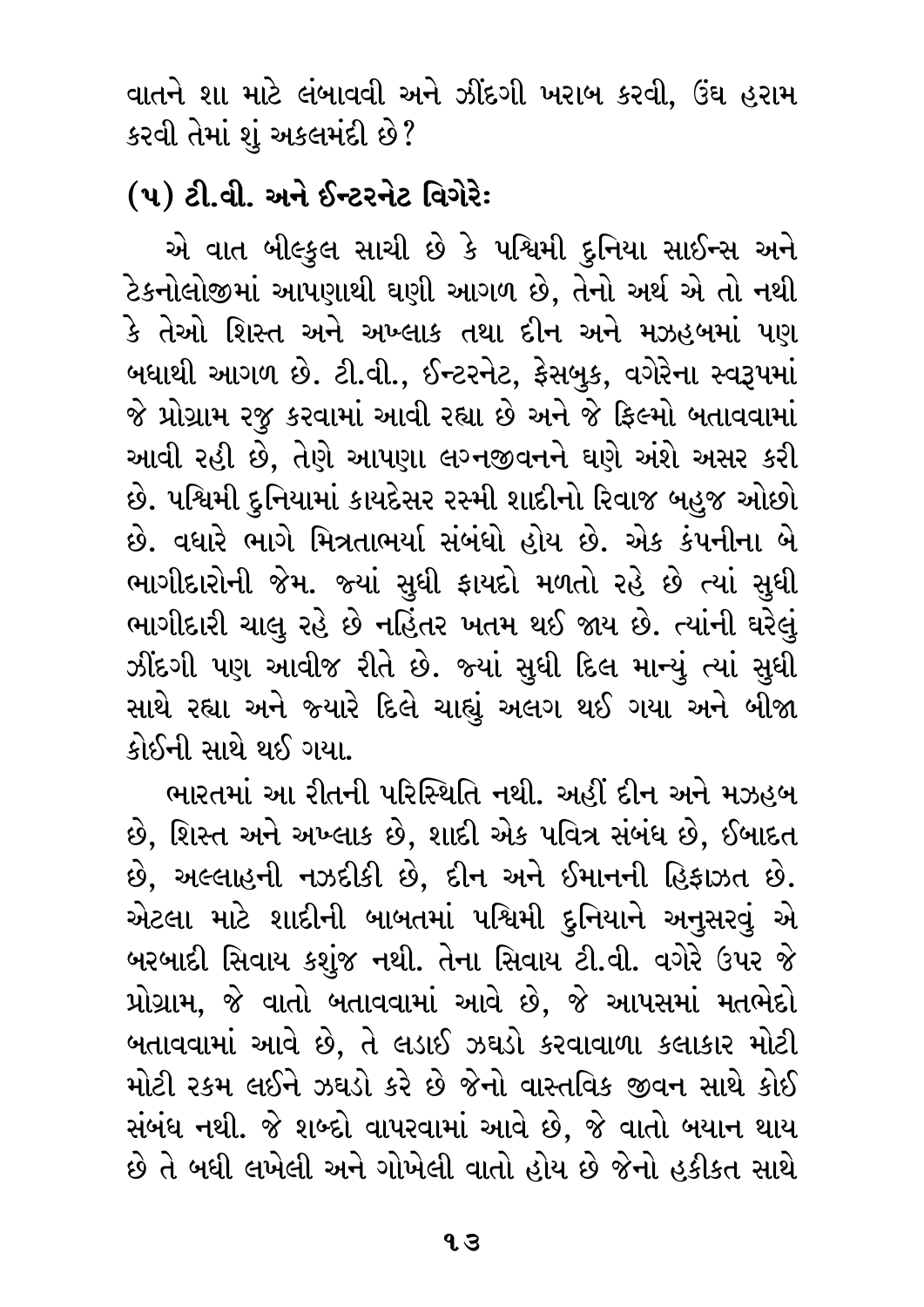કોઈ સંબંધ નથી. તે બધી જ વાર્તાઓ કાલ્પનિક હોય છે, ત્યાં કોઈ વાત વાસ્તવિક નથી હોતી. પરંતુ શું કરે ઈન્સાન જાહેર ઉપર છેતરાય જાય છે. જાહેરને હકીકત સમજી લે છે અને તેને પોતાની હકીકી ઝીંદગીમાં અપનાવવાની કોશિશ કરે છે.

ટી વી. અને ઈન્ટરનેટના અખ્લાક ખરાબ કરનારા પ્રોગ્રામો. દીન અને મઝહબને બરબાદ કરવાવાળી સીરીયલો એ નવજવાનોની ઝીંદગી પર ઘણી ખરાબ અસર કરી છે. બૃધ્ધીનો તકાઝો એ છે કે આવા પ્રોગ્રામોથી પરહેઝ કરે તથા કાલ્પનિક વાર્તાઓથી પોતાના વાસ્તવિક જીવનને અસરગ્રસ્ત ન થવા દે.

#### $(\xi)$  દુન્યવી ચમક-દમકઃ

દુનિયાની એક ખુસુસીયત એ છે કે દરેક ચમકતી વસ્તુ સારી લાગે છે. ટી.વી. અને સમાચારપત્રોની જાહેરાતો વસ્તુને એવી શણગારીને રજુ કરે છે કે એવું લાગે છે કે ઝીંદગી તેના વગર અધુરી છે. જો તે વસ્તુ મળી ગઈ તો બધાજ પ્રશ્નો હલ થઈ જશે, પરંતુ તે વસ્તુ મેળવવી સરળ નથી હોતી, જેટલી તે જાહેર ખબરોમાં આસાન દેખાય છે તેટલું તે વસ્તુને પ્રાપ્ત કરવી સહેલી નથી હોતી અને જ્યારે તે વસ્ત પ્રાપ્ત નથી થતી તો આપસમાં વાતો શરૂ થઈ જાય છે. મોહબ્બત ભરી વાતો ટીકા ટીપ્પણીમાં ફેરવાઈ જાય છે અને પરિસ્થિતિ બગડવા લાગે છે. મજાની વાત તો એ છે કે જ્યારે તે વસ્તુ પ્રાપ્ત થઈ જાય છે તો અમૂક દિવસો પછી વળી એક નવી વસ્તુની ઈચ્છા શરૂ થઈ જાય છે, પછી ચાહે તે કપડા હોય કે ઘરેણા હોય કે બીજી કોઈ વસ્તુ. અમૂક દિવસો પછી તે વસ્તુનું મહત્ત્વ ઘટી જાય છે. લાલચ એવી બલા છે જેનો કોઈ અંત નથી. અગર બન્ને પોતાની આવકને ધ્યાનમાં રાખીને ખરેખર કોઈ વસ્તુની જરૂરત છે તો તે માટે આગળ વધે, એકબીજાનો સાથ આપે તો જે રકમ બચશે તો તે બન્નેને કામ આવશે. સંતોષ કરવાથી પણ આપસની કડવાશ એ કાર તેથી બિાંહ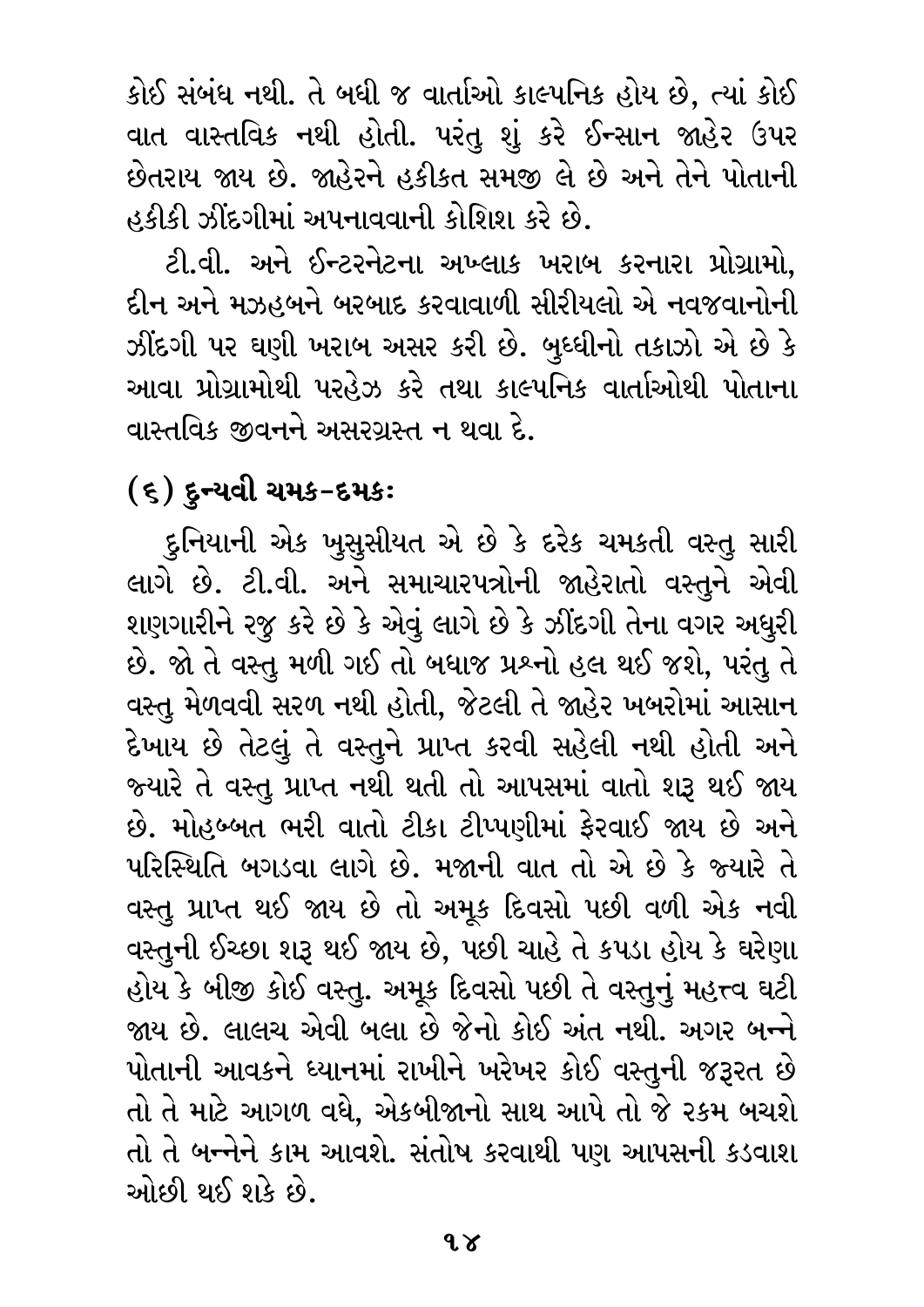#### (૭) તલાકના નુકશાનોથી ગફલતઃ

ગુસ્સાને પાગલપણાનો એક પ્રકાર કહેવામાં આવ્યો છે. ગુસ્સામાં ઈન્સાન વિચારવાની અને સમજવાની આવડત ગુમાવી દે છે. સામેની સ્પષ્ટ બાબત પણ સમજાતી નથી અને જ્યારે સમજાય પણ છે તો સમય પસાર થઈ ગયો હોય છે. જો ઈન્સાન પહેલેથી તેના નુકશાનોને સારી રીતે જાણી લે અને દરેક પાસાથી તેનો અભ્યાસ કરે તો તબાહી. બરબાદી અને શરમીંદગીથી અને પછતાવાથી સુરક્ષિત રહેશે. નીચે તલ્લાકના અમૂક નૂકશાનો તરફ ઈશારો કરીએ છીએ

#### (અ) કુટુંબ અસરગ્રસ્ત થાય છેઃ

જેવી રીતે શાદી ફકત બે વ્યકિતને નહી પરંતુ બે કુંટુંબને મેળવે છે તેજ રીતે તલ્લાકથી ફકત પતિ-પત્નિનું જીવન અસરગ્રસ્ત નથી થતું બલ્કે બે કુંટુંબોની ઝીંદગીને અસર કરે છે. કુંટુંબો વચ્ચેના સંબંધો બગડે છે અને મિત્રતા દુશ્મનીમાં ફેરવાઈ જાય છે.

#### (બ) અવલાદ અસરગ્રસ્ત થાય છેઃ

અવલાદ અલ્લાહની કિંમતી નેઅમત છે. તેની તરબીયત માં-બાપની જવાબદારી છે. અવલાદ માટે માં અને બાપ બન્નેનું હોવું જરૂરી છે. તલાક થવાથી જ્યારે માં અને બાપ એકબીજાથી જદા થઈ જાય તો બાળકો બાપની શકકતથી વંચિત થઈ જાય છે અથવા માં ના પ્યાર અને મોહબ્બતથી વંચિત થઈ જાય છે. બાળકનં શિક્ષણ. સ્વાસ્થ્ય. અખ્લાક અને શિસ્ત બધા ઉપર અસર પડે છે. તેમના ભવિષ્ય ઉપર અસર પડે છે. જો બાળક બાપની સાથે રહે તો તેમાં તેના ખર્ચાઓનો તો પ્રશ્ન નથી રહેતો પરંતુ જ્યારે બાપ કામ ધંધા માટે ઘરેથી બહાર જાય છે તે સમયે બાળકો અને ખાસ કરીને દિકરીઓની સાર-સંભાળ કોણ રાખશે? બાપમાં કીતરી રીતે સહન કરવાની શકિત ઓછી હોય છે અને અગર બાળક માંની સાથે રહેશે.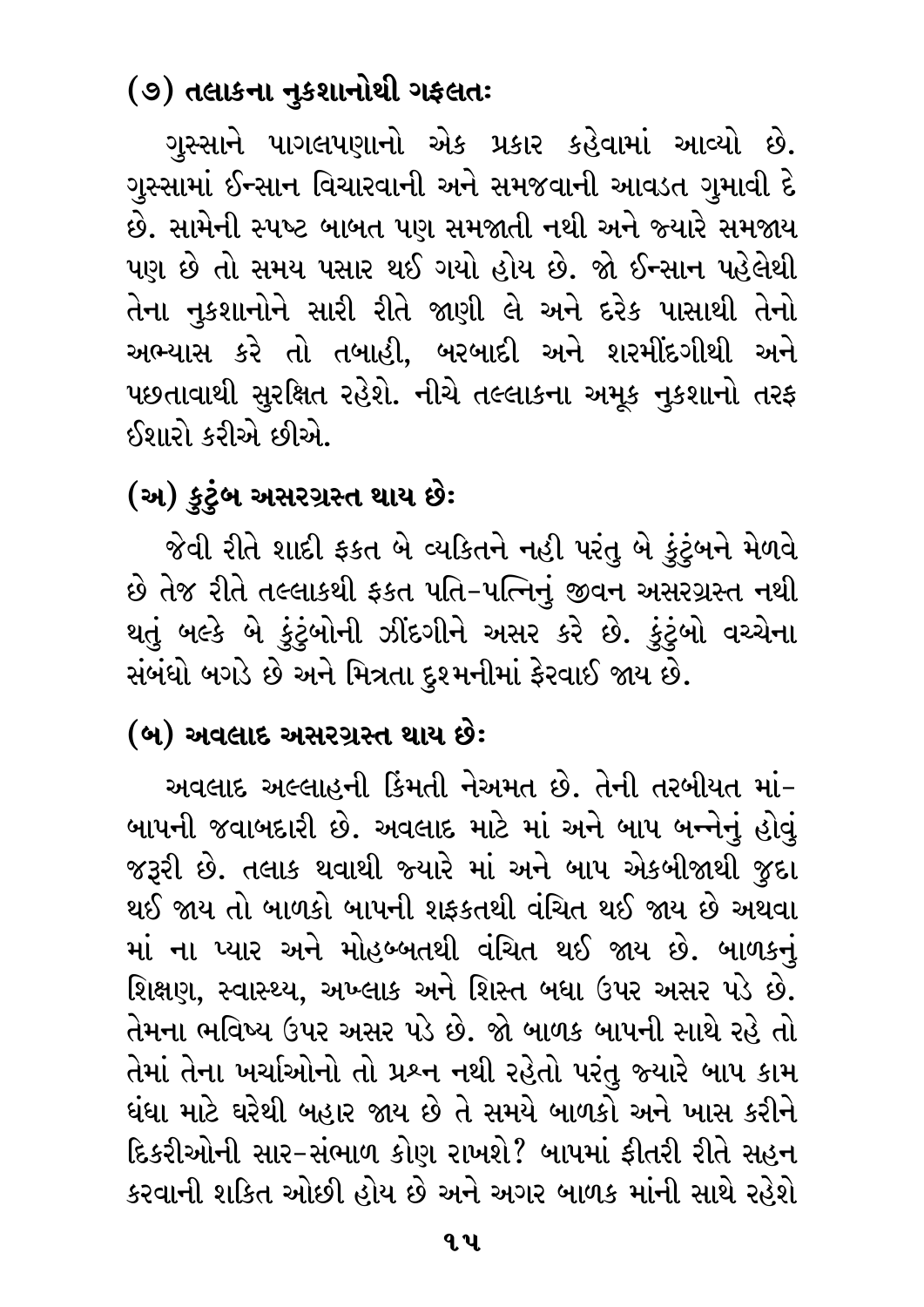તો તેના ખર્ચાઓની સાથે સાથે તેના વાલીપણાનો પ્રશ્ન ઉપસ્થિત થશે. માં ફકત ઘરની ચાર દિવારોની અંદર બાળકની દેખરેખ કરી શકે છે પરંત ઘરની બહાર નહિ. અવલાદ જે દનિયાની સૌથી મહાન નેઅમત છે તે આપસના મતભેદના કારણે ખબજ ખરાબ રીતે અસરગ્રસ્ત થાય છે. કિંમતી વસ્તુની સુરક્ષા માટે કુરબાની આપવીએ માનવતાની નિશાની છે.

#### (ક) માનસિક અસરઃ

તલાક પછી બન્નેનું જીવન અસરગ્રસ્ત થાય છે. કયારેક કયારેક એટલી અસર થાય છે કે દિલ બધી વસ્તુમાંથી ઉઠી જાય છે. કોઈ એક ઉપર પણ ભરોસો અને યકીન બાકી નથી રહેતું. દરેક ઈન્સાન શંકાશીલ નજર આવે છે. સ્વભાવ ચીડીયો બની જાય છે.

#### (ડ) બીજી શાદી મુશ્કીલ થઈ જાય છે:

આવા અસરગ્રસ્ત લોકો કયારેક એટલી હદે બદગુમાન થઈ જાય છે કે બીજી શાદી માટે કેમેય કરીને તૈયાર નથી થતા. જ્યારે કે શાદી એ જીવનની જરૂરત છે. મકાનના પડી જવાથી મકાનની જરૂરત પૂરી નથી થઈ જતી. પરંતુ બીજી શાદીમાં મુશ્કેલીઓ પૈદા થાય છે. શાદી કરવાવાળા ખુબજ સાવચેતીથી કામ લે છે અને દરેક વાતો ઉપર પ્રશ્નાર્થ ચિહન લાગી જાય છે.

## (ઈ) ખુદા અને તેના રસુલ (સ.અ.વ.)ની નારાજગીઃ

ખુદા અને રસૂલ (સ.અ.વ.) એ અમૂક સંજોગોમાં તલાકની જરૂર પરવાનગી આપી છે. પરંતુ ખુદા અને રસુલ (સ.અ.વ.)ની નઝરમાં હલાલ વસ્તુઓમાં સૌથી વધારે નાપસંદ અને તિરસ્કૃત વસ્તુ તલાક છે. હઝરત ઈમામ જઅફર સાદિક (અ.સ.) ફરમાવે છે:

ِ إِنَّ اللَّهَ عَزَّوَ جَلَّ ۚ يُجِبُّ الۡبَيۡتَ الَّذِيۡ فِيۡهِ الۡعُرۡسُ وُ يُبۡغِضُ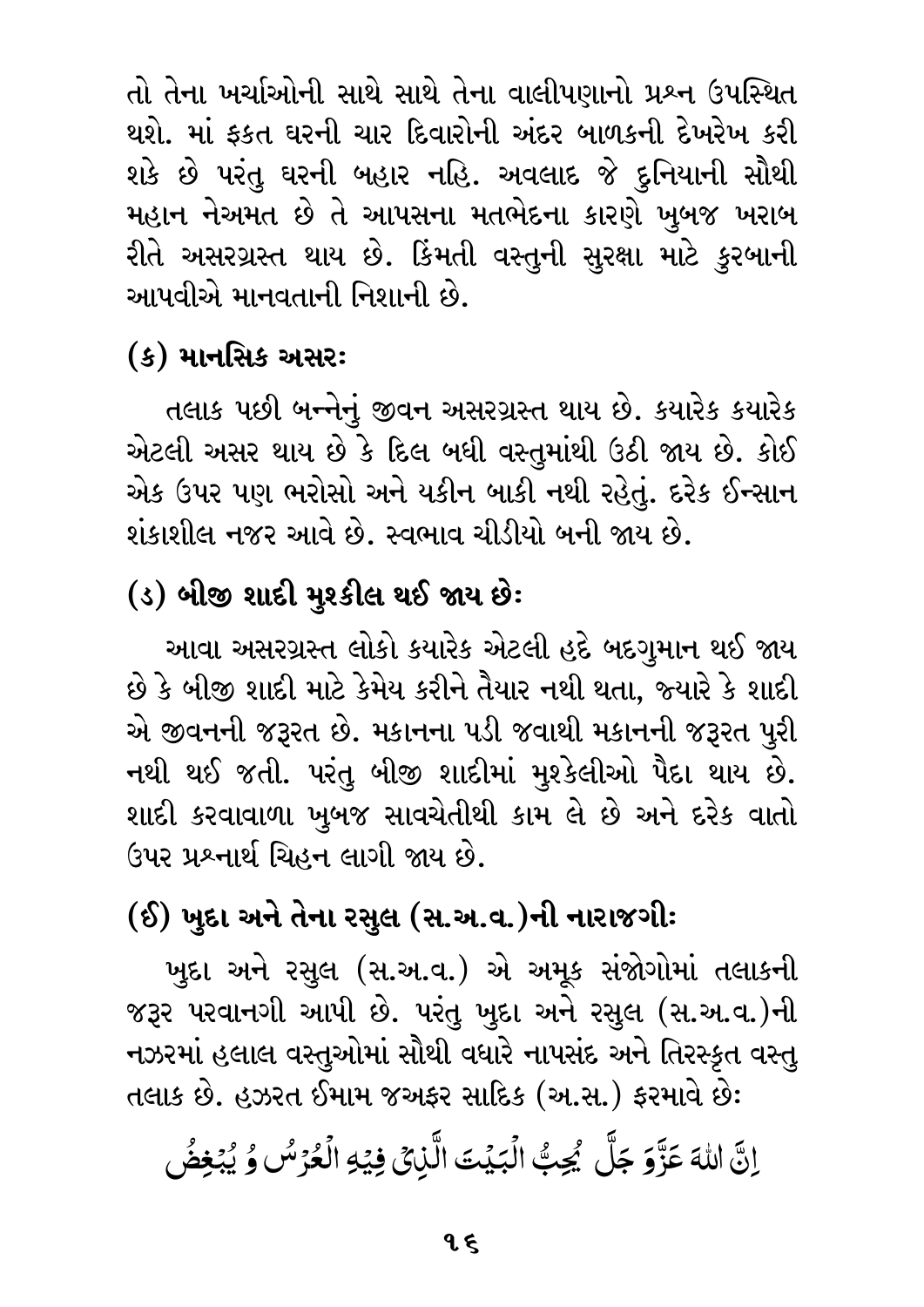# الْبَيۡدَ الَّذِىۡ فِيۡدِ الطَّلَاقُ ۚ وَ مَا مِنۡ شَىۡءِ ٱبۡغَضَ إِلَى اللَّهِ عَزَّوَ جَلَّ مِنَ الطَّلَاقِ

'અલ્લાહ તે ઘરને દોસ્ત રાખે છે જેમાં શાદી અને દલ્હન હોય છે અને તે ઘરને નાપસંદ કરે છે જેમાં તલાક હોય છે. ખુદાવંદે આલમની નઝદીક સૌથી વધારે નાપસંદ વસ્તુ તલાક છે.'

(અલ કાકી, ભાગ-૬, પા. ૫૪, *હ*, ૩)

હઝરત અલી ઈબ્ને અબી તાલિબ (અ.સ.) એ રસુલે ખુદા (સ.અ.વ.)થી રિવાયત નકલ કરી છે કે આપ (સ.અ.વ.) એ ફરમાવ્યું:

تَزَوَّ جُوۡاوَلا تُطَلِّقُوۡافَإِنَّ الطَّلَاقَ يَهۡنَّزُّ مِنۡهُۚ الۡعَزۡشُ

'શાદી કરો. તલાક ન આપો કારણકે તલાકથી અર્શ ધ્રજી જાય છે.'

(અવાલીયુલ આલી, ભાગ-૨, પા. ૧૩૯, હ. ૩૮૭)

ઈસ્લામે તલાકની પરવાનગી આપી છે પરંતુ એ પરિસ્થિતીમાં જ્યારે ખરેખર સાથે ઝીંદગી જીવવાની કોઈપણ શકયતા ન રહી હોય. નહિતર ફકત પોતાના હું-પદ માટે અથવા માં-બાપના હું પદ માટે અથવા સામાજીક હોદ્દાના કારણે અથવા તો કોઈ બીજાની મોહબ્બત માટે તલાક આપવું એ અર્શે ઈલાહીને ઘુજાવી નાખે છે, જેનું પરિણામ કયામતમાં સારૂ નહી આવે.

#### $(c)$  માં-બાપની દખલઃ

રોજબરોજની વાતો અને અનુભવોથી એ બાબત સામે આવી છે કે શાદી પછી છોકરા અને છોકરી વચ્ચે જે સંબંધ બગડે છે, તેનું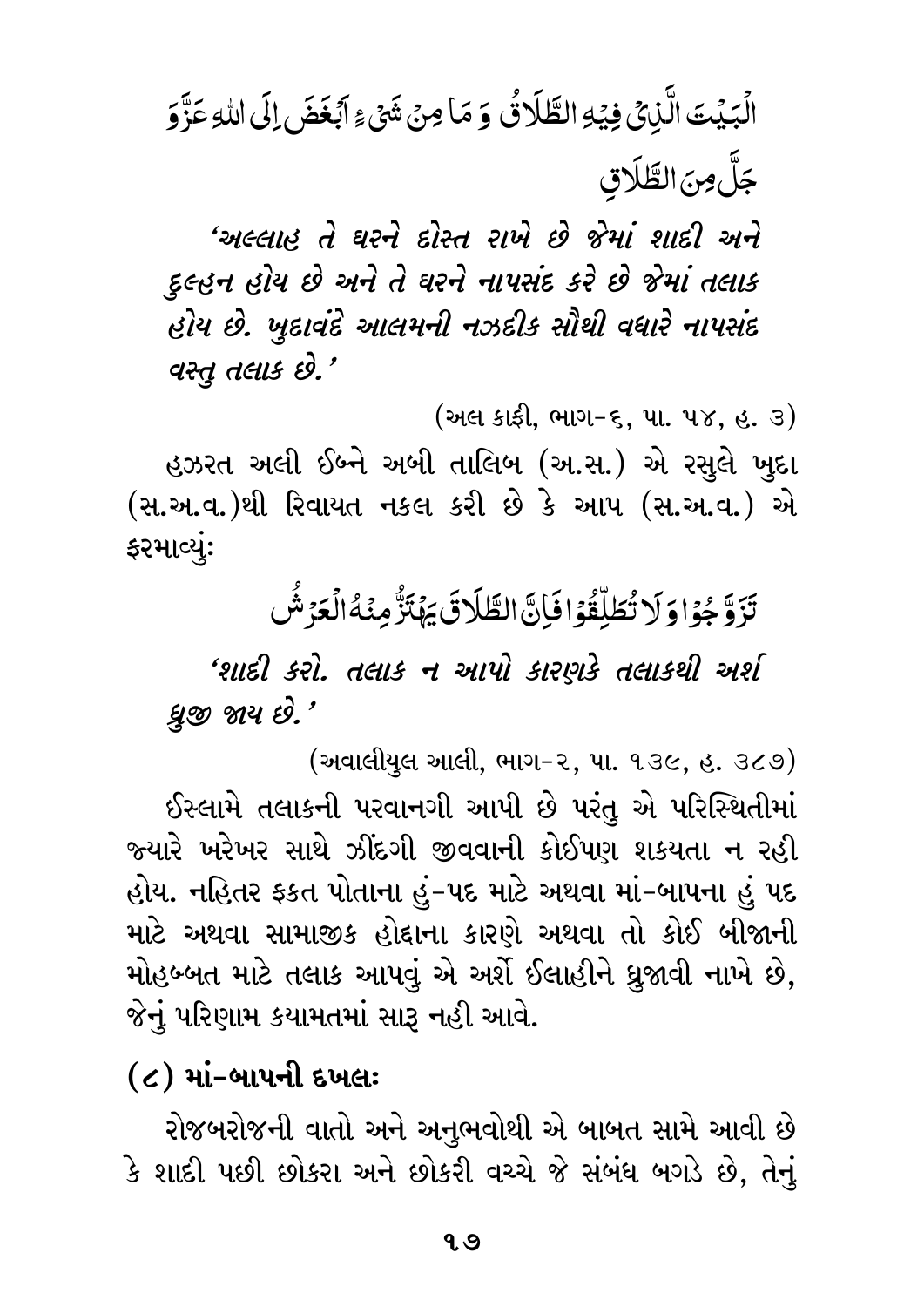એક મોટું કારણ માં-બાપ છે. ખાસ કરીને માતા અથવા કુંટુંબના બીજા કોઈ વડીલની નકામી દખલ છે.

એ વાત ખૂબજ સારી રીતે મગજમાં રહેવી જોઈએ કે માં બાપની ઈતાઅત યકીનન અવલાદ ઉપર વાજીબ છે અને તેમની સાથે નેક વતર્ણૂક પણ જરૂરી છે પરંતુ આ ઈતાઅત અસિમિત નથી બલ્કે સિમિત છે. શાદી પછી છોકરી ઉપર પોતાના પતિની ઈતાઅત વાજીબ છે, માં-બાપની નહી. એ વાત બધા જાણે છે અને ખુબજ સારી રીતે જાણે છે કે છોકરી શાદી પછી પોતાના પતિની પરવાનગી વગર ઘરની બહાર ડગલું પણ નથી માંડી શકતી અને પતિની ઈચ્છા વગર કોઈને ઘરમાં મહેમાન પણ નથી બનાવી શકતી. જ્યારે કે પતિને બહાર જવા માટે પત્નિની પરવાનગીની જરૂર નથી. પરંત પત્નિને હેરાન કરવા કે તકલીફ આપવા માટે માં-બાપની ઈતાઅત કરવી જરૂરી નથી. બલ્કે માં-બાપ અગર પત્નિને તલાક આપવાની વાત કરે અને તલાક ન આપે તો આક કરવાની વાત કરે તો પણ માં-બાપની ઈતાઅત વાજીબ નથી અને આ રીતે કહેવાનું ન માનવું એ માં-બાપની નાકરમાનીમાં ગણાશે નહિં.

શાદી પછી પતિની મરઝી વગર છોકરીનું તેના માં-બાપના કહેવાથી તેઓના ઘરમાં રહેવું અને પોતાના પતિની સાથે ન રહેવું પણ શરીઅતની દ્રષ્ટિએ યોગ્ય નથી.

ઘણા કિસ્સાઓ છે જ્યાં છોકરીઓ પોતાના પતિની સાથે રહેવા માંગે છે પરંતુ તેણીના માં-બાપ પરવાનગી નથી આપતા. આવી પરિસ્થિતિમાં માં-બાપની ઈતાઅત જરૂરી નથી. બલ્કે પતિની સાથે જવું અને તેની સાથે રહેવું વાજીબ અને જરૂરી છે. રિવાયતોના આધારે જ્યાં સુધી પત્નિ પોતાના પતિની પરવાનગી વગર ઘરની બહાર રહેશે, ફરિશ્તાઓની લાનત થતી રહેશે અને જ્યાં લાનત હોય ત્યાં બરકત અને સૂકુનનું અસ્તિત્વ પણ નથી હોતું.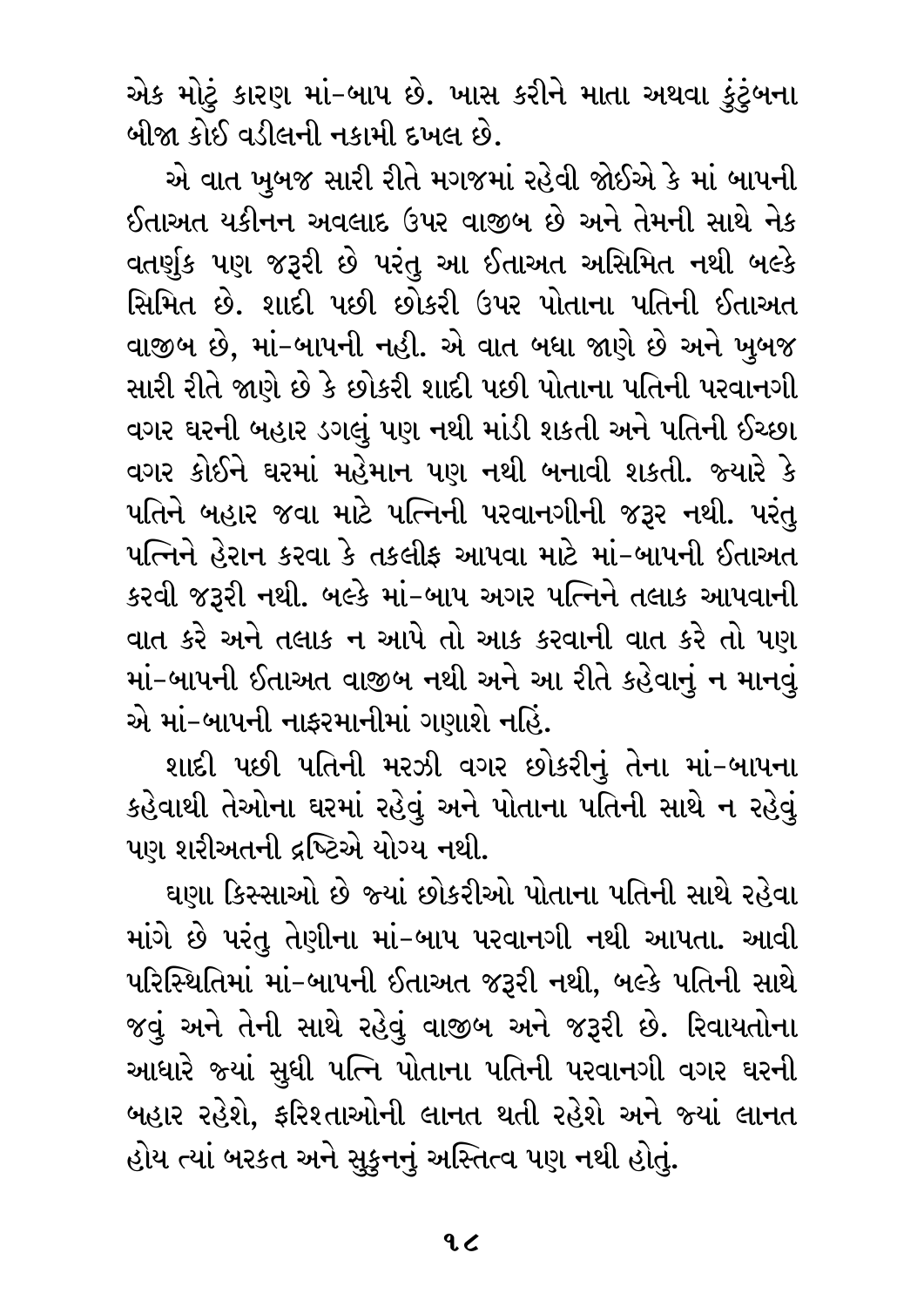શાદી પછી માં-બાપ અને ખાસ કરીને માંની જવાબદારી ફરીયાદ કરવા પર છોકરીને હિંમત અને પ્રોત્સાહન આપવં નથી બલ્કે તેને ધીરજ, સબ્ર અને સહનશીલતાની નસીહત કરવું છે અને સેવા કરીને દિલ જીતવાની રીત બતાવવી છે. તેણીની તરફથી વકીલ બનીને ફરિયાદોને વધારીને રજ કરવી અને બીજાઓને વાર્ગવવી નથી.

આજે બની એ રહ્યું છે કે માં-બાપ અને ખાસ કરીને માં પોતાના સંતાનનો વકીલ બની જાય છે. સામાન્ય વાતને સજાવીને અને વધારી ચડાવીને રજ કરે છે અને પોતાની અવલાદને સાચી ગણાવે છે અને સામેવાળાને ખોટા અને ઝાલીમ સાબીત કરે છે. પરિસ્થિતિ બગડી જાય છે. ગલતફહેમીઓ. ફરિયાદો તોહમતોમાં બદલાઈ જાય છે અને વાતનં વતેસર થઈ જાય છે. બન્ને પક્ષો તરકથી એવી વાતોનો વધારો કરી દેવામાં આવે છે જેનું કોઈ અસ્તિત્વ જ નથી હોતું. આવી પરિસ્થિતિમાં કેવી રીતે કોઈ એ વાતની માફી માંગે કે જે તેણે કરી જ નથી? જો માં-બાપ શાદી પછી પોતાના સંતાનોના લગ્નજીવનમાં અને આપસી સંબંધમાં દખલ ન દે અને તેઓને એકબીજાની સાથે ઝીંદગી જીવવાનો અને એકબીજાને સમજવા અને એકબીજાની સાથે પરિસ્થિતિને એડજેસ્ટ થવાની તક આપે. ખદ તેમને જ પોતાના પ્રશ્નો ઉકેલવાનો મૌકો આપે તો વાત આગળ નહી વધે.

આ બાબતે એક મહત્ત્વની જવાબદારી પતિ પત્નિની એ છે કે તેઓ એકબીજાને માન આપે, એકબીજાની ઈઝઝત કરે, એક બીજા પર ભરોસો કરે. બેડરૂમની વાતો બહાર ન થવી જોઈએ. તાકમાં રહેવાવાળાને તે વાતો વર્ણવીને તેઓના હોંસલો ન વધારે. માં-બાપને હાથ જોડીને વિનંતિ છે કે જો તેઓ પોતાના સંતાનોના ઘરને આબાદ જોવા માંગતા હોય તો તેઓના લગ્નજીવનના મામલામાં નકામી દખલ ન દે, મુશ્કેલીઓ અને સખ્તીઓ સહન કરવામાં તેઓને પ્રોત્સાહન આપે અને તેઓનો હોંસલો ભાંગી ન નાખે.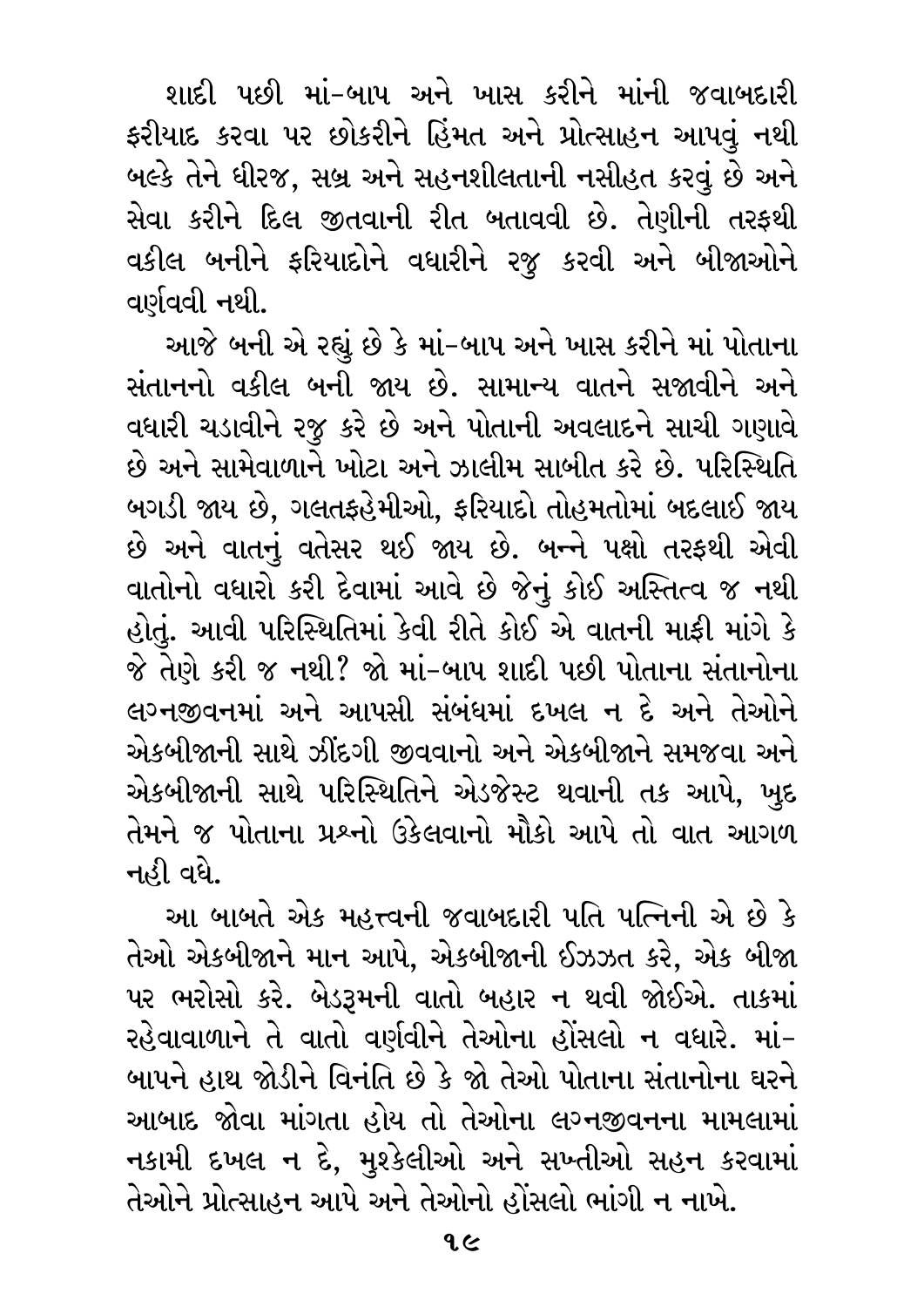$(e)$  ગરમ સ્વભાવઃ

ઝમાનાની પરિસ્થિતિ કઈંક એવી થઈ ગઈ છે કે લોકો ખબજ જલ્દી ગરમ થઈ જાય છે. બહુજ જલ્દી ગુસ્સે થઈ જાય છે અને કાબુમાંથી બહાર ચાલ્યા જાય છે. આજના લગ્નજીવનમાં આ ગુસ્સાવાળા સ્વભાવનો ખુબજ ફાળો છે જ્યારે જવાળા ભડકશે તો આગ તો લાગશે અને જ્યારે આગ લાગશે તો ધુમાડો ઉઠશે અને વસ્તુઓ ખાક થઈ જશે. તાલીમ અને તરબીયતની આજની વ્યવસ્થા કઈંક એવી છે કે ધીરજ અને સહનશકિત ઘટતી જાય છે. વાત વાત ઉપર ગુસ્સો વધતો જાય છે. આ ગુસ્સાની અસર બીજા ઉપર શું થાય છે એ તો એક અલગ બાબત છે ખુદ પોતે તે ગુસ્સાથી કેટલો અસરગ્રસ્ત થાય છે? ખુદ પોતાની હૈસીયત અને વ્યકિતત્વ દાગદાર થાય છે. ઘરેલું ઝીંદગી તબાહ અને બરબાદ થઈ જાય છે

ગુસ્સો ઈન્સાનના સ્વભાવમાં છે તે તેની ફિતરતમાં છે. અગર ગુસ્સો નથી તો તેની ગયરત અને એહમીયત નથી. પરંતુ ગુસ્સાનો સાચો ઉપયોગ કરવો એ ઈન્સાનની ખુબી છે. નિષ્ણાંતોનું કહેવું છે કે જ્યારે પણ ગુસ્સો આવે તો બસ એટલું નક્કી કરો કે તરતજ ગુસ્સો નહી કરીએ બલ્કે ૫ મીનીટ પછી ગુસ્સો કરશું. તમે ફકત પ મીનીટ ગુસ્સો ન કરો અને તેના ઉપર કાબુ રાખો પછી તમને સ્વતંત્રતા છે. ફકત ૫ મીનીટ સબ્ર કરી લો અને પછી જુઓ સંજોગો કેવી રીતે બદલાય છે. હવે આ કિસ્સાને ખુબજ ધ્યાનથી વાંચો અને આ એક ગરમ સ્વભાવના પતિ-પત્નિનો કિસ્સો છે.

લગભગ ૩-૪ વર્ષ પહેલા દરરોજ મારા ગુસ્સામાં વધારો થતો જતો હતો. માનસિક હાલત દિવસેને દિવસે વધારે ખરાબ થતી જતી. હતી. દરેક બાજુથી કમઝોરી અને બીમારીએ ઘેરી લીધી હતી. જુદા જુદા ડોકટરોનો ઈલાજ કરી લીધો પરંતુ કંઈ પણ ફાયદો થતો ન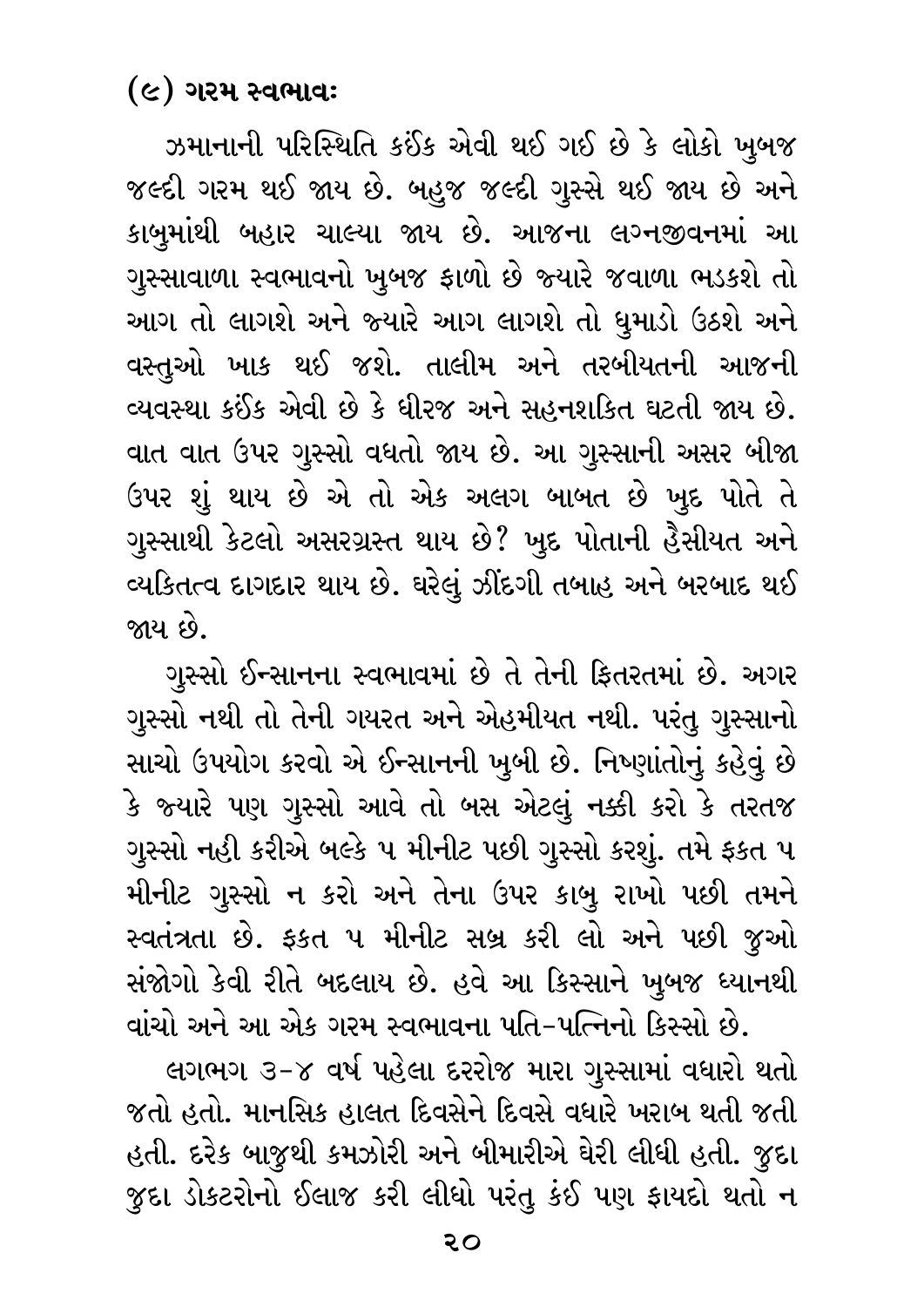હતો. માનસિક ડોકટરોને પણ દેખાડયુ પરંતુ કંઈજ અસર ન થઈ. વાત વાત ઉપર છોકરાઓ ઉપર ગુસ્સો અને પતિ સાથે લડાઈ રોજનો ક્રમ બની ગયો હતો. જ્યારે ગુસ્સો ઠંડો થતો તો પોતાની હાલત ઉપર અફસોસ થતો. શરમીંદગીનો અનુભવ થતો. પ્યારા પ્યારા બચ્ચાઓ ઉપર દયા આવતી.

મારી માતા પણ વારંવાર સમજાવે છે કે આટલો ગુસ્સો ન કર. પતિની ઈઝઝત કર અને તેનો એહતેરામ કર અને બચ્ચાઓ પર રહેમ કર. આ રીતે ગુસ્સો કરવાથી અને રાડો પાડવાથી કેવી રીતે કામ ચાલશે? ઘર તબાહ અને બરબાદ થઈ જશે. બચ્ચાઓ બગડી જશે. મારા ઉપર તેમની કોઈ વાતની કોઈ અસર થતી ન હતી. હં ઈચ્છતી હતી કે ગુસ્સો ન કરૂં પરંતુ ગુસ્સો મારા કાબુમાં ન હતો. એક દિવસનો બનાવ સાંભળો.

એક દિવસ મારી અને મારા પતિ વચ્ચે એક સાવ સામાન્ય બાબત ઉપર ઝઘડો થઈ ગયો. વાત કકત એટલી હતી કે તેઓ કહી રહ્યા હતા કે 'ચાલો દાદીને મળી આવીએ' મે કહ્યું બીલકલ નહી. હું તો નહીજ આવું. વાત આગળ વધી ગઈ અને મે ચપ્પલ ઉપાડીને બચ્ચાના માથા ઉપર મારી દીધું. ચપ્પલ તેના માથા ઉપર ન વાગતા બારીના કાચ ઉપર વાગ્યું અને કાચ તૂટી ગયો અને તે ચપ્પલ ઘરની બહાર એક શખ્સના માથા ઉપર વાગ્યું પછી જે શરમીંદગી અનુભવવી પડી તેને શું બયાન કરૂં!!

જોગાન્જોગ મારા પતિ પણ ઓછા ખરાબ સ્વભાવના ન હતા. જે સમયે તેઓ બચ્ચાઓને ઘરકામ (હોમવર્ક) પુછતા હતા ત્યારે જાણે કયામત ઉભી થઈ જતી અને બચ્ચાઓને માર પડતી હતી અને તેમની ખુબજ ખરાબ રીતે ધોલાઈ થતી હતી. જો હું કંઈ બોલતી તો ખીજાઈને મને પણ ત્યાંથી દૂર કરી દેતા હતા.

આજ માહોલમાં અમારૂં જીવન વીતી રહ્યું હતું. ઘરમાં રોજ એક કયામત થતી અને અંતે શરમીંદગી સિવાય કંઈ ન મળતું. પરંતુ તે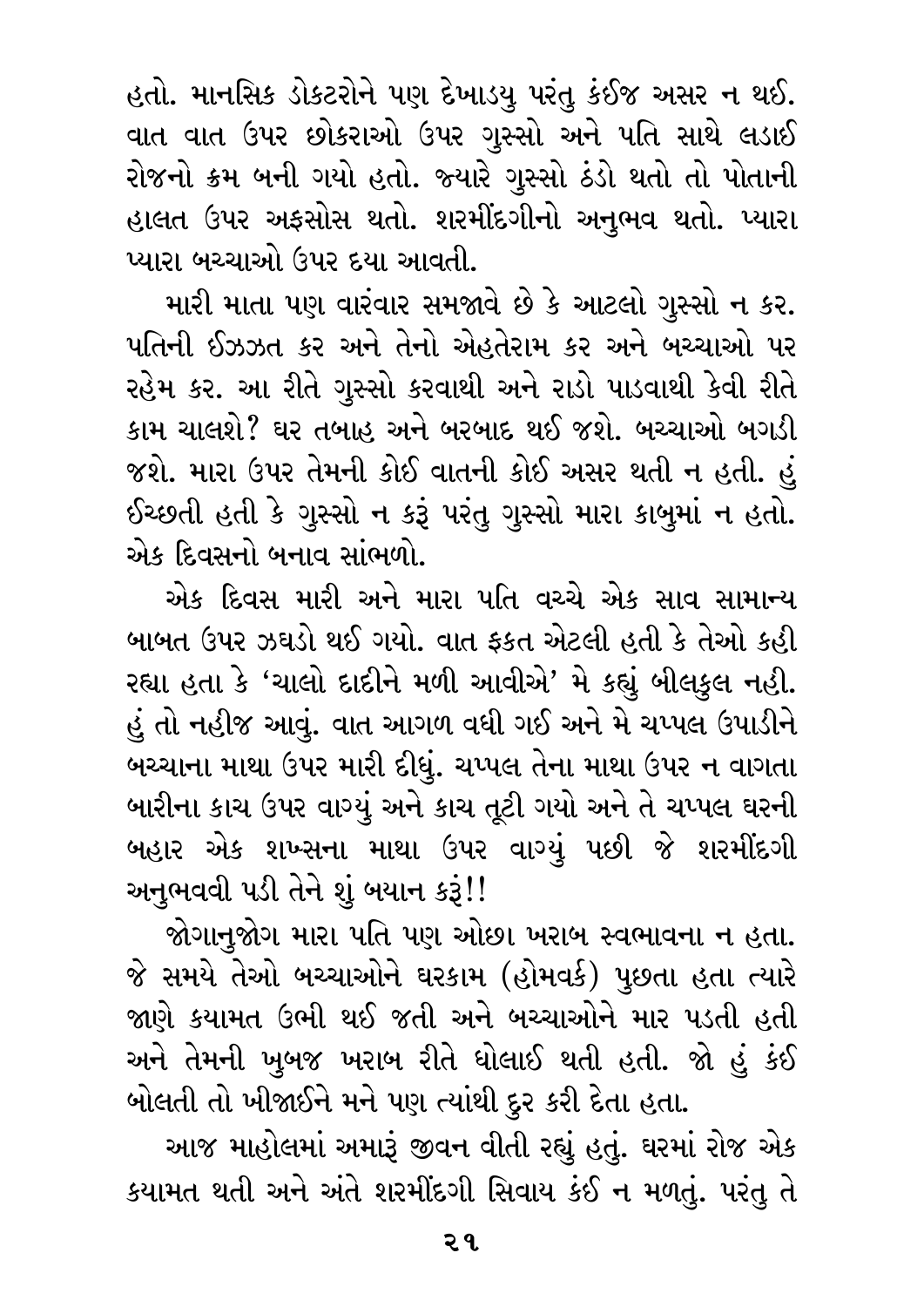શરમીંદગીનો કોઈ કાયદો ન થતો. બચ્ચાઓ પણ તે રોજીંદા લડાઈ ઝઘડાથી કંટાળી ગયા હતા.

જોગાનજોગ એક દિવસ એક પ્રોગ્રામ જોવાની તક મળી જેનો વિષય હતો 'ગુસ્સા ઉપર કેવી રીતે કાબૂ મેળવવો' તે આ રીતે બયાન કરી રહ્યા હતા.

'ઈન્સાને પોતાના ગુસ્સા ઉપર કાબુ રાખવો જોઈએ. સૌથી વધારે બહાદુર એ છે જે પોતાના ગુસ્સા ઉપર કાબુ મેળવે. જે કોઈ લોકોને પોતાના ગુસ્સાથી સુરક્ષીત રાખે છે તે કયામતના દિવસે અલ્લાહના ગઝબ અને ગુસ્સાથી સુરક્ષીત રહેશે. ઘરની સ્ત્રીઓએ ગુસ્સો ન કરવો જોઈએ. પોતાના પતિ અને પોતાના બાળકોને પોતાના ગુસ્સાથી સુરક્ષીત રાખવા જોઈએ. બસ આપને એટલી વિનંતી છે કે જ્યારે પણ આપને ગુસ્સો આવે તો ૫ મીનીટ માટે તેને ટાળી દો. ગુસ્સો કરવામાં ફકત ૫ મીનીટ મોડું કરો. તમે યકીન કરો ફકત અમૂક વાર પ્રેકટીસ કરવાથી, અમલ કરવાથી તમે તમારા ગુસ્સા પર કાબુ મેળવી લેશો અને અત્યારથીજ નક્કી કરી લો.'

હું શું કહું કે તે નસીહતે મારા ઉપર શું અસર કરી. એક રોવાની હાલત મારા ઉપર તારી થઈ ગઈ. વિતેલી વાતો એક એક કરીને યાદ આવતી રહી. બચ્ચા અને પતિની સાથેનો ઝુલ્મ અને દુરવ્યવહાર યાદ આવતો રહ્યો અને હું મોડે સુધી રોતી રહી.

મે તે નસીહત ઉપર ગંભીરતાપૂર્વક અમલ કર્યો. ખુદ મારૂં ટેન્શન ઓછું થયું. ઘરનો માહોલ સુધર્યો. હવે ન માથામાં દુખાવો છે ન બીમારી છે. ન ઈલાજની જરૂરત છે અને ન તો ડોકટર અને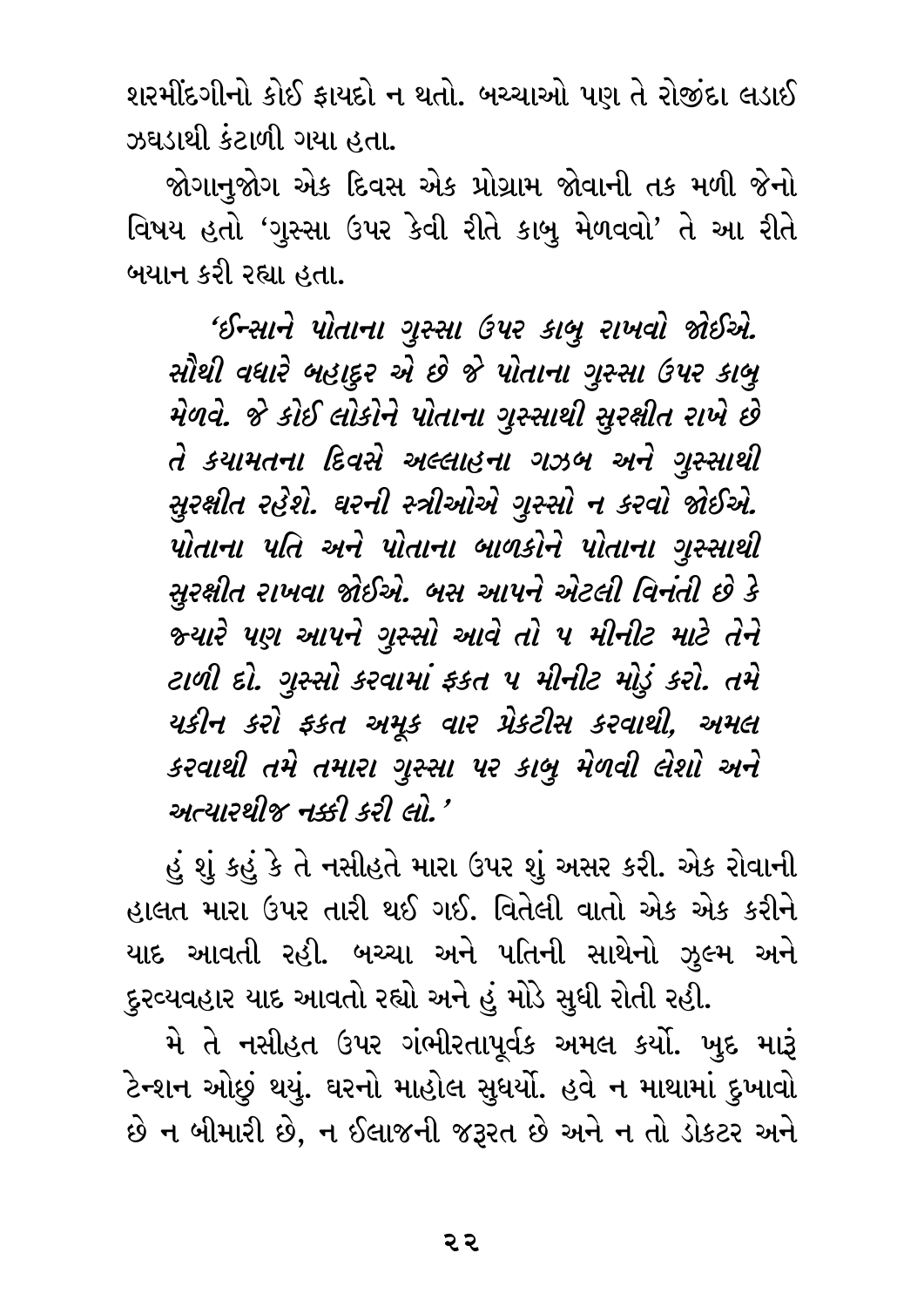ન દવા. ઘરમાં મોહબ્બત છે, પ્યાર છે, એક બીજાની ઈઝઝત અને એહતેરામ છે.

જે ઘરને મારા ગુસ્સાએ જહન્નમ બનાવી દીધું હતું તેને મારા બદલાવ અને ગુસ્સા પર કાબુ રાખવાના કારણે જન્નત બની ગયુ. હવે હું ન કોઈ ડોકટર પાસે જાઉ છું અને ન કોઈ દવા લઉ છું. ઘરનો માહોલ શાંતિમય થઈ ગયો છે અને દરેક તેમાં ખુશ છે.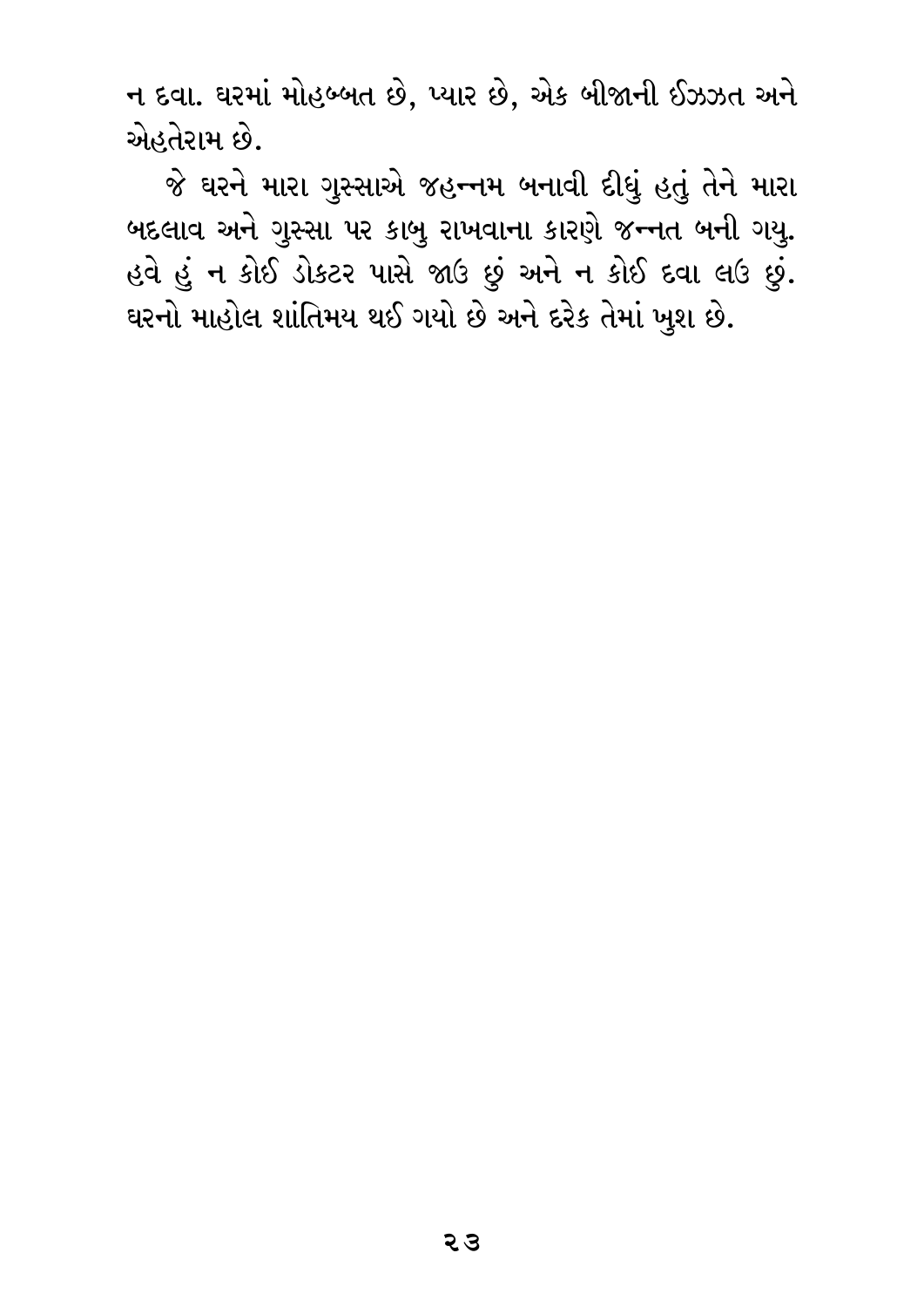# શું આ મુશ્કેલીઓ દૂર થઈ શકે છે?

આ અમુક બાબતો હતી જે આજની નવી નસ્લની વિવાહીત જીવનને અસર કરી રહી છે. એ વાત ધ્યાનમાં રાખતા કે જ્યારે દર્દ છે તો તેની દવા પણ જરૂર હોય અને પ્યાસ છે તો પાણીનં અસ્તિત્વ જરૂર હોય.

સવાલ એ છે કે વિવાહીત જીવનની આ મુશ્કીલોનો ઈલાજ શું છે? આ મુશ્કેલીઓને બે રીતે દૂર કરી શકાય છે.

(૧) બીન ઈસ્લામીક ઉપાય

(૨) ઈસ્લામીક ઉપાય

નીચે બન્ને ઉપર ટૂંકમાં ઈશારો કરીએ છીએ.

(૧) બિન ઈસ્લામીક ઉપાયઃ

(અ) જાદુ વિગેરેઃ

અમૂક લોકો આ મુશ્કીલોમાં જાદ્દ-ટોણા અને ક્રીયાકર્મોનો આધાર લે છે. બાબા, ભૂવા અને નથી ખબર કયા કયા લોકો પાસે જાય છે. સમય અને પૈસા બરબાદ કરવાની સાથો સાથ દીન અને ઈમાનને પણ બરબાદ કરે છે.

હઝરત ઈમામ જઅફર સાદિક (અ.સ.) એ પોતાના બાપદાદાઓથી અને તેમણે રસુલે ખુદા (સ.અ.વ.)થી રિવાયત નકલ કરી છે:

આપ (સ.અ.વ.) એ એક ઔરતના સવાલના જવાબમાં ફરમાવ્યું: તેનો સવાલ એ હતો કે 'મારો પતિ મારી સાથે સખ્તીથી વર્તે છે. મે તેને મારા માટે નરમ વલણનો બનાવવા માટે જાદૃનો આધાર લીધો છે. શું આ કામ યોગ્ય છે?'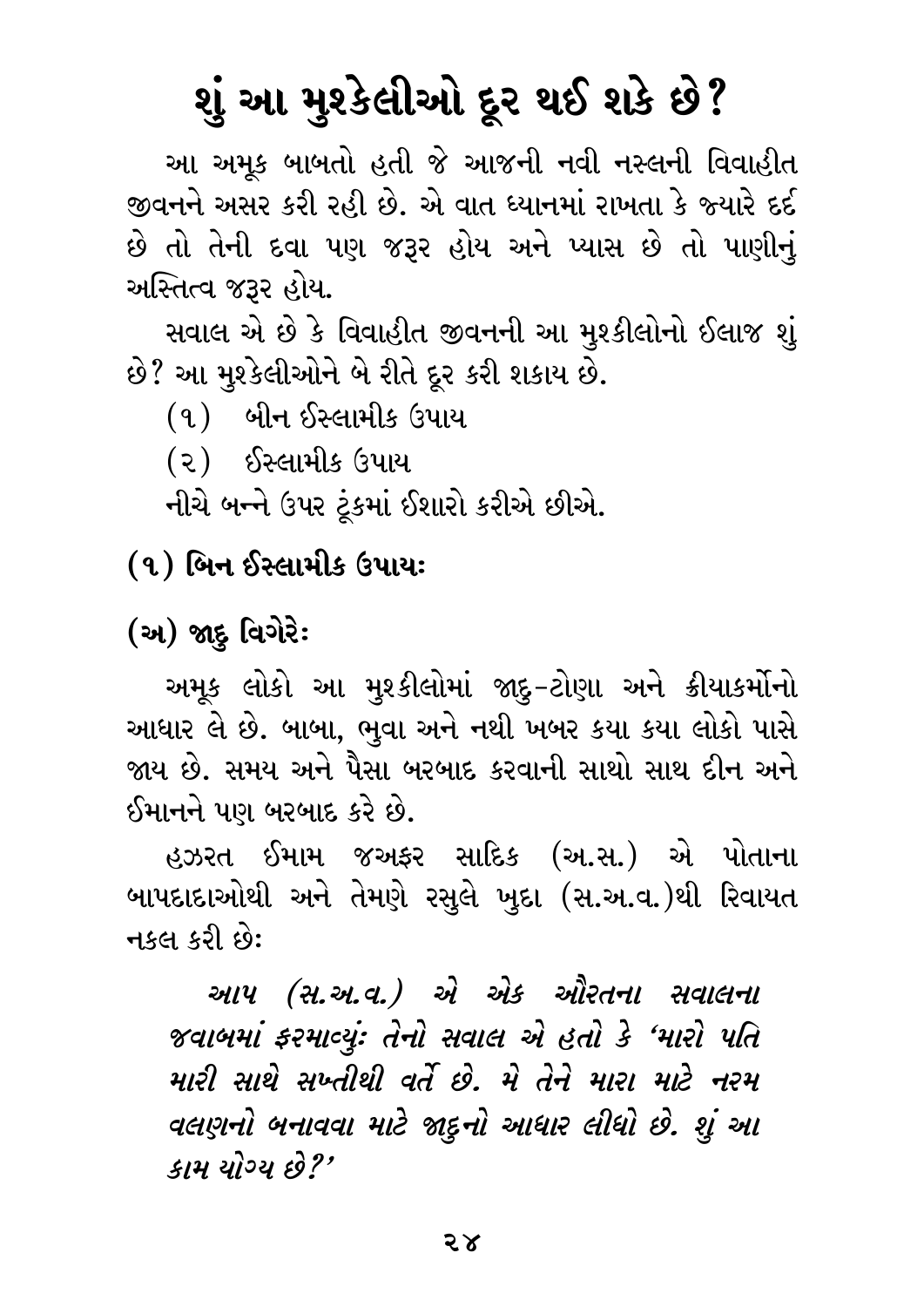આપ (સ.અ.વ.) એ ફરમાવ્યું: 'વાય થાય તારા પર. તે તારા કામથી ઝમીન અને દરીયાઓને ખરાબ કર્યા. ખદાવંદે આલમના શ્રેષ્ઠ મલાએકા અને આસમાન તથા ઝમીનના કરીશ્તાઓ તારા ઉપર લાનત મોકલી રહ્યા છે.'

આ સાંભળીને તે ઔરતે રોઝા રાખવાનું, નમાઝો પઢવાનું શરૂ કરી દીધું, પોતાના માથાના વાળ કપાવી નાખ્યા, જાડો બરછટ લીબાસ પહેરવાનું શરૂં કરી દીધું (જેથી ખુદા તેના ગુનાહોને માફ કરી દે).

જ્યારે રસુલે ખુદા (સ.અ.વ.)ને ખબર મળી તો ફરમાવ્યું: 'ખુદા તે વાતોથી તેને માફ નહી કરે.'

(વસાએલશ્શીયા, ભાગ-૨૦, પા. ૨૪૭)

આજકાલ આ રીતની વાતોનો રીવાજ ઘણોજ આમ થઈ ગયો છે. લોકો જાદ-ટોણાનો આધાર લે છે. જગ્યાએ જગ્યાએ તેની જાહેરખબરો નજર આવે છે. લોકો અલ્લાહ અને રસુલના બદલે આવી વાતો પર ભરોસો કરવા લાગ્યા છે અને આખી ઝીંદગી દોડતા રહે છે અને ઝીંદગીના હાલાત ખરાબ કરતા રહે છે. ઈસ્લામે જાદૃ-ટોણાની પરવાનગી નથી આપી. જો જાદૃ વગેરેથી પરિસ્થિતિ સુધરી શકતે તો આટલા મતભેદો ન હોત અને ઘરો આ રીતે બરબાદ ન થતા હોત એટલા માટે જાદુ વગેરેથી સખ્તાઈથી પરહેઝ કરવી જોઈએ

#### (બ) સખ્તાઈઃ

અમૂક લોકોના ખોટા ખયાલ છે કે ઘરમાં સખ્તાઈ કરવાથી પરિસ્થિતિ સુધરે છે. આ ફકત એક ભ્રમણા છે. તેનો હકીકત સાથે કોઈ સંબંધ નથી. એ સિવાય દીને ઈસ્લામે એકબીજા પર ઝુલ્મ અને સખ્તી કરવાની પરવાનગી નથી આપી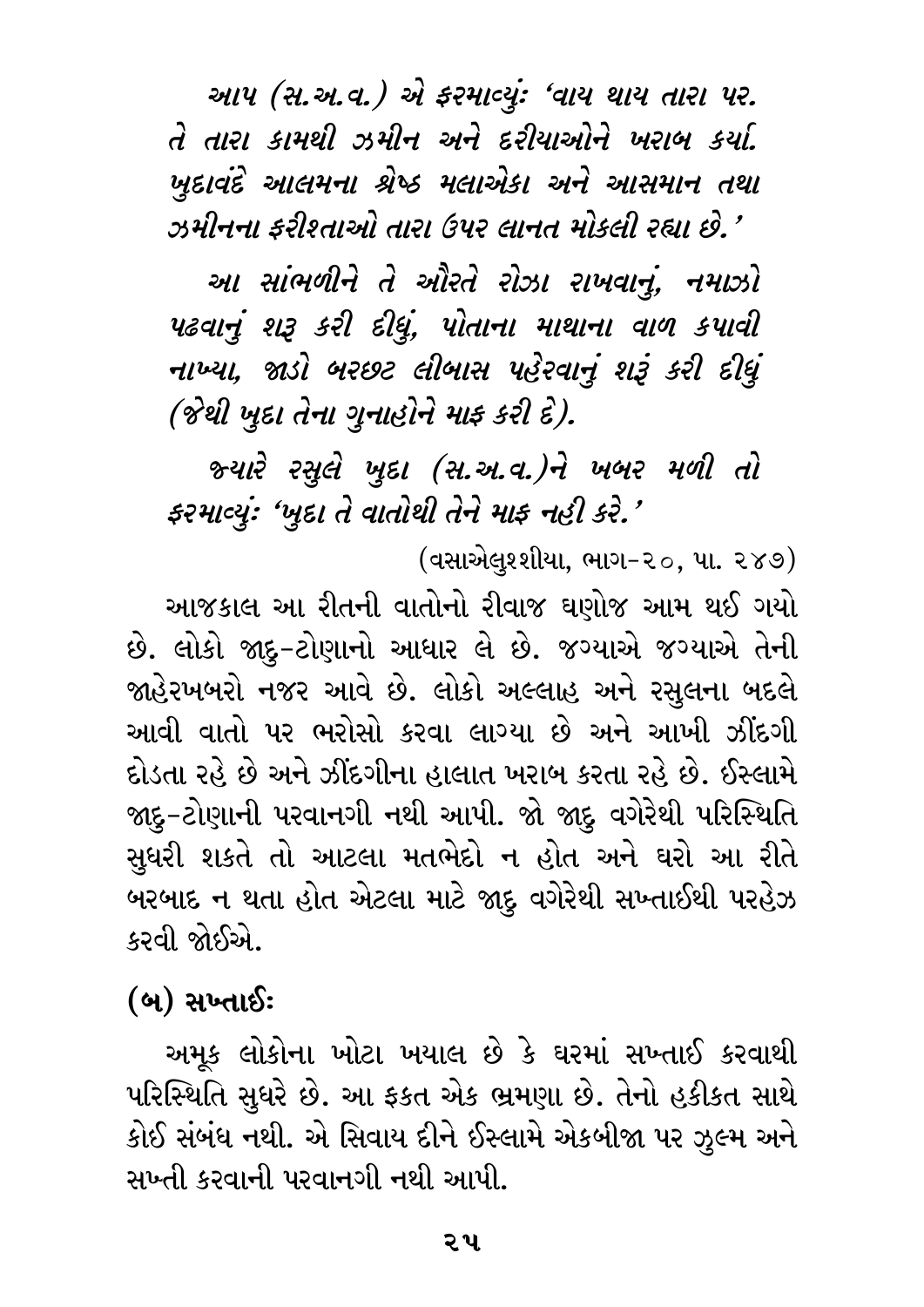અલ્લાહે જ્યારે જ. મુસા (અ.સ.)ને ફીરઔન જેવા ઝાલીમ અને જાબીર તથા ખુદાઈનો દાવો કરવાવાળાની પાસે મોકલ્યા તો કહ્યું:

فَقُوْلَالَهُ قَوْلًالَيِّئًا

'અય (મુસા અ.સ. અને હારૂન અ.સ.) તમે બન્ને કીરઔનની સાથે નરમાશથી વાત કરજો.'

પયગમ્બરે અકરમ (સ.અ.વ.)ની એક સીફત એ બયાન  $\frac{1}{2}$ કરવામાં આવી છે કે

وَلَوۡ كُنۡتَ فَظًّا غَلِيۡظَ الۡقَلۡبِ لَا نُفَضُّوۡامِنۡ حَوۡلِكَ

'તમે તે લોકો સાથે નરમ દીલ થયેલા છો. જો તમારો લહેજો કડકાઈવાળો હોત તો તે લોકો તમારી પાસેથી ચાલ્યા જાત.'

જ્યારે દીને ઈસ્લામ કાફીરો. મશ્રીકો અને ખદાઈનો દાવો કરવાવાળાની સાથે પણ નરમીથી વર્તવાનો હુકમ આપી રહ્યો છે તો તે ઘરેલ જીવનમાં સખ્તીની પરવાનગી કેમ આપી શકે. આના આધારે:–

- (૧) ઈસ્લામે ઝુલ્મ અને સખ્તીની પરવાનગી નથી આપી.
- (૨) ઝુલ્મ અને સખ્તીની સામે કયામતના દિવસે જવાબ આપવો પડશે.
- (૩) સંબંધો વધારે ખરાબ થશે.
- (૪) ડર પ્રગતિના રસ્તાને રોકી દે છે.
- (૫) ઘરનો માહોલ ખરાબ થાય છે.
- $($  s) બાળકોની તરબીયત ઉપર ખરાબ અસર પડે છે.
- (૭) અલ્લાહ અને રસુલ (સ.અ.વ.) નારાઝ થાય છે.
- (૮) બરકતો અને તવકીકો ઓછી થઈ જાય છે.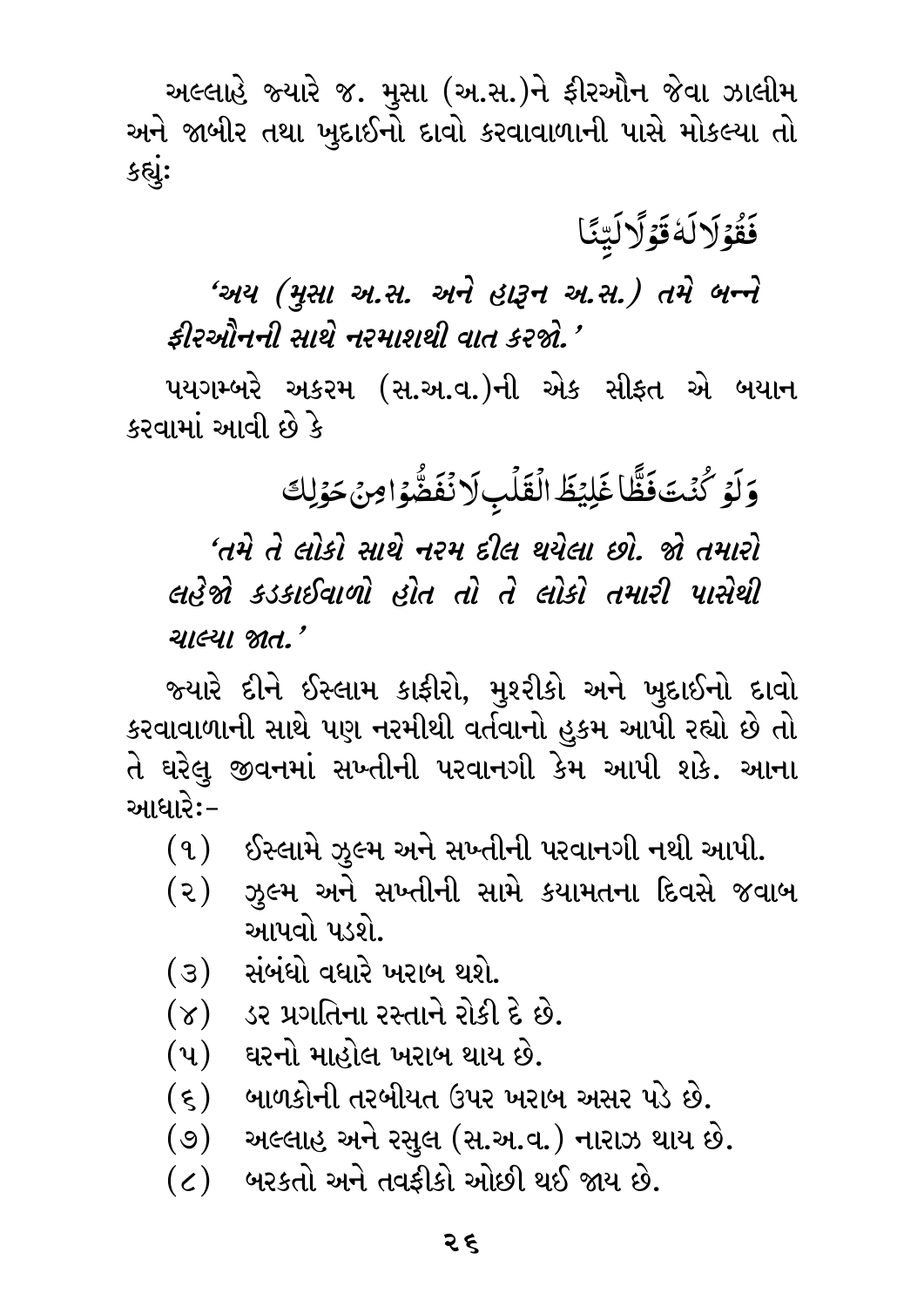#### (ક) ફરીયાદો તથા કેસ કરવોઃ

અમક લોકો ફરીયાદો કરવા લાગે છે. કયારેક પોતાનાઓથી તો કયારેક પોલીસ સુધી પહોંચી જાય છે. પોલીસ સ્ટેશન જવા લાગે છે. ત્યાં સુધી કે મામલો કોર્ટ સુધી પહોંચી જાય છે. તેનાથી સંબંધો તો સધરતા નથી બલ્કે વધારે બગડી જાય છે. ફાયદો પોલીસ અને વકીલને થાય છે અને સમય. પૈસા તથા ઈઝઝત આપણી બરબાદ થાય છે.

આના સિવાય કરિયાદ અને કેસ કરવામાં બીજા ઘણા હરામ કામો કરવા પડે છે જેમકે ખોટું બોલવું પડે છે, ખોટી કસમ ખાવી પડે છે. ખોટી ગવાહી આપવી પડે છે. ગીબત, તોહમત બધા ગુનાહો આચરવા પડે છે.

એટલા માટે કે ભારતની કોર્ટમાં અને પોલીસ સ્ટેશનમાં ત્યાં સુધી કેસ બનતોજ નથી જ્યાં સુધી એક સાચી વસ્તુની સાથે ઘણા જઠ ન બોલવામાં આવે. તોહમતો ન લગાવવામાં આવે. ખોટી કલમો લાગુ ન પાડવામાં આવે અને આ બધા હરામ કામો ફકત એક વખત નહી પરંતુ વારંવાર અંજામ આપવા પડે છે.

પવિત્ર દીન ઈસ્લામે મઝલમને ફરિયાદનો હક જરૂર આપ્યો છે પરંતુ જુઠ, તોહમત અને આરોપની પરવાનગી નથી આપી.

ભાગ્યેજ કોઈ એવા કેસ જોવા મળે છે કે કોર્ટમાં ગયા પછી હાલાત સુધર્યા હોય. બલ્કે જે આશા હતી તે પણ ખતમ થઈ જાય છે. તે સિવાય અગર કોર્ટે તલાક કરાવી જ દીધી જો કે તે તલાકમાં તલાકની શર્તો નથી જોવા મળતી એટલા માટે તે તલાક સહીહ પણ નથી અને આવી તલાકથી શાદીનો સંબધ કપાઈ નથી જતો.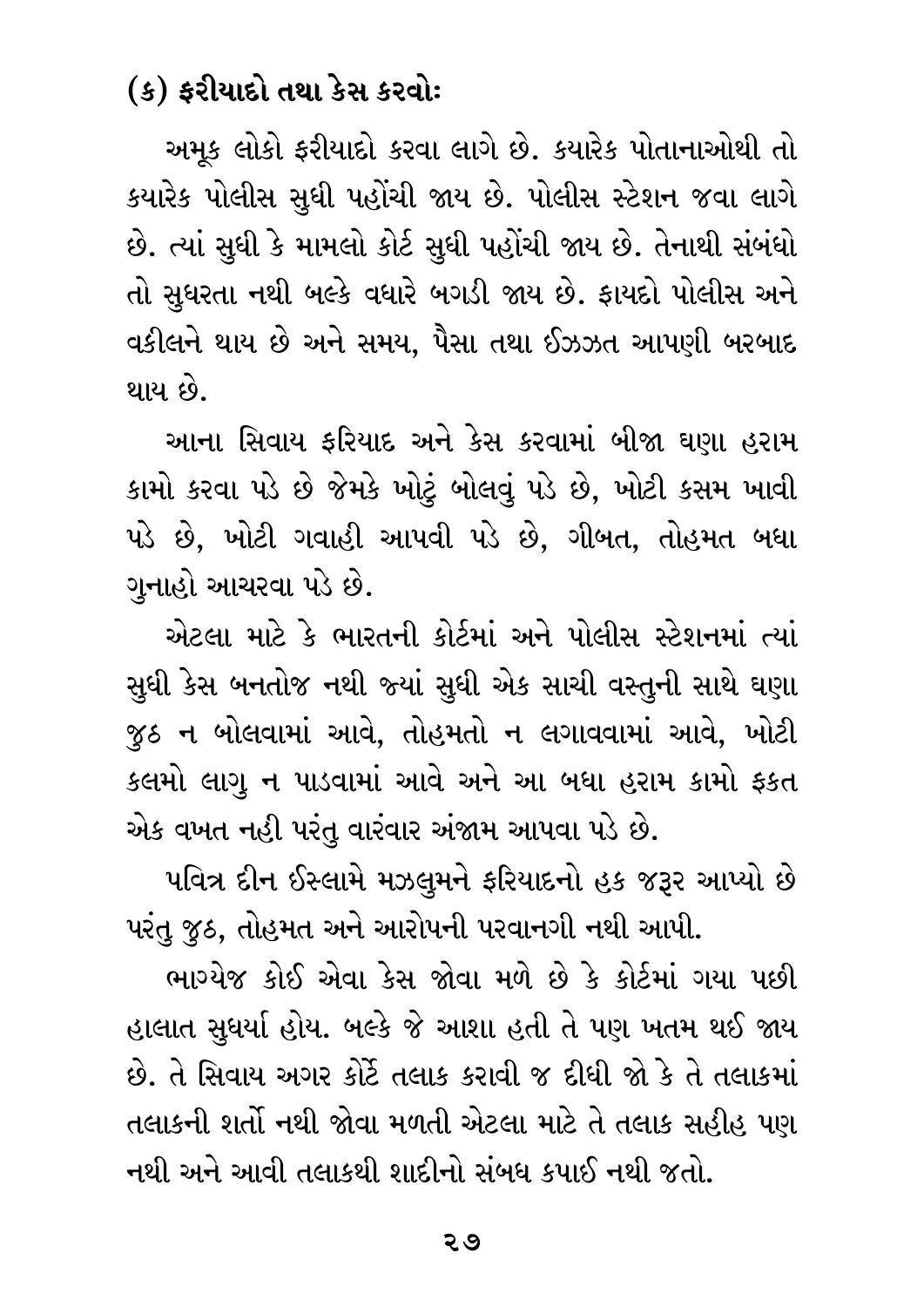(૨) ઈસ્લામીક ઉપાયઃ

#### (અ) દોઆ અને તવસ્સલઃ

અલ્લાહથી વધારે કોઈ તેના બંદાઓ ઉપર મહેરબાન નથી. અલ્લાહ અને રસૂલ (સ.અ.વ.) કયારેય પણ કોઈના પણ ઘરને તૂટતું જોવા નથી ઈચ્છતા.

એક ઔરત ઈમામ જઅફર સાદિક (અ.સ.)ની ખિદમતમાં હાજર થઈ અને કહેવા લાગીઃ ફરઝંદે રસુલ (સ.અ.વ.)! મારો પતિ મને પસંદ નથી કરતો, હું શું કરૂં?

આપે જવાબ આપ્યો:

عَلَيۡكَ<sub>لِ</sub>صَلَاةِاللَّيۡلِ

 $'$ જા નમાઝે શબ પઢ.'

તે ઔરત થોડા દિવસો પછી ફરી ઈમામ (અ.સ.)ની પાક ખિદમતમાં હાજર થઈ. ફરઝંદે રસુલ (સ.અ.વ.)! હું આપની ખુબજ આભારી છું. હવે મારો પતિ મને ખુબજ ચાહે છે અને મારાથી વધારે હવે કોઈને નથી ચાહતો.

ઈમામ (અ.સ.)એ ફરમાવ્યં:

'અલ્લાહ તે ઔરત ઉપર રહેમ કરે જે વહેલી સવારમાં ઉઠે અને પોતાના પતિને પણ જગાડે અને તે પતિ ઉપર પણ રહેમ કરે જે વહેલી સવારે ઉઠે અને પોતાની પત્નિને જગાડે અને નમાઝે શબ પઢે.'

(એહકામે ખાનવાદેહ, ભાગ-૨, પા. ૨૦૯) ખુદાવંદે આલમ 'મોકલ્લેબલ કોલુબ' છે. બેશક આપણા દિલો ઉપર અલ્લાહનો ઈખ્તેયાર આપણા ખુદ કરતા ઘણો વધારે છે.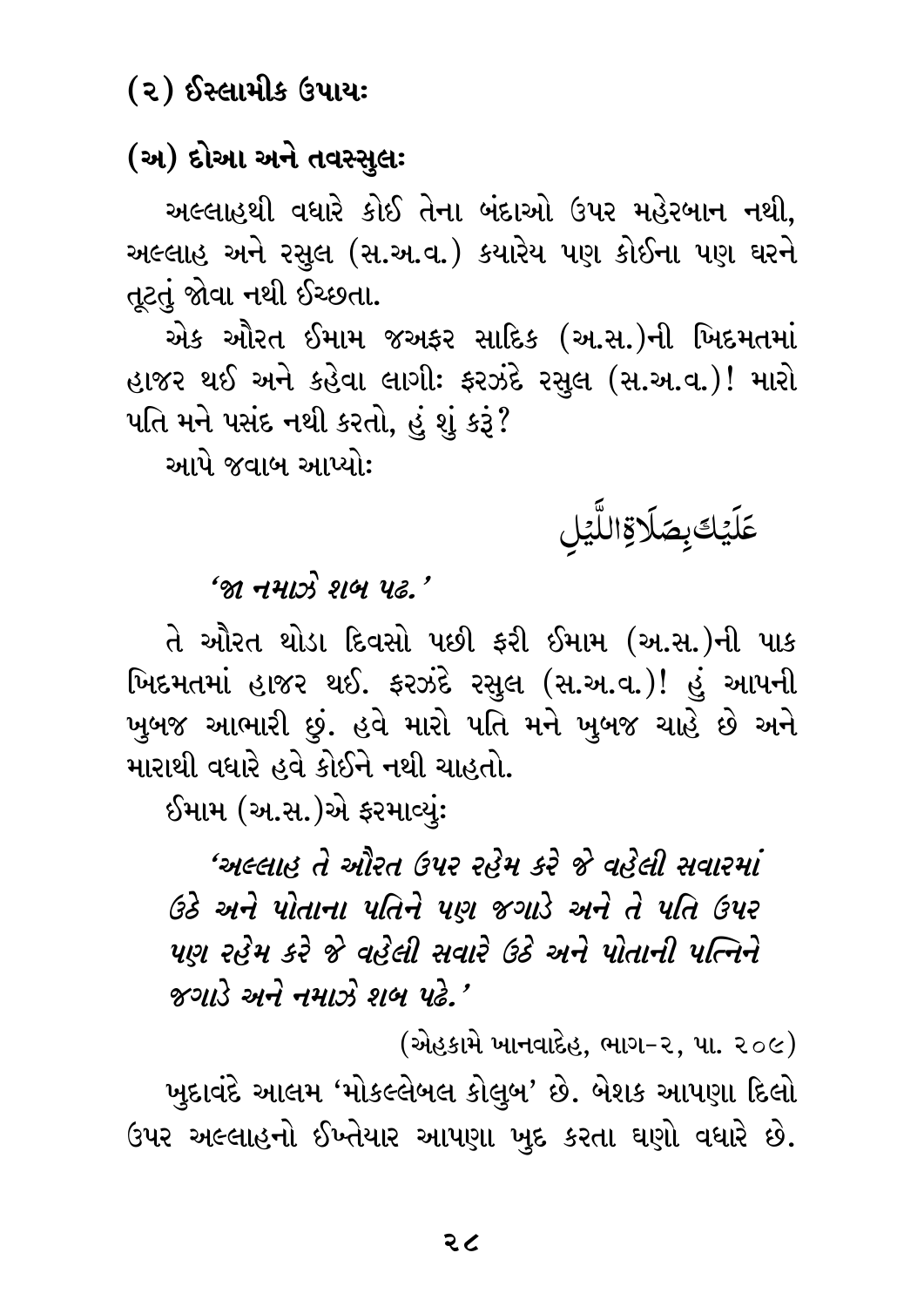અલ્લાહની બારગાહમાં દોઆ કરવાથી દિલ પરિવર્તન થઈ જાય છે. નફરત મોહબ્બતમાં અને દશ્મની દોસ્તીમાં બદલાઈ જાય છે.

## (બ) પોતાને તે જગ્યાએ મુકીને વિચારવું:

અમીરૂલ મોઅમેનીન અલી ઈબ્ને અબી તાલિબ (અ.સ.) એ પોતાના પત્રને વસીય્યત કરી:

'નૂરે નઝર! મારી વસીય્યતને ધ્યાનથી સમજો. પોતાના નકસને પોતાની અને બીજાઓની વચ્ચે માપદંડ બનાવો અને બીજાઓ માટે તેજ પસંદ કરો જે પોતાના માટે કરો છો અને તે જ વાતોને બીજા માટે નાપસંદ કરો જે તમને પોતાને સારી નથી લાગતી. બીજાઓ ઉપર ઝૂલ્મ ન કરો જેવી રીતે તમે પોતાના પર થતા ઝુલ્મને પસંદ નથી કરતા. બીજાઓ સાથે એજ રીતે સારપથી વર્તો જેવી રીતે તમે ઈચ્છો છો કે બીજાઓ તમારી સાથે સારપથી વર્તે.'

(બેહા3લ અન્વાર, ભાગ-૭૭, પા. ૨૦૫, હુ. ૧) હઝરત ઈમામ જઅફર સાદિક (અ.સ.) એ ફરમાવ્યું:

مَكَنُوۡبُ فِى التَّوۡرَاةِابۡنِ ٰاٰدَمَر کُنۡ كَيۡفَ شِئۡتَ كَمَاٰ تَٰٓلِيۡنُ تُٰٓلَاانُ

'તૌરેતમાં લખેલં છે કે આદમના કરઝંદ! જે રીતે ચાહો છો રહો. જે રીતે તમે વર્તશો તેવી જ વર્તણુંક તમારી સાથે કરવામાં આવશે.'

(અલ કાફી, ભાગ-૨, પા. ૧૩૮, હ. ૪)

ઘણા દિવસોથી ઉંઘ નથી આવતી. આખો દિવસ બેચૈની અને વ્યાકુળતા રહે છે. ખાવાનું ખાવું દિલને પસંદ નથી. મનને શાંત કરનારી દવાઓ ખાઈ રહી છું પરંતુ સુકુનનું નામોનિશાન નથી.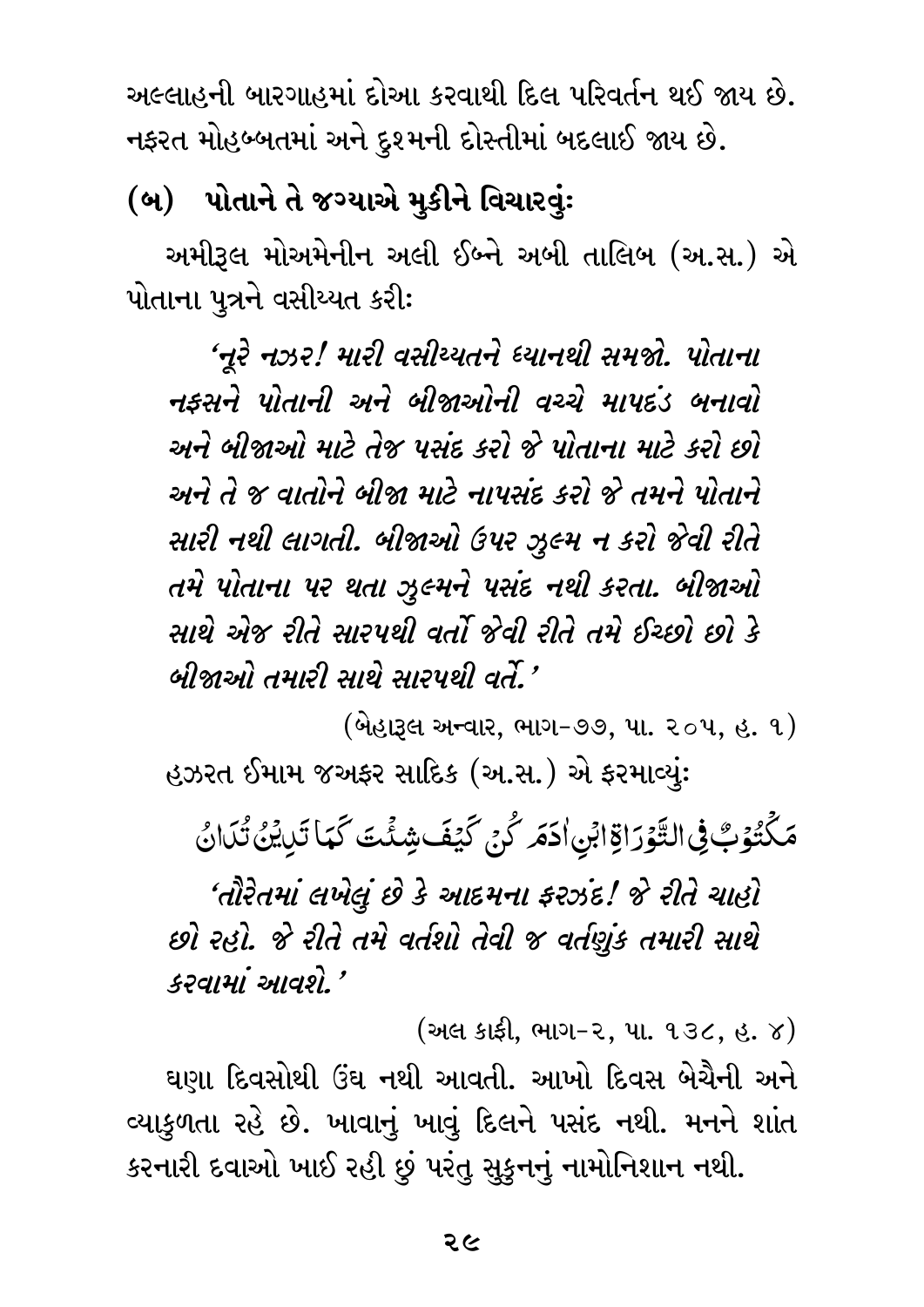આ બધું મારી સાસુના કારણે છે. ખુબજ બદઅખ્લાક ઔરત છે. તેની અપેક્ષાઓ!!! બાપરે અલ્લાહની પનાહ. નથી ખબર કે મારાથી શું ઈચ્છે છે! બધુ કરવા છતાં મારાથી નારાજ રહે છે. મેણા-ટોણા સંભળાવ્યા કરે છે. તેણે મારા જીવનમાં ઝેર નાખી દીધું છે. જ્યારે હું ઘરની બહાર જાવ છું તો તેણી મારા રૂમમાં આવે છે અને કબાટની તલાશી લે છે. હું બધી વસ્તુઓ બરાબર ગોઠવીને જાવ છું તો તેણી બધુ વેરવીખેર કરી નાખે છે. દર વખતે કંઈકને કંઈક લાગેલું જ રહે છે. ઝીંદગી અઝાબ બની ગઈ છે.

હવે સહન નથી થતું. સબ્ર કરવાની પણ એક હદ હોય છે! મે મારા પતિને કહી દીધું છે કે બસ હવે બહું થઈ ગયું. હવે બે માંથી એક ચુંટી લો. હું તમારી માંની સાથે નહી રહી શકું. એક અલગ ઘર લઈ લો. આ રોજ રોજની રકજક સારી નથી લાગતી. અથવા તો તમારી માતાને તમારા બીજા ભાઈના ઘરે મોકલી દો. તે પણ તેણીનીજ અવલાદ છે. તેમનો પણ કંઈક હક બને છે. મહેરબાની કરીને મારા પર રહેમ કરો. હવે આનાથી વધારે હું સહન નથી કરી શકતી.

એક દિવસ મારો ૧૨ વર્ષનો પુત્ર સ્કુલેથી પાછો આવ્યો તો મારા ગળામાં બાહોં નાખીને કહેવા લાગ્યો. મમ્મી જ્યારે હું મોટો થઈશ તો હું શાદી નહી કરૂં. મે પુછયું વ્હાલા દીકરા શા માટે? તેણે કહ્યું: ના મમ્મી હું શાદી નહી કરૂં. મે પુછયું: મારા લાલ પણ શા માટે?

તેણે જવાબ આપ્યોઃ મમ્મી મારે પણ તમને એક દિવસ આ ઘરથી બહાર કાઢવા પડશે. જો તેણી તમારી સાથે રહેવા તૈયાર ન થઈ તો મારૂં શું થશે? શકય છે કે તે આવનારી એક દિવસ મને કહે કે પસંદ કરો યા તો હું યા તમારા મમ્મી. એટલા માટે હું શાદી નહી  $\dot{\mathfrak{s}}\dot{\mathfrak{z}}.$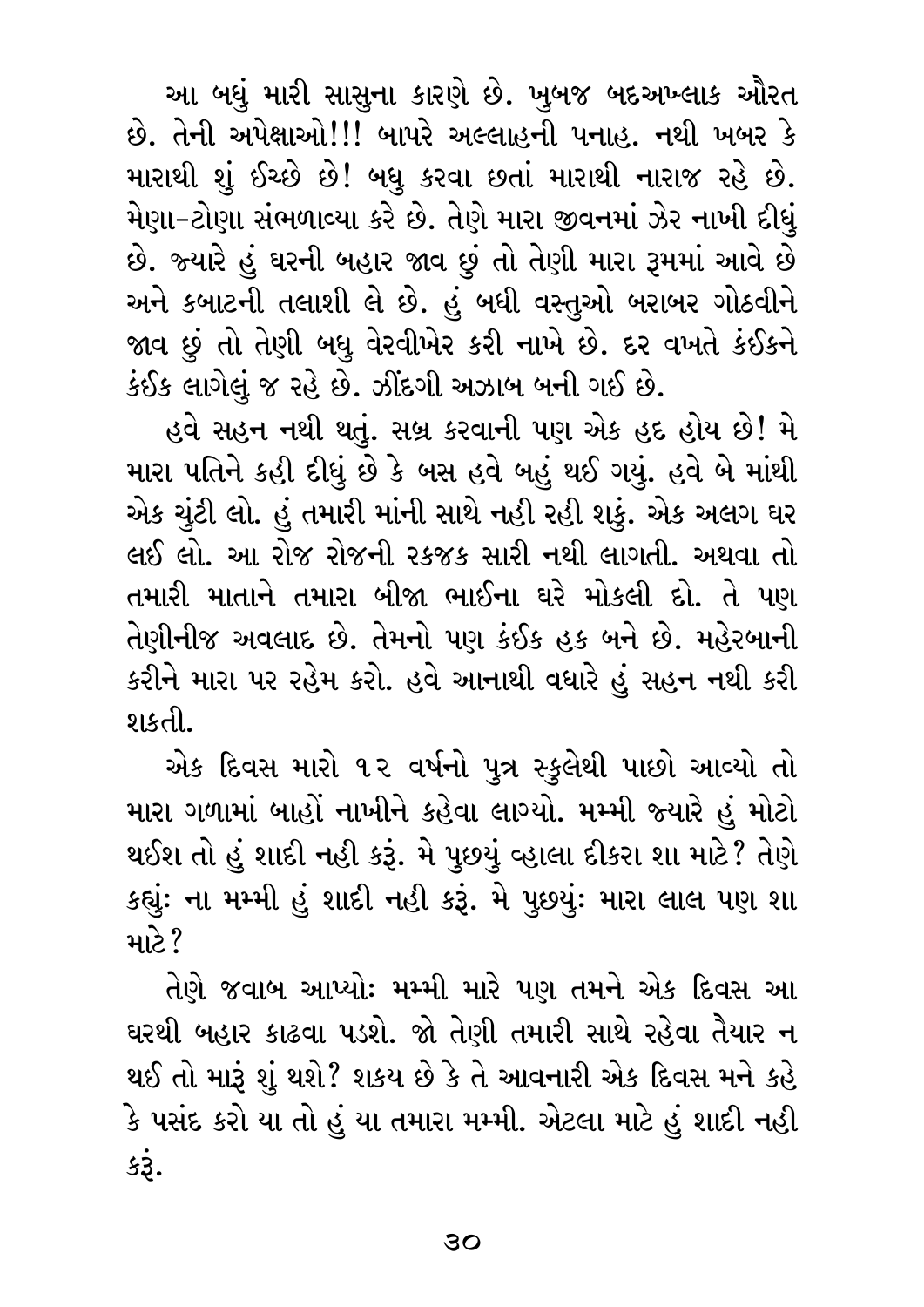પત્રની વાત સાંભળીને એક જોરદાર જટકો લાગ્યો. શ્વાસ અટકી ગયો. મારી ઝાતમાં જ અમક સમય માટે ખોવાઈ ગઈ. નહી મારે હિમ્મત કરવી જોઈએ અને મારા પત્રની સામે પેશ કરવં જોઈએ કે એક પત્નિ કેવી રીતે પોતાની સાસની ખિદમત કરે છે. મે મારી ઝાતને બદલી.

હવે હું સાસુને રસોડામાં જવા નથી દેતી. તેમની સાથે જ ખાવાનું ખાવ છું. તેણીની બધી વાતોને સહન કરૂં છું અને ખિદમત કરૂં છું. પોતાના પતિને તેણીનો ખ્યાલ રાખવાની વારંવાર ભલામણ કરતી રહું છું. તેમને કહું છું કે જ્યારે તમે કામ પરથી ઘરે આવો તો સૌથી પહેલા પોતાની માતાના રૂમમાં જાવ, મુલાકાત કરો, તેમની સાથે બેઠો.

આ બદલાવને હજુ અમૂક અઠવાડીયા જ પસાર થયા હતા કે મારા ઘરની પરિસ્થિતિ બદલાઈ ગઈ. મારૂં ટેનશન દૂર થઈ ગયું. દવાઓ પણ બંધ થઈ ગઈ. જીવનમાં એક પ્રકારની ખુશી મહેસુસ થવા લાગી. ઝીંદગી શાંતિમય બની ગઈ. ભુતકાળની બધી ફરિયાદો દૂર થઈ ગઈ.

એક દિવસ મારી સાસુએ મને કહ્યું: અવાજ પ્રેમભર્યો હતો: વહું હું આની પહેલા તને મારી દૃશ્મન માનતી હતી. હવે મને એહસાસ થાય છે કે મારૂં માનવું ખોટું હતું.

જો આપણે એ જોવા ઈચ્છતા હોઈએ કે આવતી કાલે આપણા બઢાપામાં આપણો દિકરો આપણી સાથે કેવી રીતે વર્તશે? આપણી વહ કેવી વર્તણુંક કરશે? તો આજે આપણે જોઈએ કે આપણે આપણી સાસૂ સાથે કેવી રીતે વર્તી રહ્યા છીએ!! આપણા સાસરાવાળાઓ સાથે આપણું વર્તન કેવું છે? પયગમ્બરે અકરમ (સ.અ.વ.) એ ફરમાવ્યું છે: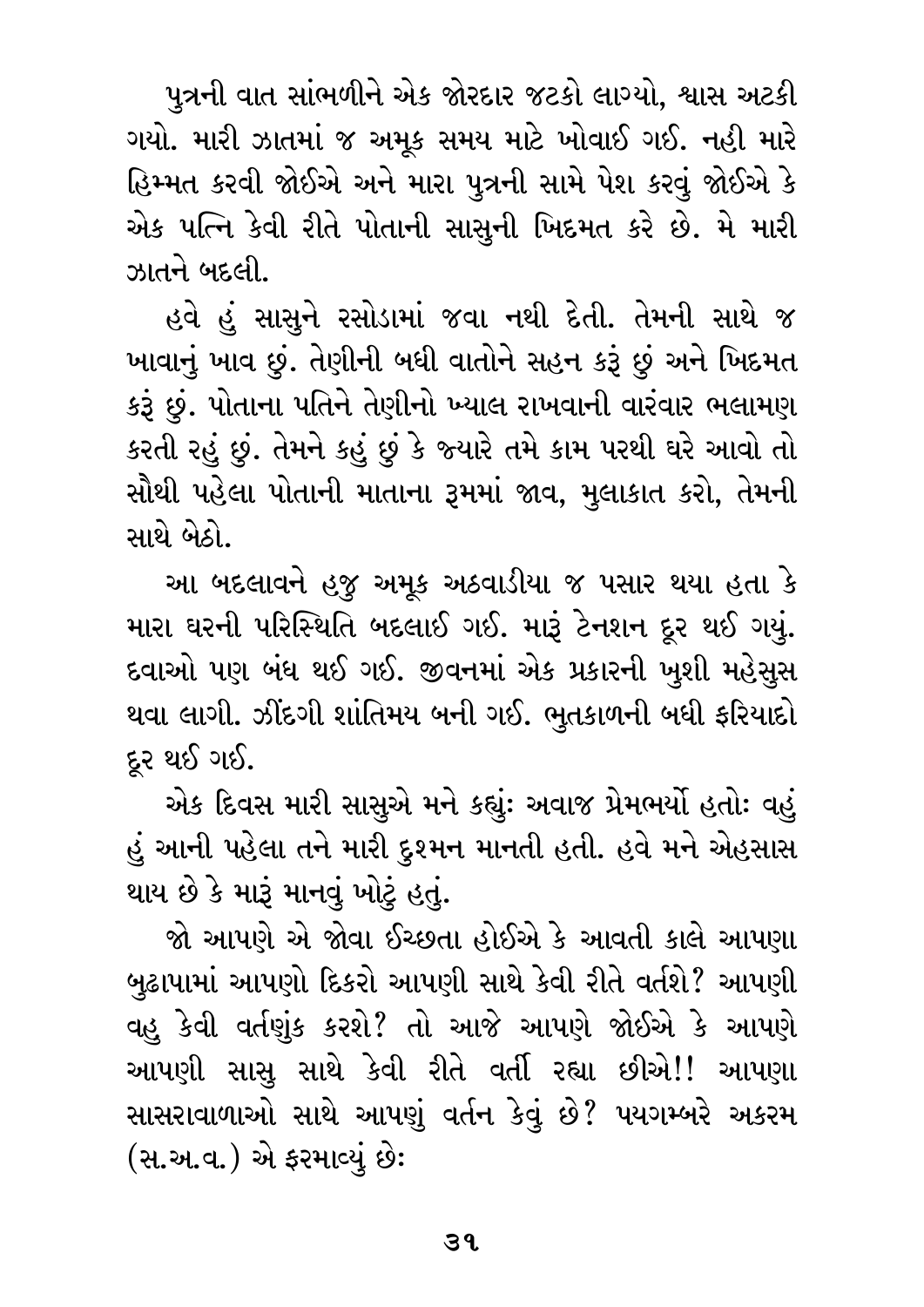'પોતાના વાલેદૈન સાથે નેકીથી વર્તો જેથી તમારી અવલાદ તમારી સાથે નેકીથી વર્તશે.'

#### (ક) આપસી વાતચીતઃ

એ એક હકીકત છે કે જ્યાં સુધી પતિ અને પત્નિ પોતે એકબીજા સાથે સંબંધ બાકી રાખવા ન ચાહે અને એકબીજા સાથે રહેવા ન ઈચ્છે મોટામાં મોટા અવલીયા (અ.સ.)ની નસીહત અને ભલામણ પણ ઉપયોગી નથી થતી. જો નીચેની વાતોને ધ્યાનમાં રાખે તો વાત સુધરી શકે છે.

- (૧) આમાંથી કોઈ એક પણ મઅસમ નથી. એટલે દરેકથી ભુલ થઈ શકે છે. મોટી મોટી ભલો થઈ શકે છે અને વારંવાર પણ થઈ શકે છે.
- (૨) બન્ને બાજુથી જે ભુલો થઈ છે તેના વિષે એકબીજાથી માફી માંગે અને ભવિષ્યમાં તેની ભરપાઈ કરવાની કોશિશ કરે.

હ઼ઝરત અલી ઈબ્ને અબી તાલિબ (અ.સ.) ફરમાવે છેઃ

# ٱلۡۡبَعۡنِ رَقَٰٓبُرۡهَانُ الۡعَقۡل

#### 'માફી માંગવું એ અકલની દલીલ છે.'

(તસ્નીફે ગોરરૂલ હીકમ, પા. ૪૪૭, હુ. ૧૦૨૩૪) અમીરૂલ મોઅમેનીન (અ.સ.) ફરમાવે છે:

# مَن آخْسَنَ الْإِعْتِذَارَ إِسْتَحَقَّ الْإِغْتِفَارَ

'જે શ્રેષ્ઠ રીતે માકી માંગે છે તો તે માક કરી દેવાનો અને બખ્શીશનો હકદાર છે.'

(તસ્નીફે ગોરરૂલ હીકમ, પા. ૧૯૫, હ. ૩૮૧૮)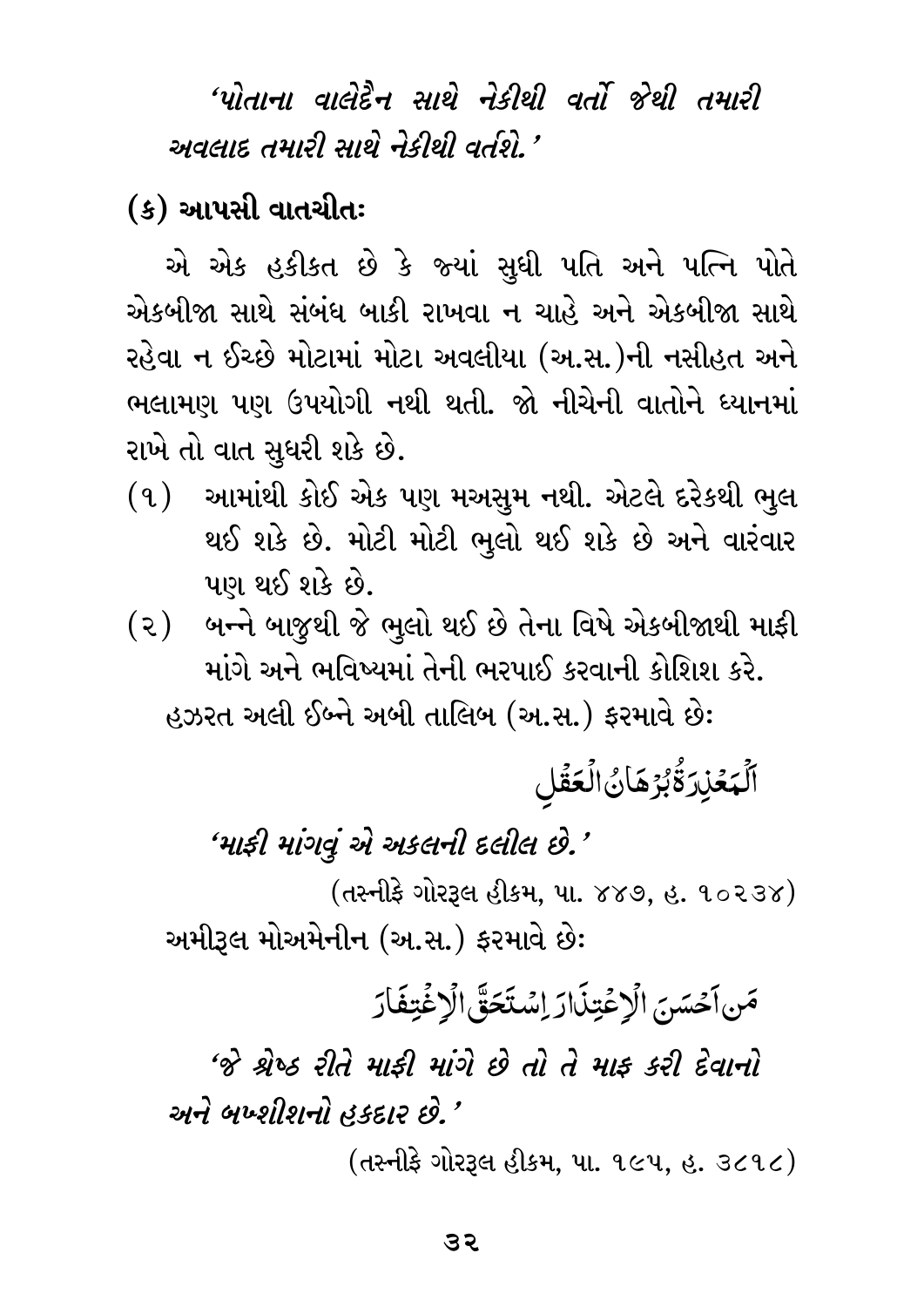૧) માફીને કબુલ કરવીઃ

ખુદાવંદે આલમે હઝરત મુસા (અ.સ.) પર વહી કરી કે: અય મુસા! મે તમારા હકમાં ત્રણ કામ કર્યા છે. તમે પણ ત્રણ કામ કરો. જ. મુસા (અ.સ.) એ પુછયુંઃ તે કામો કયા છે? ખુદાવંદે આલમે ફરમાવ્યું:

પહેલુઃ મે તમને ખુબજ નેઅમતો આપી પરંતુ તમારા ઉપર એહસાન નથી જતાવ્યો. એટલા માટે જ્યારે તમે મારી મખ્લકને કોઈ ચીઝ આપો તો તેનો એહસાન ન જતાવો.

બીજંઃ તમે જે પણ કરો અગર મારી પાસે માફી માંગો છો તો હું કબુલ કરી લઉ છું. એટલા માટે જ્યારે મારી મખ્લુક તમારા ઉપર ઝુલ્મ કરે અને પછી માફી માંગે તો તેની માફીને કબુલ કરી લો.

ત્રીજુંઃ હું તમારી પાસે ભવિષ્યમાં આવનારી કાલનો અમલ નથી માંગતો એટલા માટે તમે પણ ભવિષ્યનું રીઝક  $t$  માંગો.

(અલ મવાએઝુલ અદદીયા)

હઝરત અલી ઈબ્ને અબી તાલિબ (અ.સ.) ફરમાવે છે: ٱغَرَفُ النَّاسِ بِاللهِ ٱعۡلَٰٓرَهُمۡ لِلنَّاسِ وَ اِنۡ لَّٰهَ يَجۡلُ (لَمۡ يَجِلُواْ)لَهُمَ عُنَّارًا

'અલ્લાહની સૌથી વધારે મઅરેકત એ રાખે છે જે લોકોની સૌથી વધારે માફીને કબુલ કરશે ભલે પછી તેનું કોઈ યોગ્ય કારણ ન પણ હોય.'

(તસનીકો ગોરરૂલ હેકમ. પાના નં. ૨૪૫. હદીસ નં. ૫૦૧૧)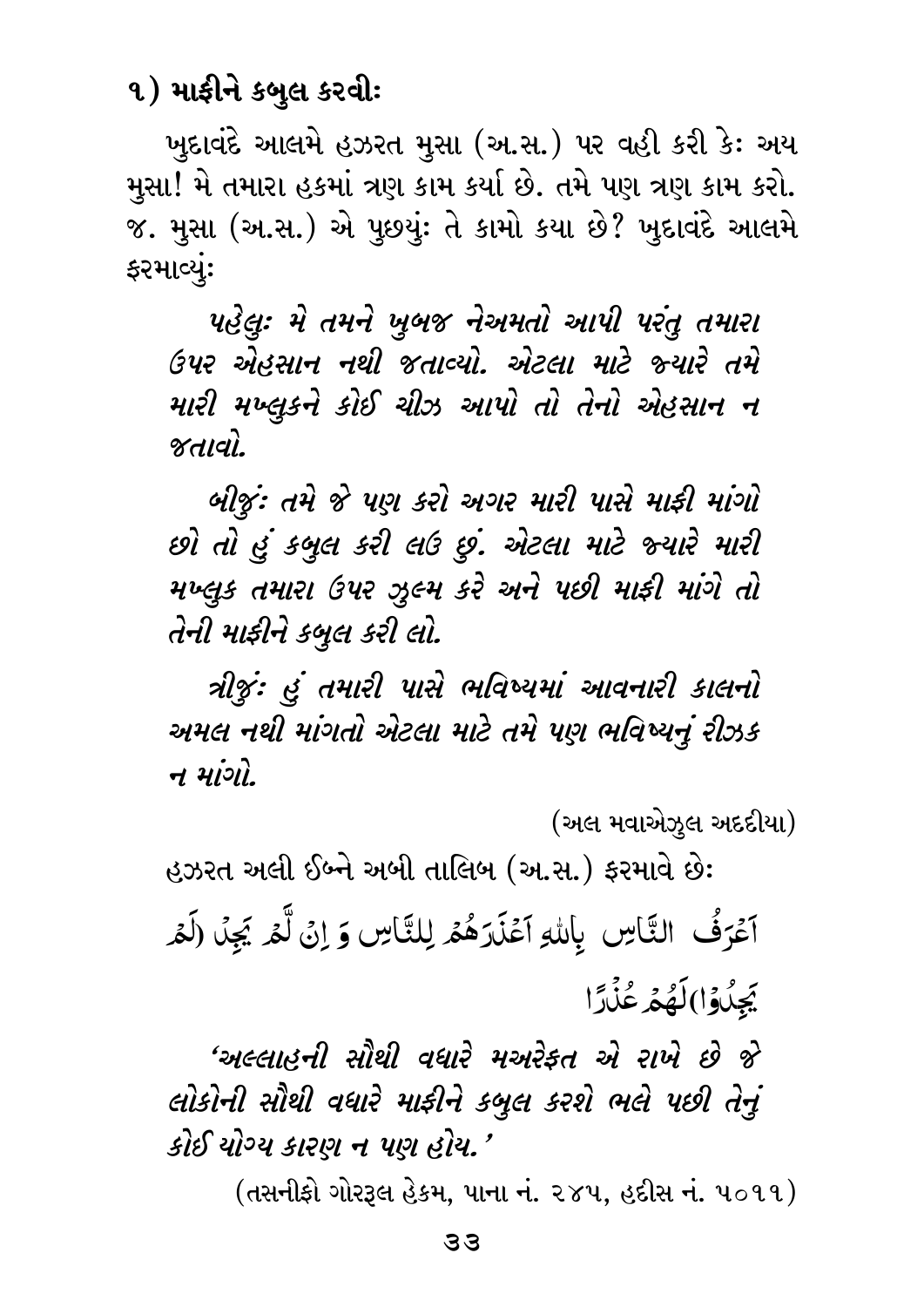હઝરત અમીરૂલ મોઅમેનીન (અ.સ.) ફરમાવે છે:

شَرٌّ تَاسِ مَنْ لَّا يَقْبَلُ الْعُذِّرَوَلَا يُقِيَلُ النَّانُتِ

'બદતરીન ઈન્સાન તે છે જે ન બહાનું કબુલ કરે, ન ગુનાહોને માફ કરે.'

(તસનીફો ગોરરૂલ હેકમ, પાના નં. ૪૪૭, હદીસ નં. ૧૦૨૪૬) આ રીતે બહાન કબુલ કરવું શ્રેષ્ઠ ઈન્સાનની નિશાની છે અને બહાનુ કબુલ ન કરવું એ બદતરીન ઈન્સાનની નિશાની છે અને દરેક ઈન્સાન પોતાને શ્રેષ્ઠ ઈન્સાનોમાં ગણાવવાનં પસંદ કરે છે.

#### ૨) ખામીઓની સુધારણાઃ

- ૧) જ્યારે આપણે એકબીજાની ખામીઓ અને એેબ બયાન કરતા હોઈએ તો યોગ્ય એ છે કે પહેલા તેની ખબીઓ વર્ણવવામાં આવે અને તેના સારા વર્તાવનો આભાર માનવામાં આવે.
- ૨) બધી ખામીઓ એક સાથે બયાન ન કરવી જોઈએ બલ્કે એક એક બયાન કરવી જોઈએ અને તેની સુધારણાની કોશિશ કરવી જોઈએ
- ૩) દરેક સમયે અને દરેક જગ્યાએ એકબીજાની ખામીઓ બયાન ન કરવી જોઈએ બલ્કે સમય અને સ્થળની પસંદગીનં ખબજ મહત્ત્વ છે. સામેવાળાના મુડને ઓળખવું ખુબજ જરૂરી છે.
- ૪) ખામીઓને બીજાઓની સામે બયાન ન કરવી જોઈએ. બીજાઓની સામે ખામીઓ વર્ણવીને નસીહત કરવાથી વ્યકિતત્વ <u>ઘવાઈ જાય છે.</u>
- ૫) બીજાઓની ખામીઓ વર્ણવતા પહેલા ખદ પોતે પોતાની ખામીઓ ઉપર એક નઝર નાખવી જોઈએ અને તેની પણ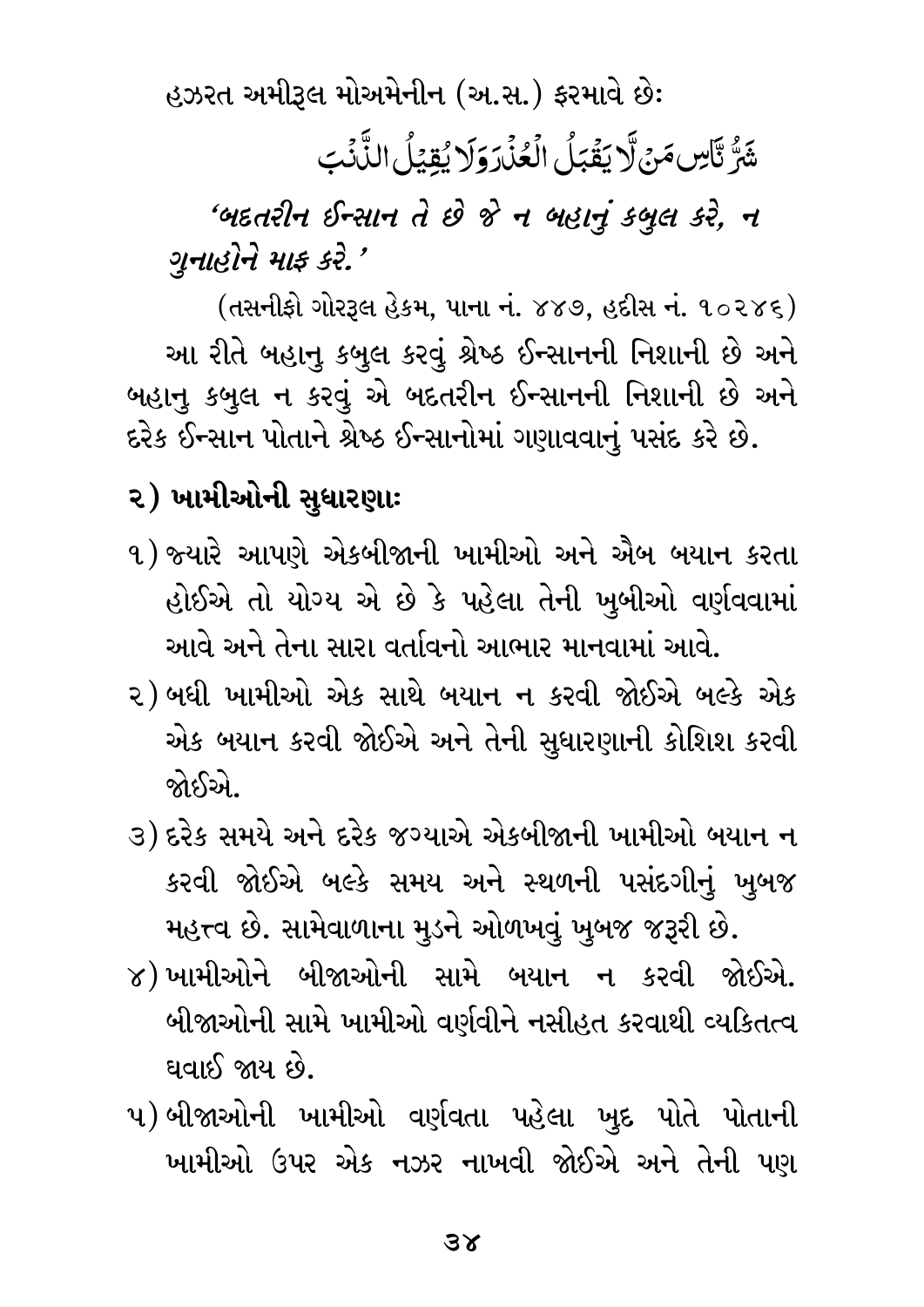સુધારણાની કોશિશ કરવી જોઈએ. પોતાની સુધારણા વગર બીજાઓની સુધારણાની માંગણી કરવી યોગ્ય નથી. તેની અસર પણ નહી થાય બલ્કે ઉંઘી અસર થવાની પણ શકયતા છે.

#### સલામ થાય તે ખાતૃન પર

એક શખ્સ બીલકુલ નમાઝ પઢતો ન હતો અને તેના ઉપર કોઈની કોઈ વાતની અસર પણ થતી ન હતી. એક દિવસે તે મસ્જીદમાં દેખાણો અને પછી રોજ જમાત નમાઝમાં શરીક થવા લાગ્યો અને પાબંદીની સાથે મસ્જીદમાં આવવા લાગ્યો જે લોકો તેને જાણતા હતા તેઓ આ બદલાવથી આશ્ચર્યચકિત થઈ ગયા. અમૂક લોકો એ ખ્યાલમાં હતા કે કદાચ તે કોઈ મુસીબતમાં છે એટલા માટે તે નમાઝ-રોઝા કરી રહ્યો છે. લોકો અલગ અલગ પ્રકારની વાતો કરતા હતા. લોકોને એ ખબર હતી કે તેને નમાઝ આવડતી જ નહોતી. તેણે જીવનમાં કયારેય નમાઝ પડી જ ન હતી. અમૂક લોકોએ તેને મસ્જીદમાં આવવા પર આવકાર્યો. ઈઝઝત અને એહતેરામ વાળું વર્તન કર્યું. એક દિવસ કોઈએ તેને આ બદલાવનું કારણ પુછયું તો તેણે કહ્યું:

શાદી પછી મને ખબર પડી કે મારી પત્નિને નમાઝ સાથે ખુબજ લગાવ છે. તે મારી ખુબજ ખિદમત કરે છે, ઈઝઝત અને એહતેરામથી વર્તે છે. બસ તેને એક જ તકલીક હતી કે તેણીનો પતિ નમાઝ નથી પડતો. દિલમાં તેણીને તેનું દુઃખ થતું હતું. તેણીએ ધીરે ધીરે નમાઝ વિષે બયાન કર્યું. શરૂઆતમાં નમાઝનું મહત્ત્વ અને તેની ફઝીલત બયાન કરી. તેણીની વાતોની દિલ ઉપર અસર થઈ. મે નમાઝ શીખી લીધી. નમાઝ શીખવામાં લગભગ એક મહીનો લાગ્યો. જ્યારે નમાઝ પઢવા લાગ્યો તો અલ્લાહ સાથે મુનાજાતની લઝઝતનો એહસાસ થવા લાગ્યો. પછી નમાઝની આદત પડી ગઈ.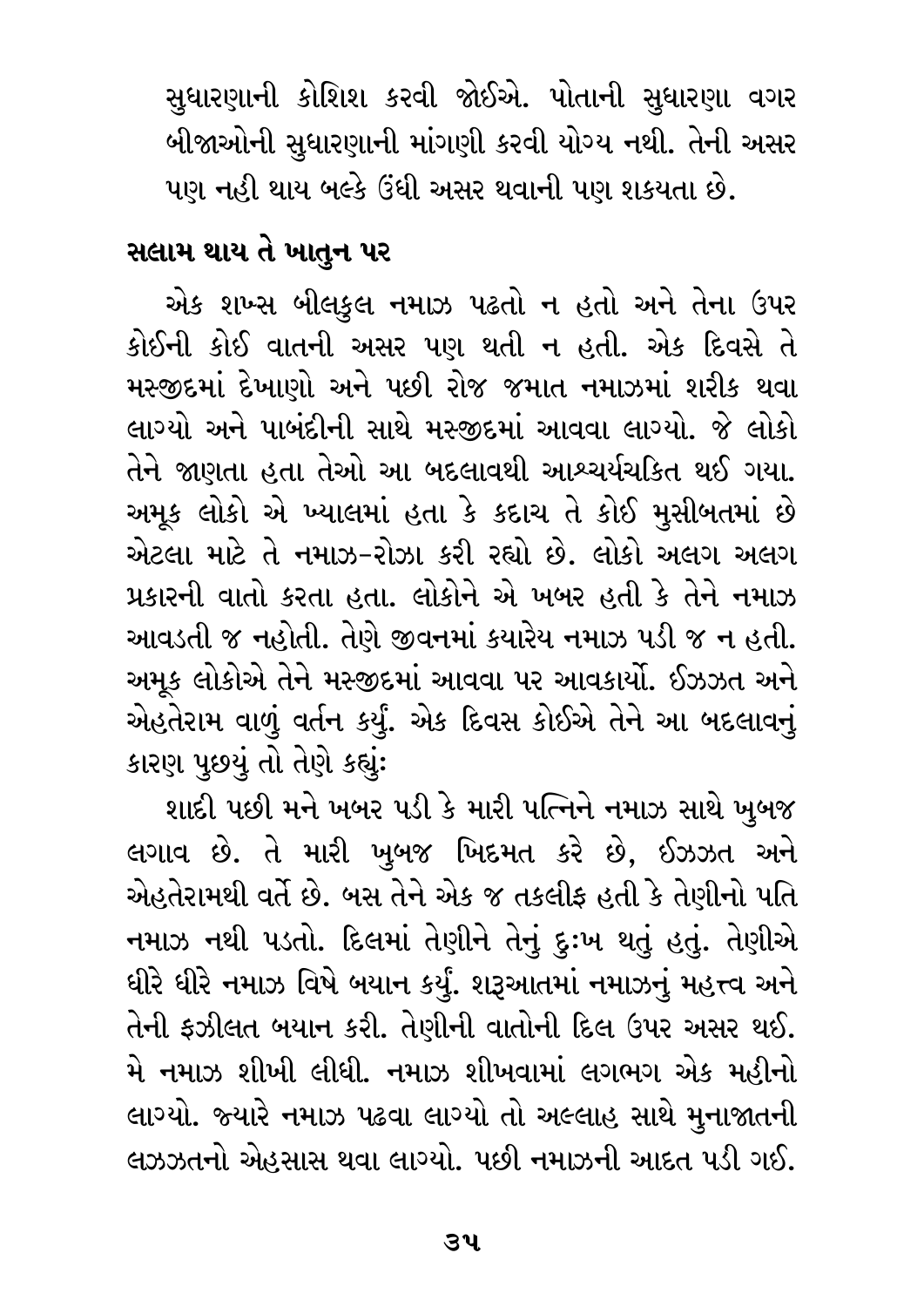ઈબાદતનો શોખ મસ્જીદ સુધી ખેંચી લાવ્યો. જમાત નમાઝમાં શરીક થવા લાગ્યો. હવે નમાઝથી વધારે બીજી કોઈ વસ્તુમાં તે લઝઝત મહેસસ નથી થતી. યકીનન આવી ઔરતોનો અલ્લાહની નઝદીક ઘણોજ મોટો દરજ્જો છે.

#### (ડ) આલીમે દીનથી સલાહ લેવીઃ

પવિત્ર દીન ઈસ્લામમાં સલાહનું ખુબજ મહત્ત્વ છે. જ્યારે આપસી સંબંધોમાં તિરાડ પડી જાય તે સંજોગોમાં અનુભવી આલીમે દીનથી સલાહ લેવી ખુબજ ફાયદાકારક છે. નીચે બે વાકેઆ વર્ણવીએ છીએ.

૧) મારી એક આદત એ છે કે ઘરની બહાર કોઈ ઘટના બને અને ગુસ્સો આવી જાય, મુડ ખરાબ થઈ જાય છે, ચહેરો બગડી જાય છે. વાત કરવાની રીત બદલાઈ જાય છે. પ્રયત્ન કરવા છતાં ચહેરા પર મુસ્કુરાહટ નથી લાવી શકતા અને આ સિલસિલો ઘર સુધી ચાલુ રહે છે. ઘરમાં મારી પત્નિ અને બાળકો મારા વર્તનથી પરેશાન થાય છે અને ઘરમાં પણ તે જ વાતો થાય છે. ગુસ્સો ચડેલો રહે છે અને મુડ ખરાબ રહે છે. જેના લીધે ઘરનો માહોલ પણ ખરાબ રહે છે.

#### $\triangleright$  acus:

સૌથી પહેલા તો આપને મુબારકબાદ આપવા માંગીએ છીએ કે આપ આપની ખામીઓ પ્રત્યે ધ્યાન આપો છો અને તેના વિષે સલાહ માંગો છો. એ વાત ધ્યાનમાં રહે કે પોતાની ખામીઓ પ્રત્યે સજાગ થવું ખુદ સુધારણા તરફનું એક ડગલું છે કારણ કે જે શખ્સ પોતાની ખામીઓથી ગાફીલ છે તે પોતાની સુધારણા શું કરશે? બીમારી તરફ ધ્યાન જવું તેના ઈલાજ તરફ એક કદમ વધારવું છે બલ્કે શફા અને તંદરસ્તીની નઝદીક જવું છે.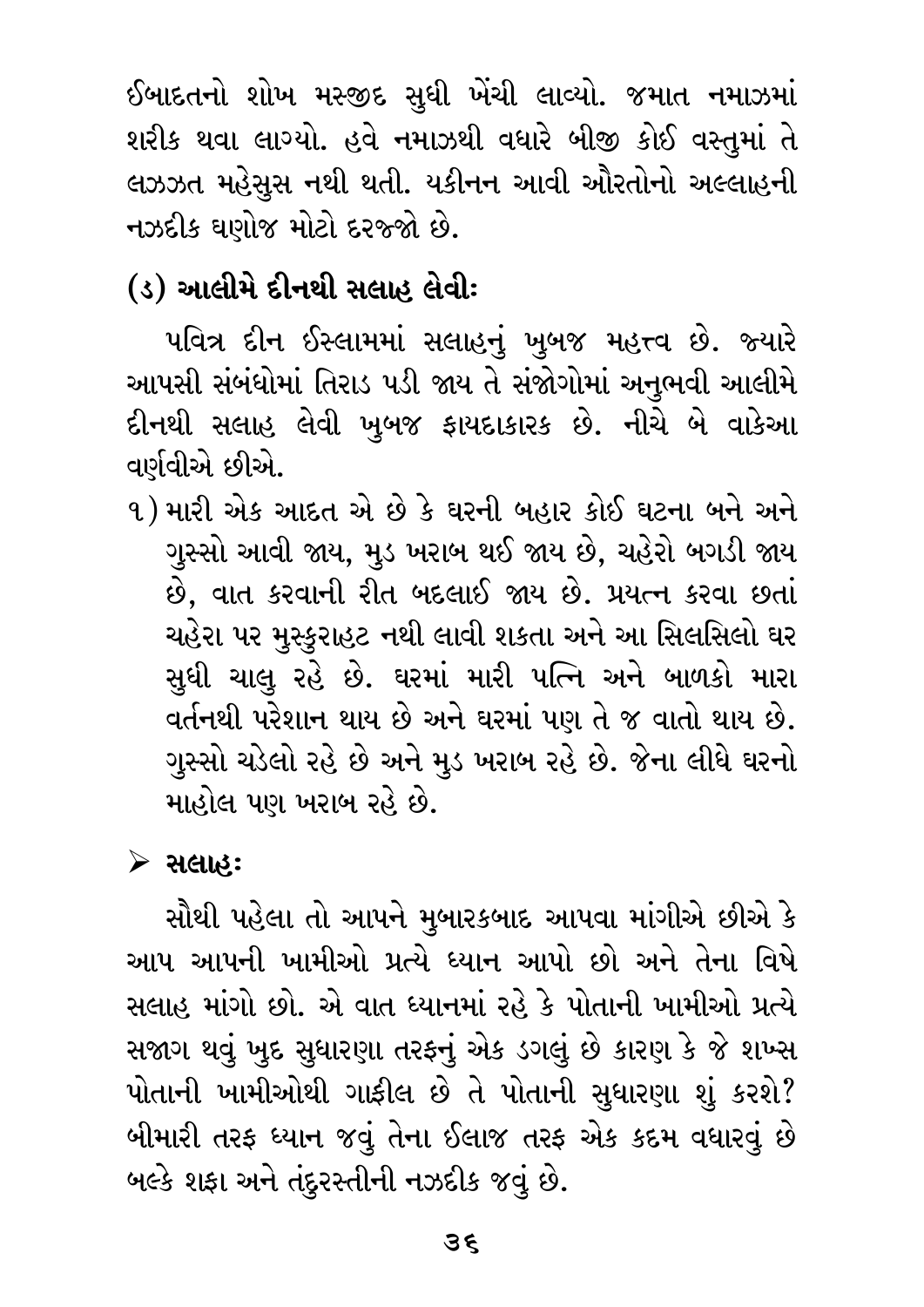બીજી વાત કે ઈન્સાન ફીતરી રીતે સંદરતાને પસંદ કરે છે અને બદસરતી અને ગંદકીને નાપસંદ કરે છે. ખીલેલો તથા હસતો ચહેરો બધાને સારો લાગે છે. હસતો ચહેરો ખીલેલા ગુલાબથી વધારે સુંદર અને પ્રિય હોય છે. ઉતરેલો ચહેરો, ભવાં ચડેલા, ગુસ્સાથી ભરેલો ચહેરો કોઈને પણ સારો નથી લાગતો. ખદાવંદે આલમ તે લોકોને સવાબ આપે છે જે બીજાઓ સાથે ખુશમિજાઝ ચહેરે મળે છે. ૫યગમ્બરે અકરમ (સ.અ.વ.) ફરમાવે છે:

'મોઅમીનો સાથે, લોકો સાથે (ખાસ કરીને પોતાના ઘરવાવાળાઓ અને દોસ્તો સાથે) હસતા ચહેરે મળો.' હસતા ચહેરાથી મોહબ્બતમાં વધારો થાય છે. આપણા નબીએ અકરમ (સ.અ.વ.) લોકો સાથે હસતા ચહેરે મળતા હતા. મુસીબતની પરિસ્થિતિમાં પણ તેમનો ચહેરો ગમગીન નહોતો રહેતો.

ત્રીજી વાત એ કે ઝીંદગી હંમેશા એક સમાન પસાર નથી થતી, ઝીંદગીમાં નરમી-સખ્તી, મુશ્કેલીઓ-આસાનીઓ, ગમ-ખુશી, તવંગરી-ગરીબી, તંદરસ્તી-બીમારી સાથે સાથે જ રહે છે. જે આ દુનિયામાં રહે છે તેને ચઢાવ-ઉતાર, પ્રકાશ-અંધકારનો સામનો કરવોજ પડે છે. ગમગીન થવું, અસરગ્રસ્ત થવું, મુડ ખરાબ કરવો એ તેનો ઈલાજ નથી. બલ્કે તેને રાજીખુશીથી સહન કરવું તથા તેને ઝીંદગીની જરૂરત ગણવી છે. મુકાબલો કરવો, આગળ વધવું તેનો ઈલાજ છે. પરિસ્થિતિ સામે હારી જવું બહાદુર ઈન્સાનોની નિશાની નથી. અલ્લાહે ઈન્સાનને એટલી હદ્દે કુદરત અને તાકત આપેલી છે કે તે દરરોજ હજારો મુશ્કેલીઓને સહન કરી શકે છે. તે એટલા તાકતવર છે કે મુશ્કેલીઓમાં ઘેરાઈ જવા છતાં હસતો રહે છે. પહાડો તેના ઈરાદાની સામે શરમીંદા થઈ જાય છે.

જો તમે કોઈ વાતથી દુઃખી થઈ ગયા છો, કોઈએ આપનો મુડ ખરાબ કરી નાખ્યો છે. તમારામાં એટલી તાકત અને કુવ્વત છે કે જ્યારે ઘરમાં દાખલ થાવ તો ચહેરા પર તેની અસરો ન હોય. તમે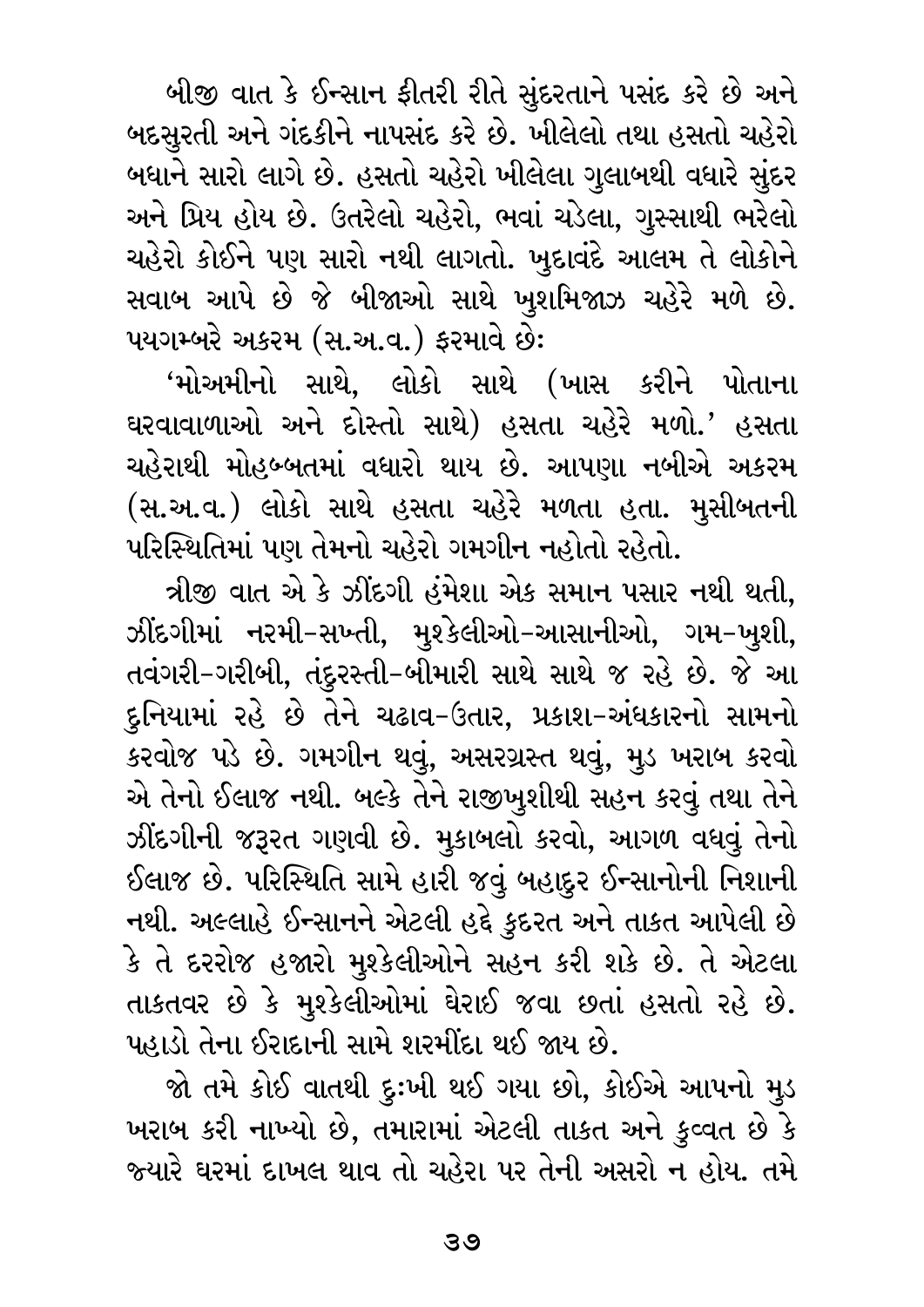હસતા ચહેરે ઘરમાં દાખલ થાવ તો આપનો હસતો ચહેરો તમારા ઘરને શાંતિમય બનાવી દેશે

ચોથી વાત જ્યારે આ રીતની કોઈ બાબત બની જાય જેનાથી તમારો મુડ ખરાબ થઈ જાય, ચહેરો ગમગીન થઈ જાય, તો એ બાબતનું ખાસ ધ્યાન રાખે કે તરતજ ઘરમાં દાખલ ન થાય. બલ્કે ઘરે પહોંચતા પહેલા થોડા અટકે, શ્વાસને શાંત કરે અને ચેહરાને શાંત કરે અને એ વાતનું ધ્યાન રાખે કે તમારા બાલબચ્ચાઓ ખુબજ શોખથી તમારી રાહ જોઈ રહ્યા હોય છે. તમારો હસતો ચહેરો બચ્ચાને તાજગી આપશે. તેમની ખુશીઓમાં વધારો કરશે. હઝરત ઈમામ જઅફર સાદિક (અ.સ.) ફરમાવે છેઃ 'નેકી અને સારા અખ્લાક ઘરને આબાદ અને વયમાં વધારો કરે છે.'

૧) એક દિવસ ઘરે પાછી આવી તો જોયુ કે મારી સાસુની પાસે અમૂક મહેમાનો છે અને મારી સાસુ મહેમાનો પાસે મારી બુરાઈ કરે છે. જે સાસુ મારી સામે મારા વખાણ કરતી હતી તે આજે આ રીતે બરાઈ કરી રહી છે.

'જ્યારથી તે મારા ઘરે આવી મારી તરક કંઈ ધ્યાન જ નથી આપતી. જરા પણ મારૂં ધ્યાન નથી રાખતી અને જે કાંઈ વિચાર્ય હતું તેની બિલકુલ વિરૂઘ્ઘ નિકળ્યું. તેણીએ અમારા દિકરાને પણ મારાથી દૂર કરી દીધો છે. મને નથી લાગતું એ આવું લાંબુ ચાલશે. જોઈએ છીએ કે આગળ શું થાય છે.'

આવી વાતો સાંભળીને મને ખુબજ દુઃખ થયું. હું સીધી મારા રૂમમાં ચાલી ગઈ અને ખુબજ રોઈ. મને સાસુની આ મુનાફીક રીતભાતથી બહજ તકલીફ પહોંચી. જ્યારે પણ તે પ્રસંગને યાદ કરૂં છું મારા મનમાં એક આગ લાગી જાય છે. હું વિચારવા લાગી કે કેવી રીતે હું તે વાતનો બદલો લઉ. માનસિક રીતે હું ખુબજ દુઃખી છું. ફકત બદલો જ બદલો, એ સિવાય બીજુ કશુંજ સમજમાં નથી આવતું.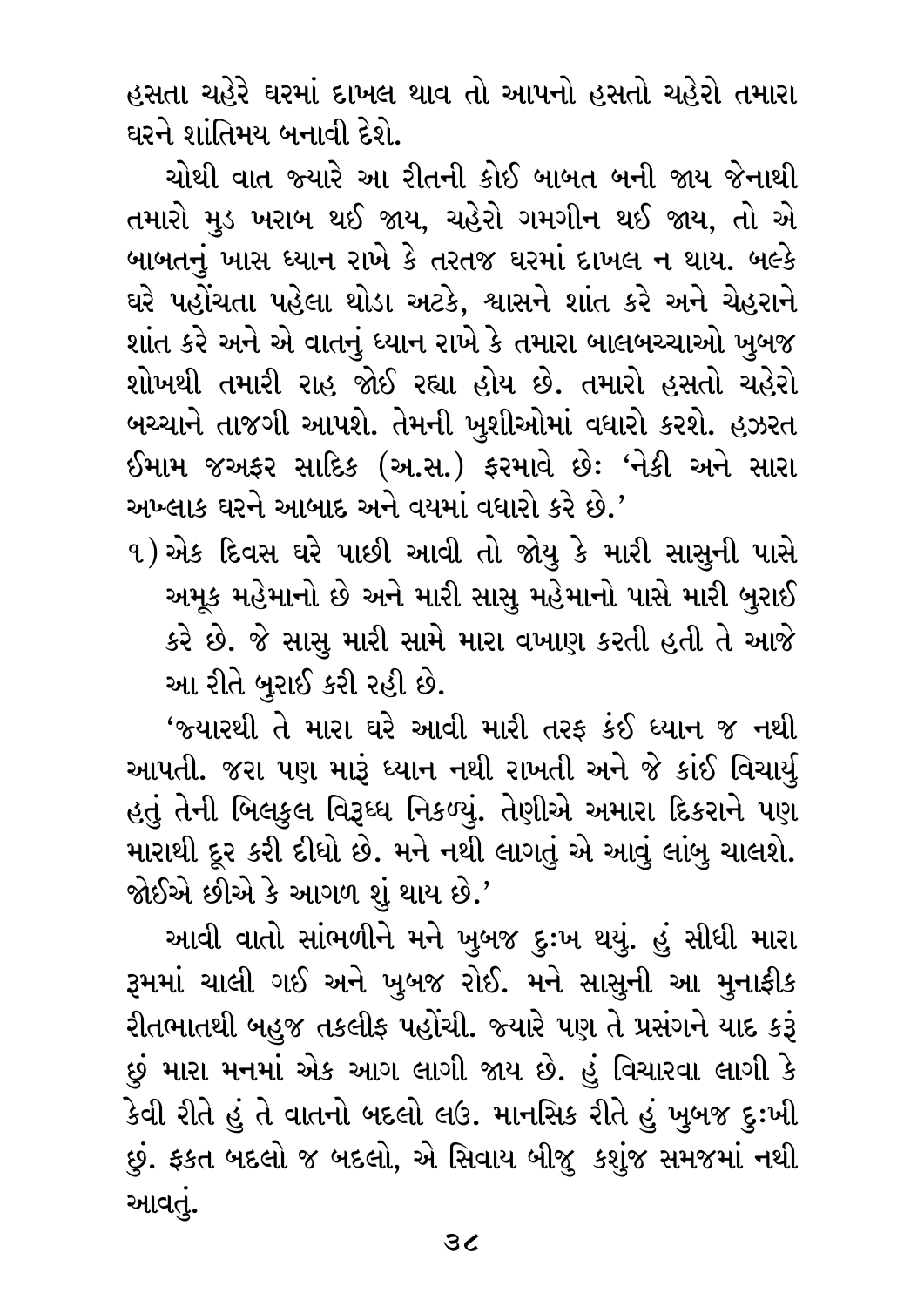સલાહ:

- ≻ ઈદના પ્રસંગે અથવા તો બીજા કોઈ તહેવારમાં એક સારો તોહફો લઈને તમારી સાસુ પાસે જાવ અને તેની ખિદમતમાં પેશ કરો.
	- ∙ તે મારી સાથે આવી વર્તણુંક કરે અને હું તેને તોહકો આપું?
- ≻ બીલકુલ હા. જો તમે આ દુઃખ અને ગમમાંથી નજાત મેળવવા ઈચ્છતા હો, અલ્લાહ અને તેના રસુલ (સ.અ.વ.)ની ખુશ્નુદી પ્રાપ્ત કરવા ઈચ્છતા હો તો તોહકો પેશ કરો.

આ સલાહ ઉપર અમલ કરવો મારા માટે સહેલ ન હતું. તો પણ એક ખાસ પ્રસંગે હું તોહફો લઈને મારી સાસુ પાસે આવી અને તેમને તોહફો આપ્યો. જ્યારે મે તોહફો આપ્યો તો એવું લાગ્યું જાણે કોઈએ આગ ઉપર ઠંડું ઠંડું પાણી રેડી દીધું છે. મનમાંથી બદલાની ભાવના નિકળી ગઈ. મોહબ્બત આવી ગઈ અને હવે ઝીંદગી આરામથી પસાર થાય છે. અલ્લાહનો હજારો શક છે.

#### (ઈ) સલાહ અને નસીહતઃ

ઈન્સાન ફીતરી રીતે કમાલના દરજ્જા સુધી પહોંચવા માંગે છે અને શાંતિમય ઝીંદગી પસાર કરવા માંગે છે. પરંતુ નફસે અમ્મારા અને શયતાન તેને આ મકસદમાં સકળ થવા નથી દેતા. આ બે દૃશ્મનો સિવાય આજનો માહોલ પણ ઈન્સાનને શાંતિમય ઝીંદગી પસાર કરવા નથી આપતો.

પરણિત જીવનમાં જ્યારે કડવાશ પૈદા થઈ જાય. દિલોમાં એકબીજા વિષે અમૂક વાતો બેસી જાય, શંકા કુશંકાઓ પૈદા થઈ જાય, જ્યારે સંબંધો બદગુમાની તથા અયોગ્ય અપેક્ષાઓથી કાટ ખાય જાય એવી પરિસ્થિતિમાં એકબીજાને સલાહ અને નસીહત આપવા ખુબજ ફાયદાકારક છે. તે જ રીતે અયોગ્ય પ્રોત્સાહન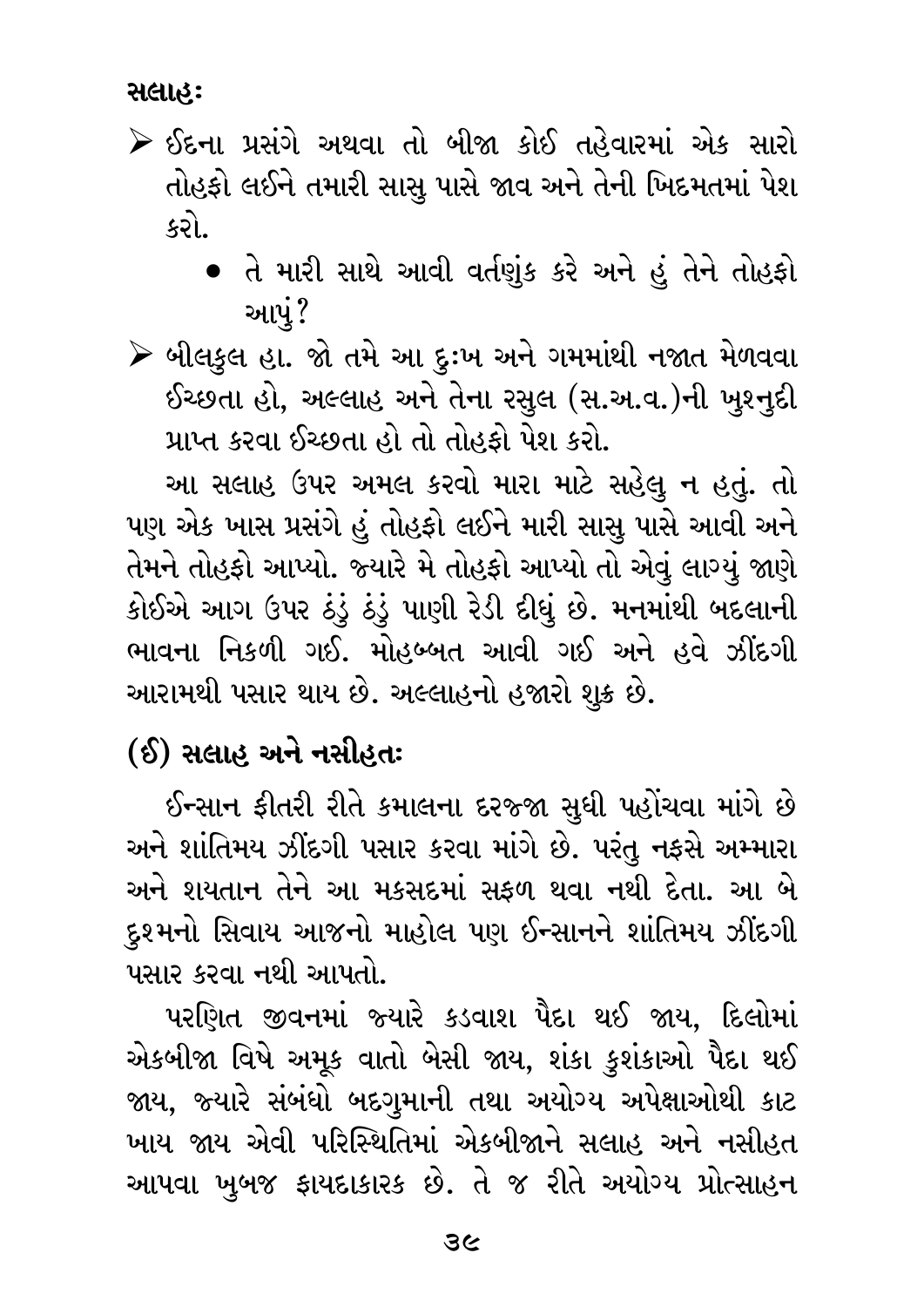આપવું તે આગ ઉપર તેલ નાખવાનું કામ કરે છે. આ વિષે વાલેદેનનું પાત્ર (અવલાદ સામાન્ય રીતે માં થી વધારે નજીક હોય છે એટલા માટે માં ની નસીહત) પરણીત જીવનને મજબુત કરવા અથવા તો બગાડવામાં મહત્ત્વનો ભાગ ભજવે છે.

#### એક સ્ત્રીનું બયાન છેઃ

જ્યારે પણ હું પતિના વાંધાઓ અને અયોગ્ય અપેક્ષાઓથી કંટાળી જાવ છું તો સબ્ર કરવી મુશ્કીલ થઈ જાય છે. તે સમયે મારી માતા આ રીતે નસીહત કરે છે.

જુઓ, પતિના અમૂક હક્કો હોય છે. અગર તમારૂં ઘર વેરવિખેર પડયું હોય તો પતિને નારાજ થવાનો અને ગુસ્સે થવાનો હક્ક છે. રોજ ખાવામાં નમકનું વધારે કે ઓછું હોવું, સ્વાદ ખરાબ થવો કોને સારૂં લાગશે? જુઓ આ વાતોનું ધ્યાન રાખ. આ રીતે નારાજ ન થા, ગુસ્સો ન કર. સબ્રથી કામ લે. યોગ્ય રીતે વર્ત. જ્યારે અમારી શાદી થઈ હતી તો શાદીની શરૂઆતના દિવસોમાં તારા પિતા સાથે ખબજ હંસાતંસી થતી હતી. જો હું સબ્ર અને અક્કલથી કામ ન લેત અને ઘર છોડીને ચાલી જાત તો તમે બધા લોકો બેઘર થઈ જાત. ન તો ભણતર થાત અને ન તો તરબીયત થાત. મે સબ્ર અને અક્કલથી કામ લીધું. ઘરને સંભાળીને રાખ્યું. આજે ખુબજ શાંતિમય ઝીંદગી છે. તારા જેવી અવલાદ જોઈને દિલ ખુશ થાય છે.'

માં ની નસીહત અસર કરે છે. ગસ્સો ખત્મ થઈ જાય છે. ઝીંદગીને એક બળ મળે છે. ઝીંદગી શાંતિમય રીતે પસાર થાય છે. માં કયારેક કયારેક મારા ઘરે આવી જાય છે. કામમાં સહકાર આપે છે. ઝીંદગી પસાર કરવાની કળા અને રીત શીખવે છે. અલ્લાહ તેણીને સલામત રાખે.

 $XQ$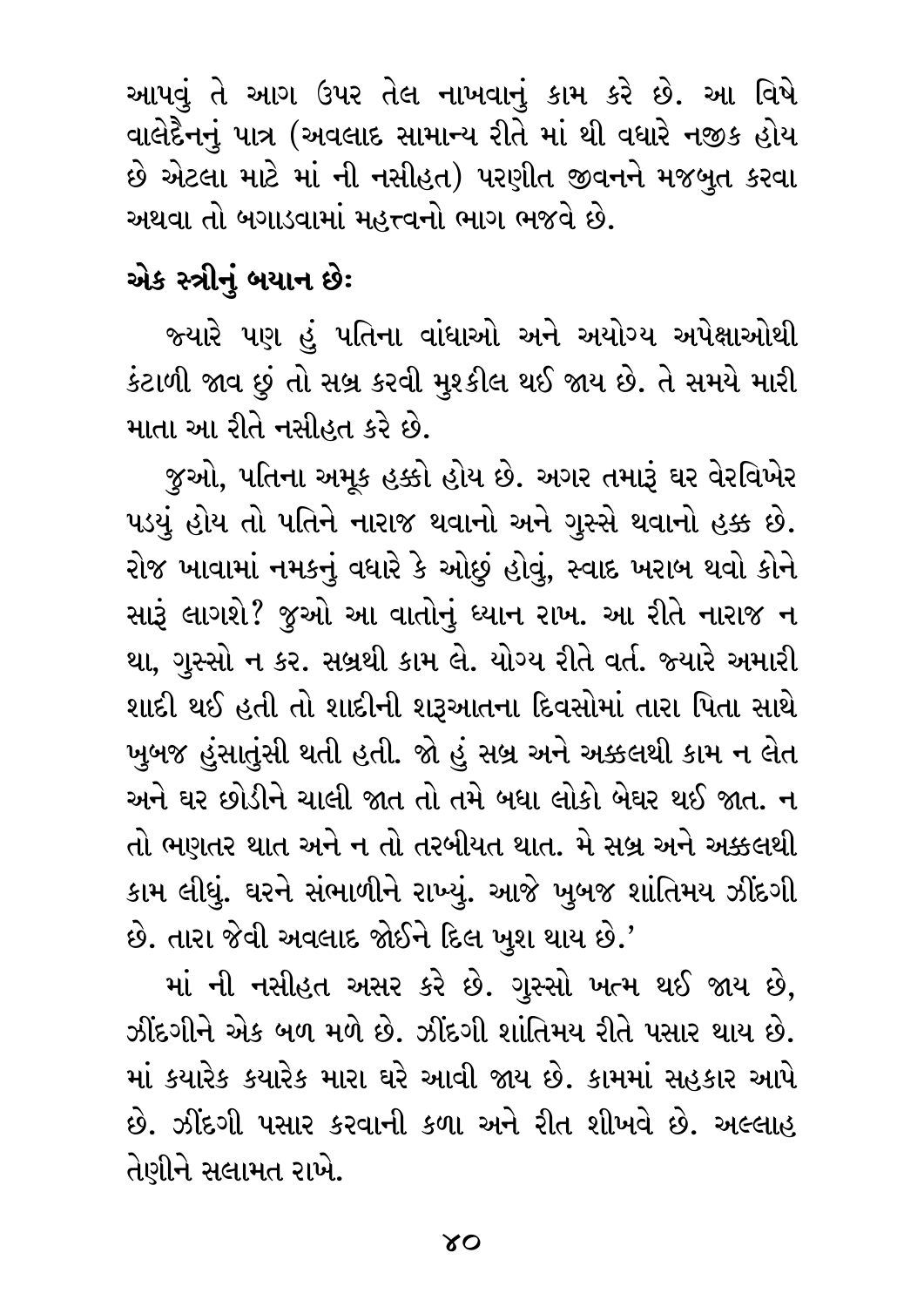અને આવું પણ બને છેઃ

એક માતાએ પોતાની દિકરીને આ રીતે સમજાવ્યં:

'માં તો એક જ છે. પતિ તો હજારો મળી જશે. તારૂં પોતાનં અલગ ઘર હોવં જોઈએ. પતિએ તારૂં ધ્યાન રાખવં જોઈએ. તારા જેવી પત્નિ તેને કયાં નસીબ થવાની છે! જ્યાં સુધી પતિ પોતાનું અલગ ઘર ન લઈ લે તું અહીંજ મારી સાથે રહે. તે અહી આવે અને હાથપગ જોડીને વિનંતી કરે પછી જજે.'

મને ઝીંદગીનો કોઈ અનુભવ ન હતો. પતિને ચાહવા છતાં તેની સાથે ઝઘડતી રહેતી. મોહબ્બત હોવા છતાં ફરિયાદો કરતી રહેતી. વારંવાર બહાનાઓ કાઢીને સાસરામાંથી માં ના ઘરે ચાલી જતી. ઘણી વાર તો કહ્યા વગર જ ચાલી જતી.

પરિણામે મારી અને મારા પતિ વચ્ચે મતભેદો વધતા ગયા. મારી માતા મારી દરેક વાતને સમર્થન આપતી રહી અને મને પ્રોત્સાહન આપતી રહી. મામલો ત્યાં સધી પહોંચી ગયો કે અમે અલગ થઈ ગયા અને અમારી તલાક થઈ ગઈ. નાનુ બાળક હતું તે પતિ એ લઈ લીધું અને માં એટલી કડક છે કે મને પરવાનગી નથી આપતી કે મારા બાળકને મળી શકં.

હવે તલાકશુદા ઝીંદગી જીવી રહી છું. શાંતિમય જીવન છોડીને દુઃખી ઝીંદગી પસાર કરી રહી છું. મૌતની તમન્ના કરૂં છું. અમૂક દિવસ દિલને બહેલાવવા માટે કોલેજમાં એડમીશન લઈ લીધું. એ સિવાય પણ બીજા ઘણા ઉપાયો કર્યા પરંતુ દિલને શાંતિ ન મળી. રંજ અને ગમમાં ઝીંદગી ડુબેલી રહી. પછી એક દિવસ માં પાસેથી એ વાત પણ સાંભળવા મળી કે તું તો સમાજ ઉપર એક બોજ છો. કઈંક કામ કર.

હવે હું શરૂં કરૂં? કયા જાઉ?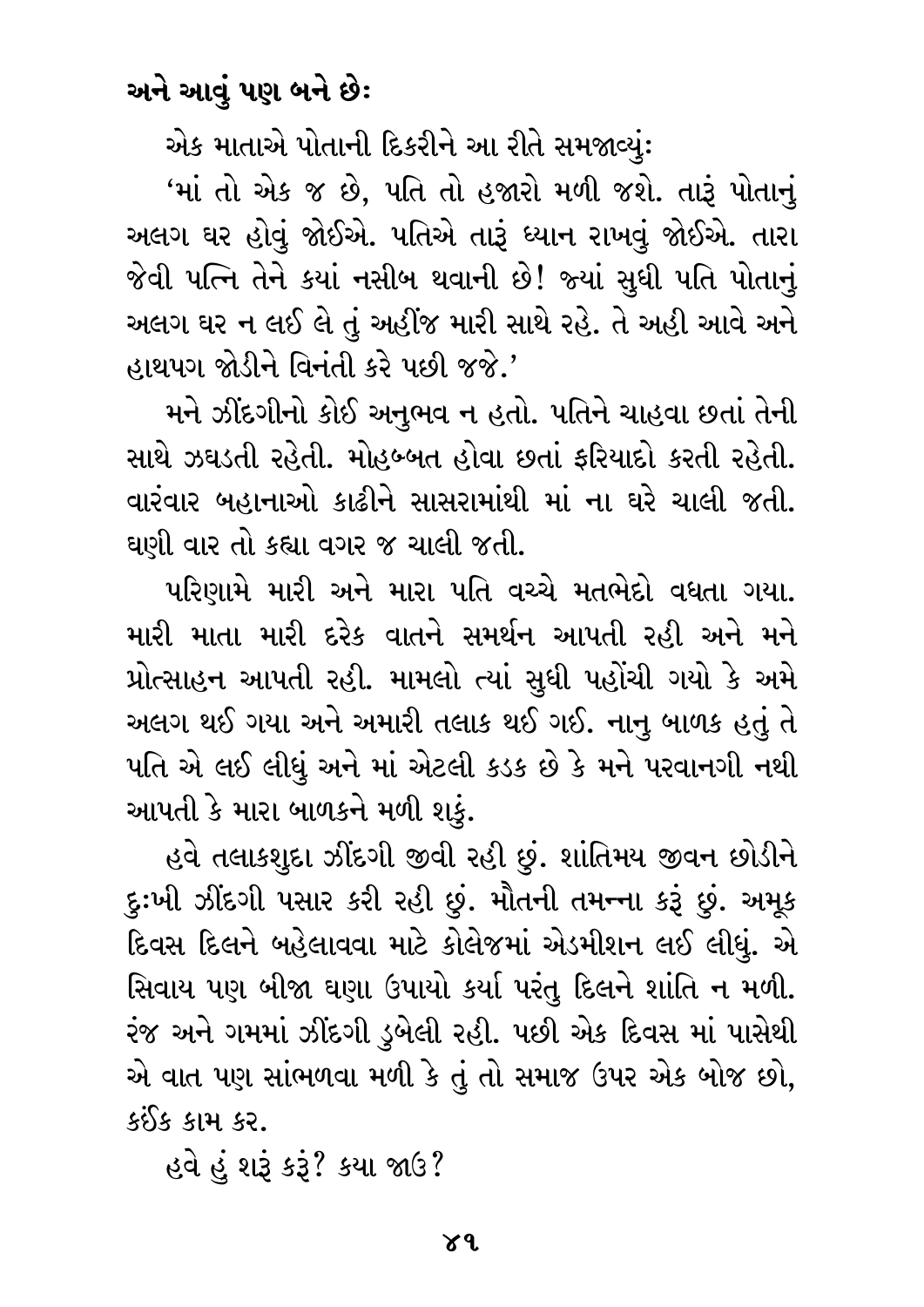મારી એક નાની બહેન છે. તેના માટે રીશ્તો આવે છે તો લોકો મોટી બહેનની દાસ્તાન સાંભળીને વાત આગળ નથી વધારતા.

હવે માં ની વાતોનો જવાબ આપવાની હીંમત નથી. ઝીંદગી બરબાદ થઈ ગઈ છે. હવે કોનાથી મારૂં દુઃખ બયાન કરૂં?

શું કોઈ મારા પતિને મારી ઝીંદગીમાં પાછો લાવી શકે છે? શું હું મારા એક ના એક લાડલા દીકરાને મારા ખોળામાં લઈ શકું છું? શું મારૂં જીવન ફરીથી આબાદ થઈ શકે છે?

#### $(\delta)$  કુટુંબીક અદાલતઃ

કુરઆને કરીમનો ઈરશાદ છે:

وَإِنْ خِفْتُمُ شِقَاقَ بَيْنِهِمَا فَابْعَثُوۡا حَكَمًا قِنۡ اَهۡلِهٖ وَحَكَمَا قِنَ آهَلِهَا ۚ إِنَّ يُرِيِّدَآ إِصْلَاهَا يُوَفِّقِ اللَّهُ بَيْنَهُمَا ۚ إِنَّ اللَّهَ كَانَ عَلِيْمًا خَبِيْرًا®

"જો તમને બન્ને (પતિ અને પત્નિ)ની વચ્ચે જુદાઈ અને મતભેદનો ડર હોય. તો એક કેંસલો કરવાવાળો પતિના કુટુંબમાંથી અને એક પત્નિના કુટુંબમાંથી મોકલો. જો તે બન્નેની નિય્યત સુધારણાની હશે તો ખુદા તેઓ બન્નેની વચ્ચે મેળમીલાપ કરાવી દેશે. બેશક અલ્લાહ ખબજ જાણકાર અને હિકમતવાળો છે."

(સરએ નીસાઃ ૩૫)

આ આયતની રોશનીમાં અમૂક મહત્ત્વના મુદ્દાઓ સામે આવે છે: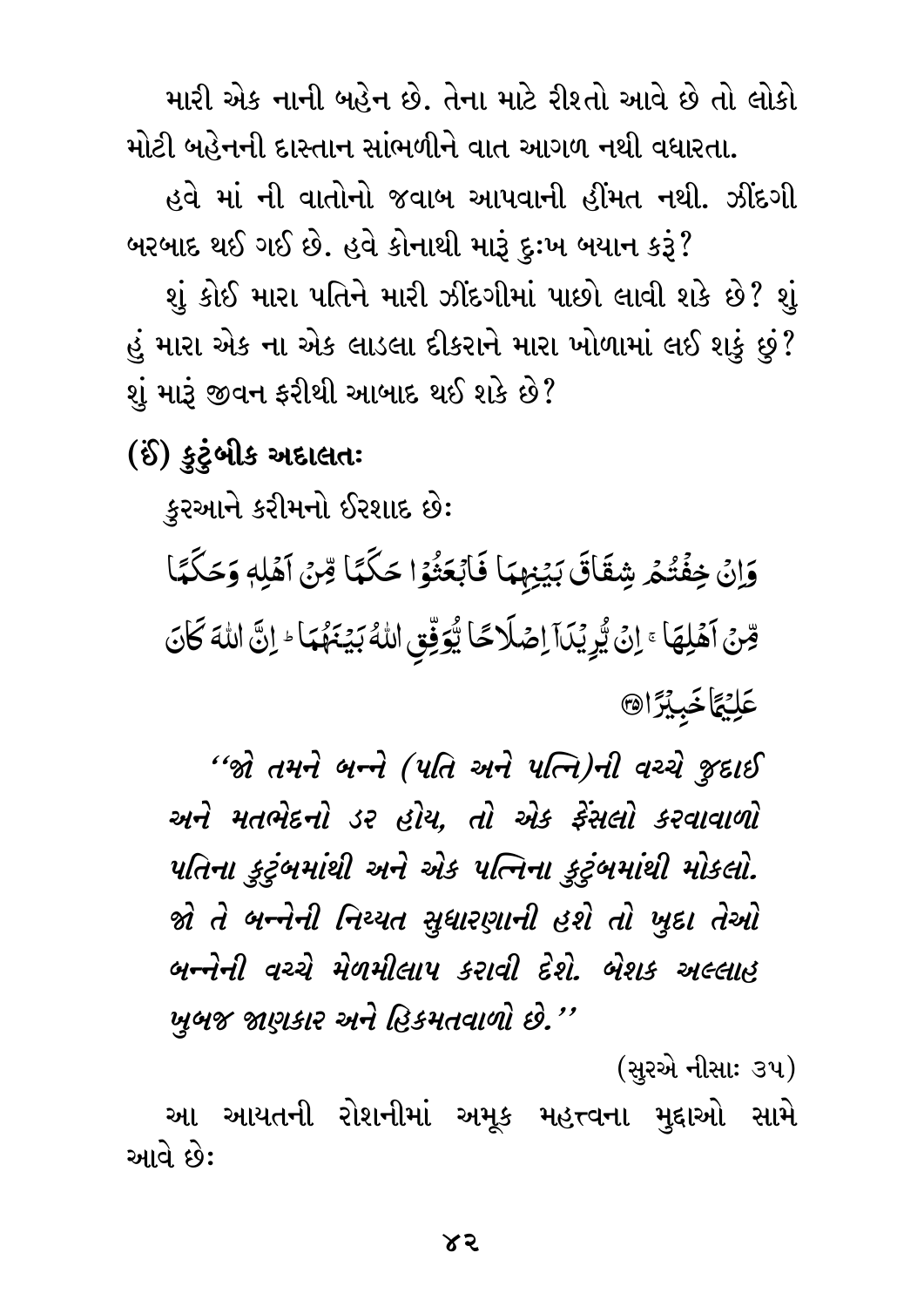- મતભેદ થયા પછી પગલા ન ભરવા જોઈએ. બલ્કે જ્યારે  $\mathfrak{q}$ ) એ એહસાસ થઈ જાય કે મતભેદ થવાનો છે તો મતભેદના થવાની પહેલાજ નઝદીક લાવવાનો પ્રયત્ન કરવો..
- જો મતભેદ અને જુદાઈની કોઈ વાત ન સંભળાય તો ૨) તેઓની ઝીંદગીમાં દખલ ન દેવી જોઈએ. બિનજરૂરી દખલ પરિસ્થિતિને બગાડી નાખે છે.
- ્રાહ રાબ્દ ત્યાં વપરાય છે જ્યારે એક વસ્તને બે ભાગમાં  $\mathcal{E}$ વહેંચવામાં આવે. પતિ-પત્નિ માટે શબ્દ ثقاق વાપરીને કુરઆને કરીમ એ બતાવવા માંગે છે કે તેઓ બન્ને બે છે પણ એક રૂહ છે, બે શરીર એક જાન છે, ખુબજ નજીક છે અને અલ્લાહ આ નઝદીકીને હંમેશા બાકી રાખવા માંગે છે.
- સુધારણાના પ્રયત્નોમાં મોડુ ન કરવું જોઈએ. المَجْثُوُا માં  $\lambda$ ) . ط તાત્કાલીક પગલા ભરવા તરફ ઈશારો કરે છે.
- तो મોકલો, नક્કી) فَأَبْعَثُوُ (તો મોકલો, नક્કી) إِنْ خِفْتُهُمْ  $\mathbf{u}$ ) કરો)થી સ્પષ્ટ થાય છે કે તે વ્યકિતગત જવાબદારી નથી પરંતુ સામાજીક જવાબદારી છે.
- હિંત્રિક રી સ્પષ્ટ થાય છે કે બન્ને બાજુના સગાઓની  $\epsilon$ ) જવાબદારી વધારે છે.
- $\mathcal{S}$ બુઝુર્ગોના ફેંસલાને કબુલ કરવો એ પતિ અને પત્નિની જવાબદારી છે. પોતાની વ્યકિતગત પસંદ ઉપર બીજાઓની પસંદને અગ્રતા આપવી છે.
- $\zeta$ ) ી અને પણ સ્પષ્ટ થાય છે કે વાતને બહ કેલાવવી અ નહી, બલ્કે બે માણસો ભેગા મળીને ફેંસલો કરે. પંચાયત અને મીટીંગ બોલાવવાની જરૂરત નથી.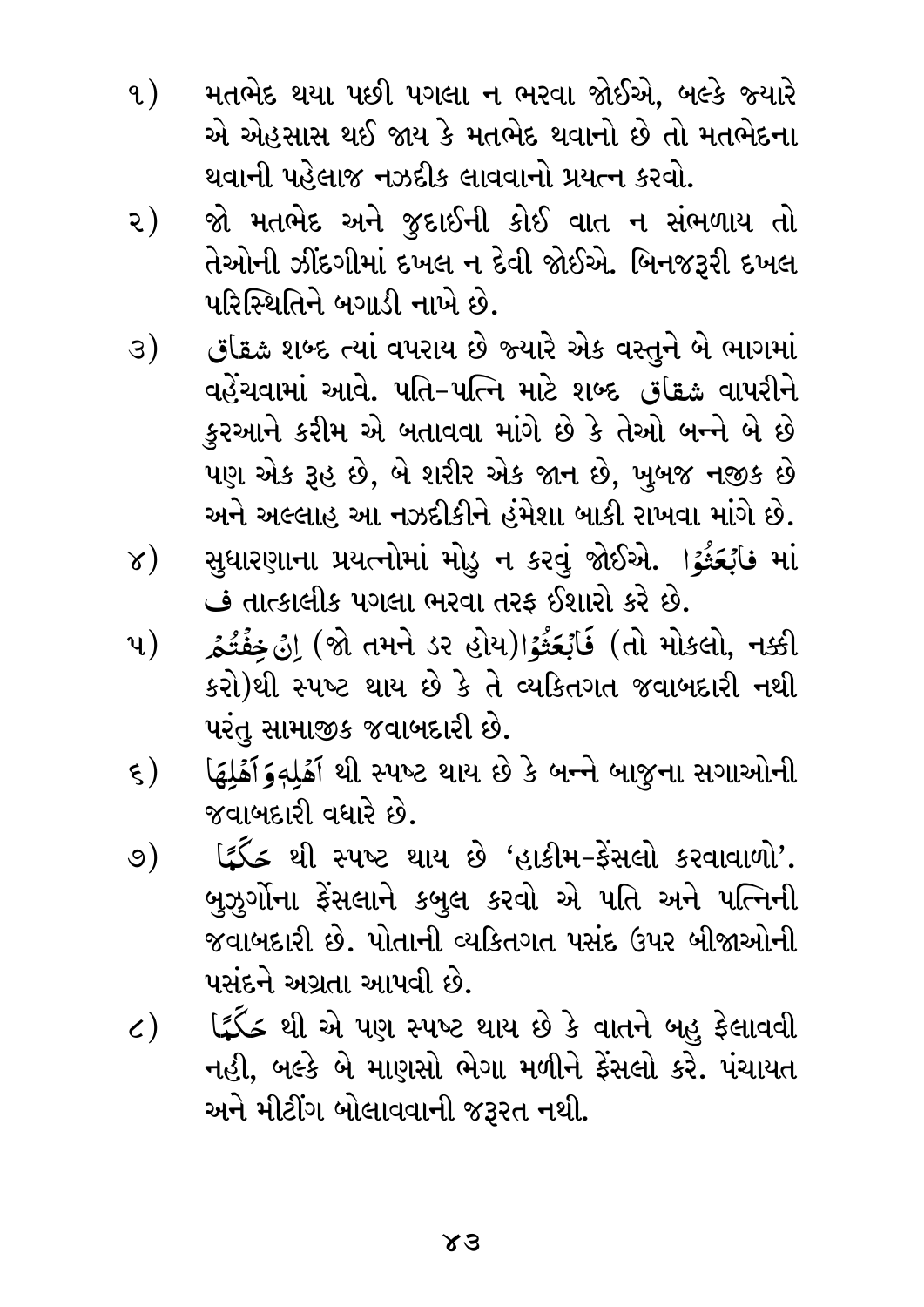- $\epsilon)$ આ રીતના પ્રશ્નો આમ અદાલતમાં લઈ જવાના બદલે ઘરેલું માહોલમાં હલ કરવા જોઈએ. ખામોશીથી હલ કરવા. તેને જાહેરમાં ન લાવવં જોઈએ.
- १०) આ રીતના પ્રશ્નોનું નિરાકરણ બન્નેની હાજરીમાં કરવું.
- ११) لِنۡ يُوِيُمَالِصَلَاتَا) (જો તેઓનો ઈરાદો સુધારણાનો હોય તો). જો નિય્યત સારી હશે તો પરિણામ પણ સારૂ આવશે. બન્ને સુધારણા ચાહતા હોય, એક સાથે મળીને ઝીંદગી પસાર કરવા માંગતા હોય તો નિરાકરણ આવશે. પરંતુ અલ્લાહ ન કરે ને તેઓ બન્નેને પોતાની વાત ઉપર બાકી રહેવું છે, પોતાની ઝીદ ઉપર અડગ રહેવું છે તો પછી મુશ્કીલ છે.
- ૧૨) જો નિય્યત સારી હશે, સુધારાનો ઈરાદો હશે તો ખુદાવંદે આલમ દિલોને જોડી દેશે. તે એ વાત ઉપર પણ ઈશારો કરે છે કે વારંવારની બેઠકો પછી પણ મામલો સુધરતો ન હોય તો તેનું એક કારણ એ છે કે પતિ પત્નિ જ સધારો નથી ઈચ્છતા. ખુદ તેઓની નિય્યત સાફ નથી.
- ૧૩) لِمَوْقِقِ اللَّهُ بَيْنَهُمَا (અલ્લાહ તેઓમાં એકમતતા પૈદા કરી દેશે). બેશક દિલો ઉપર અલ્લાહનો કાબુ છે પરંતુ આપણી નિય્યતો પણ અસર ધરાવે છે.
- ૧૪) આ વાકય એ હકીકત તરફ ઈશારો કરે છે કે જો આ રીતની બેઠક પછી મામલો સુધરી જાય તો પોતાની અકલ અને કૌશલ્ય ઉપર ફખ્ર ન કરો બલ્કે અલ્લાહનો શક અદા કરો કે તેણે હાલતને બદલી નાખી.

ઉપરોકત વાતોથી એ બીલકલ સ્પષ્ટ છે કે ખદાવંદે આલમ હર હાલમાં બન્નેને સાથે અને વિવાહીત ઝીંદગી જીવતા જોવા ઈચ્છે છે. કયારેય બન્નેને એકબીજાથી અલગ જોવા નથી માંગતો. જો આપણે અલ્લાહના બંદા હોઈએ, તેની ઝમીન ઉપર વસીએ છીએ,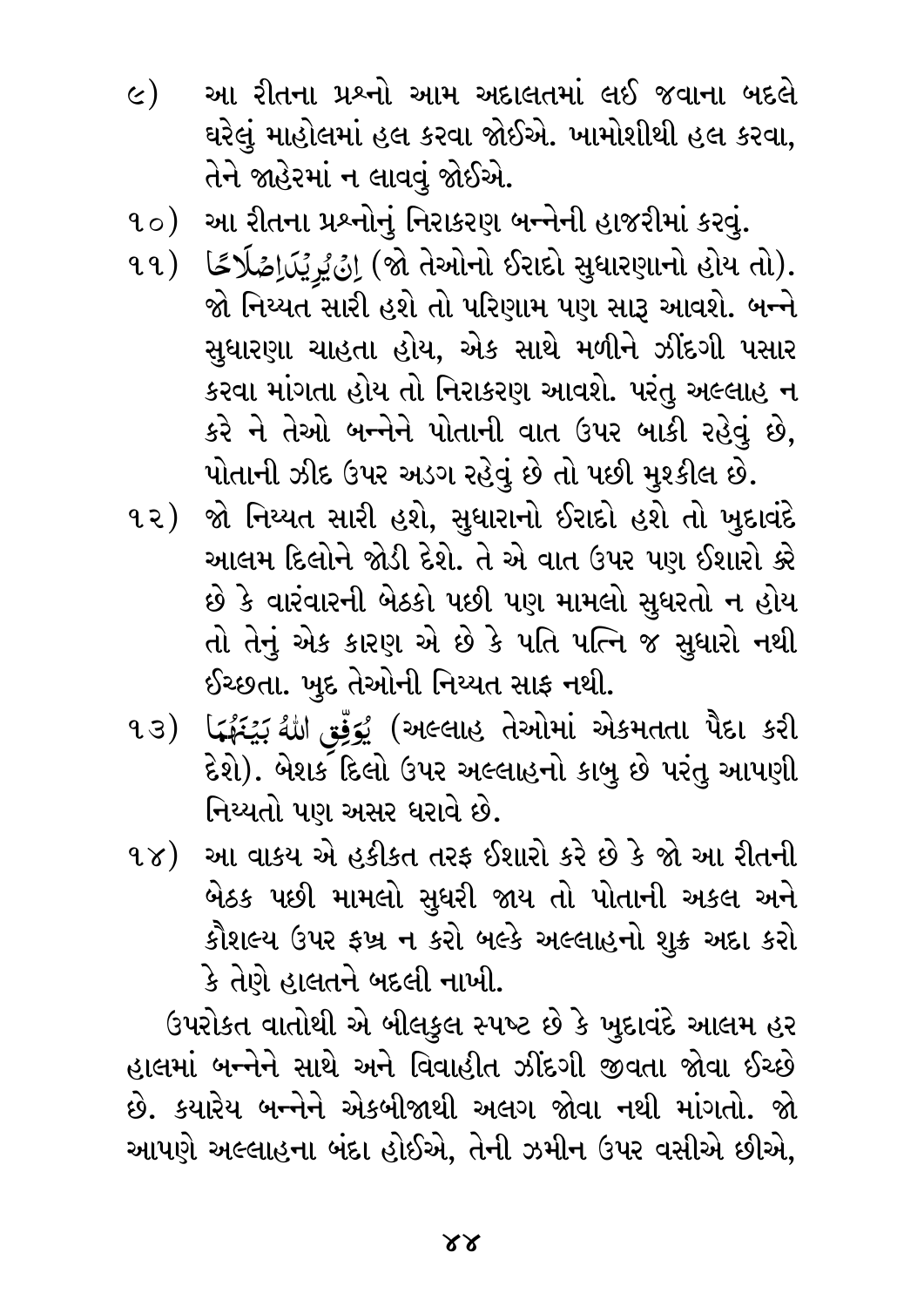તેનું રીઝક ખાઈ રહ્યા હોઈએ તો તેની મરઝીને પોતાની પસંદ ઉપર અગ્રતા આપવી એ આપણી ઈન્સાનીય્યતની દલીલ છે.

એ વાત પણ ધ્યાનમાં રહે કે જો પતિ પત્નિના સગાવહાલાઓમાં કોઈ એવું ન હોય કે જે તે મહત્ત્વના મસલાના નિરાકરણમાં પોતાનું પાત્ર નિભાવી શકે તો બીજા માણસો પણ નિયુકત કરી શકાય છે.

ફકીહોના મતે 'مكم' ના ફેંસલાને કબુલ કરવો એ પતિ પત્નિ બન્નેની જવાબદારી છે. એ વાત પહેલા પણ વર્ણવાઈ ચુકી છે કે પતિ પત્નિના પ્રશ્ન ફકત ત્યારે જ હલ થઈ શકે જ્યારે તેઓ બન્ને ચાહે. જો પતિ પત્નિ પોતે અથવા બીજો કોઈના આધારે પરિસ્થિતિ સુધારવા નથી ઈચ્છતા તો કોઈપણ કોશિશ સફળ નહી થાય. એ વાત પણ ધ્યાનમાં રહે કે પતિ પત્નિ બન્ને બાલીગ અને અકલમંદ છે અને તેઓ બન્ને પોતાની ઝીંદગીનો નિર્ણય લેવામાં આઝાદ છે. કોઈપણ તેઓ બન્નેને કોઈ નિર્ણય લેવા માટે મજબુર ન કરી શકે. માં-બાપ, સગાવહાલાઓ, દોસ્તો ફકત સલાહ આપવાનો હક ધરાવે છે. આ મામલામાં કોઈની પણ ઈતાઅત વાજીબ નથી.

આનાં વિષે માં-બાપને વિનંતી છે કે શાદી પછી પોતાની અવલાદના વિવાહીત જીવન સંબંધીત પોતાના હક્કોનો લાગણીવશ ઉપયોગ ન કરે. પોતાની મોહબ્બતોને કાબુમાં રાખે અને બચ્ચાઓને પોતાને પોતાની ઝીંદગીનો નિર્ણય કરવા પર પુરી રીતે સ્વતંત્રતા આપે. અનુભવોથી એ વાત સ્પષ્ટ છે કે પતિ પત્નિ પોતાનો ફેંસલો ખુદ કરે તો મોટા ભાગે પ્રશ્નોનું નિરાકરણ થઈ જશે.

નીચે પતિ અને પત્નિના અમુક હક્કોનું વર્ણન કરીએ છીએ.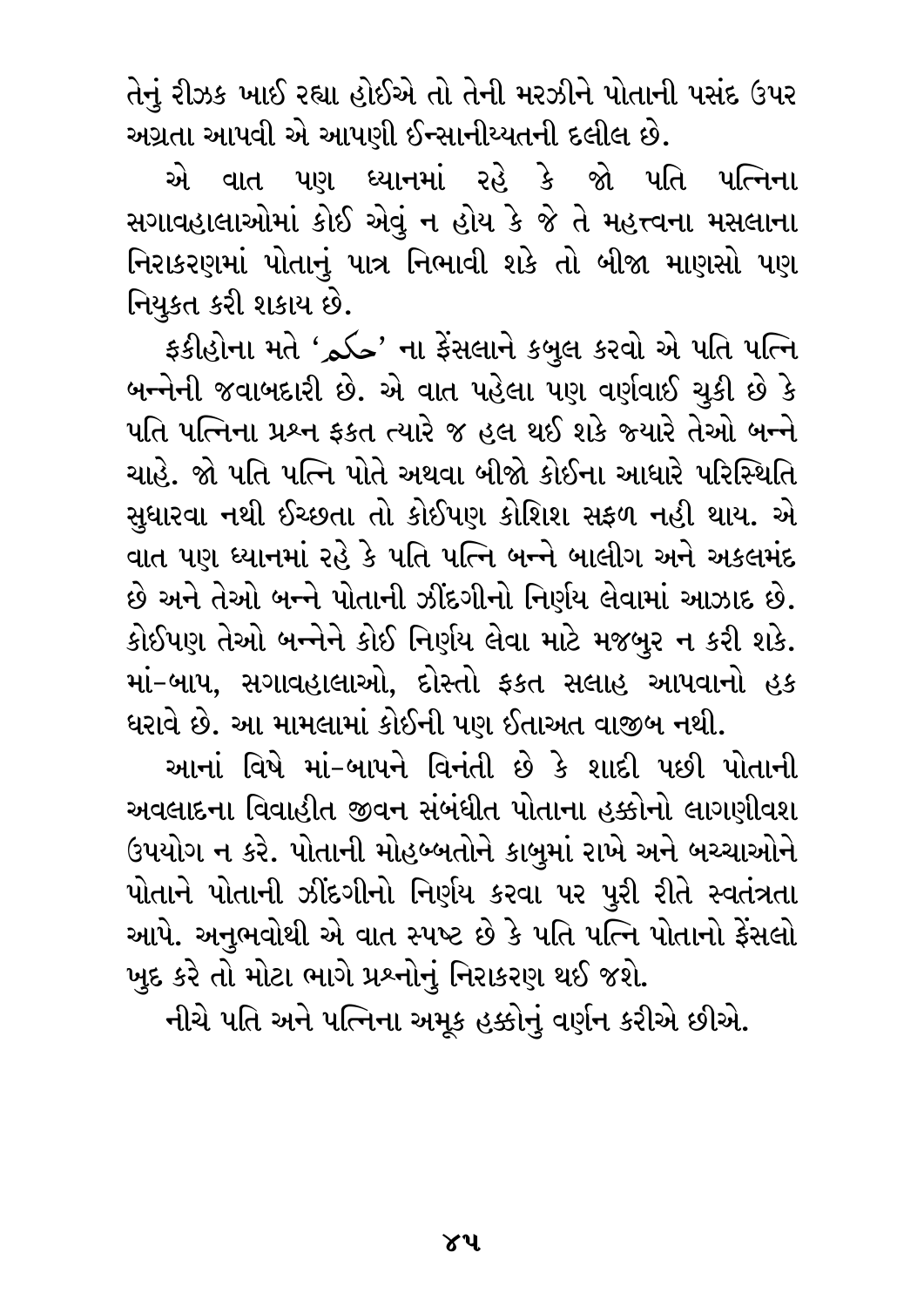## પતિ અને પત્નિના હક્કો

અલ્લાહે જ્યાં નિકાહની તાકીદ કરી છે, અવિવાહીત જીવનને નાપસંદ કર્યું છે ત્યાંજ વિવાહીત જીવનમાં એકબીજાના હક્કો પણ બયાન કર્યા છે. જો અલ્લાહે બયાન કરેલ હક્કોનો ખ્યાલ રાખવામાં આવે તો હરગીઝ મતભેદ નહી થાય. બલ્કે કામીયાબ જીવન પસાર થશે.

#### શાંતિ અને સુકુનની ચાવી મોહબ્બત છેઃ

ખુદાવંદે આલમે પરણિત જીવનનું મહત્ત્વ, તેનો હેતુ અને તે સફળ બનાવવાનો રાઝ આ આયતે કરીમામાં બયાન કર્યો છે.

وَمِنْ اٰيٰتِهَ آنْ خَلَقَ لَكُمْ قِنْ آنَفُسِكُمْ آزْوَاجًا لِّتَسْكُنُوَّا اِلَيۡهَا وَجَعَلَ بَيْنَكُمُ مَّوَدَّةً وَّرَحْمَةً ۚ إِنَّ فِي ذٰلِكَ لَأَيْتٍ لِّقَوْمٍ ؾؐؾؘڣؘڴؖۯۅ۫ڽؘ<sub>۞</sub>

''અને તેની નિશાનીઓમાંથી એક એ છે કે તેને તમારા માટે તમારા નકસોમાંથી એક જોડું નક્કી કર્યું છે. જેથી તેણીની પાસે તમે સુકુન પ્રાપ્ત કરો અને તેણે તમારી વચ્ચે મોહબ્બત અને મહેરબાની મુકી છે. બેશક જેઓ ચિંતન-મનન કરે છે તેઓ માટે નિશાનીઓ મૌજુદ છે."

(સરએ **૩મઃ૨૧)** 

૧) શાદી અલ્લાહની નિશાનીઓમાંથી એક નિશાની છે. તે ખુદા છે જેણે એકબીજામાં એકબીજા માટે આકર્ષણ અને લગાવ મુકયો છે. બન્ને એકબીજા માટે ફરજીયાત અને જરૂરી છે.

૨) શાદીને શાંતિ અને સંતોષનું માધ્યમ બનાવ્યું છે. (لِتَسْكُنُوۡااِلَيۡهَا). એકબીજા વગર અધુરા છે. જ્યારે મળી જાય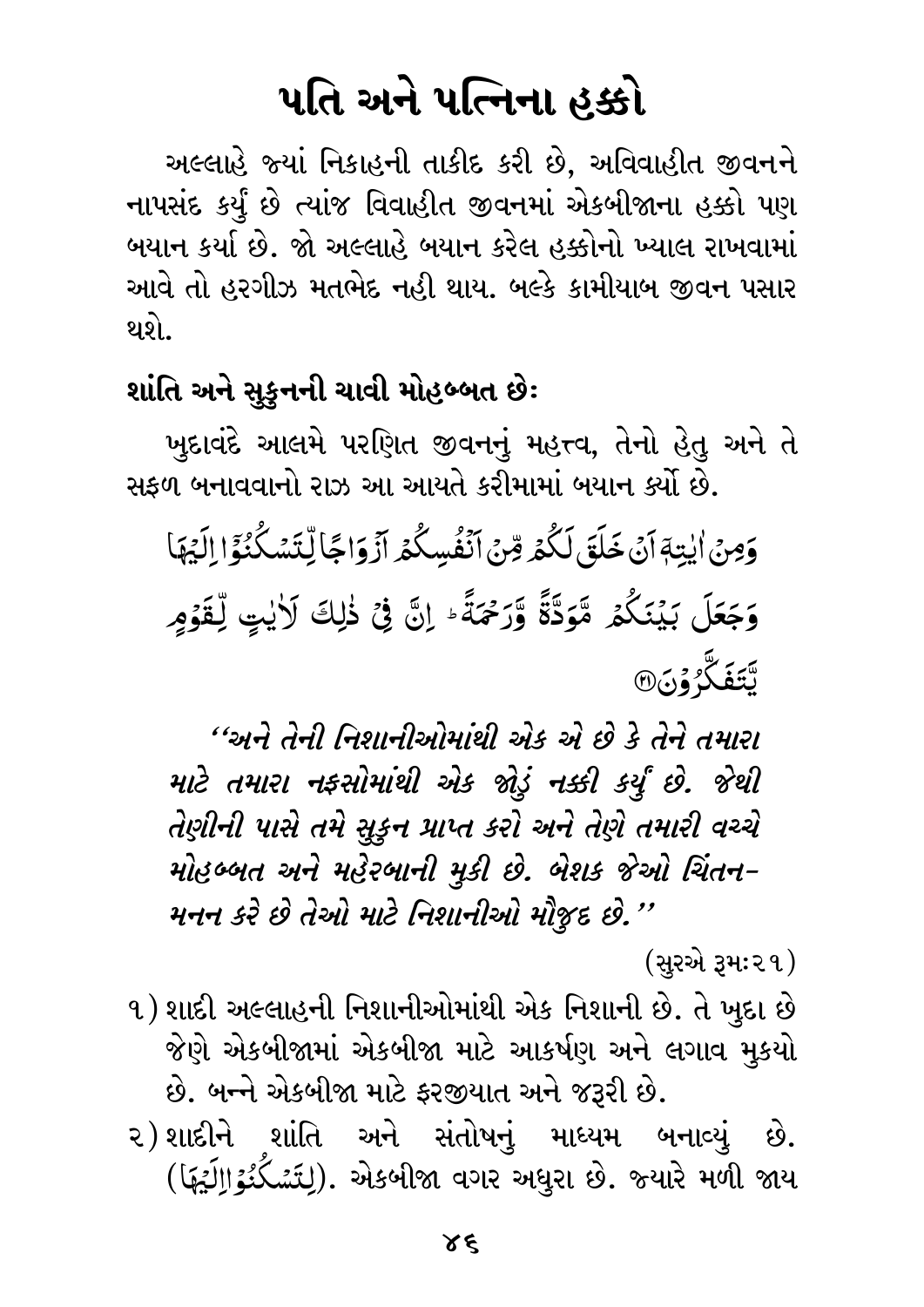છે તો એકબીજાને સંપૂર્ણ બનાવે છે. તેથી સુકૂન મળે છે અને દિલનું સૂકુન એ ઈન્સાનની ઝીંદગીની કિંમતી પુંજી છે.

૩) આ સંબંધના બાકી રહેવાનું રહસ્ય માલો દૌલત, સુંદરતા, વંશાવળી વગેરેને નથી કરાર દીધં બલ્કે 'મવદત' અને 'રહેમત' ને કરાર દીધું છે. (وَجَعَلَ بَيۡنَكُمۡ مَّوَدَّةًۚ وَّرَحۡمَةً) એટલેકે ઈન્સાનની ઝીંદગી મોહબ્બત અને રહેમત ઉપર આધારીત છે. જો શાદી પછી બન્નેની વચ્ચે મોહબ્બત અને રહેમત નથી તો ઝીંદગી સ્થિર નથી રહેતી.

#### મો,ડબ્બત અને રહેમત:

કરઆને કરીમે બે શબ્દો વાપર્યા છે. મોહબ્બત અને રહેમત.

એક ઈમારતની મઝબુતી ફકત સારી ઈંટો પર આધાર નથી રાખતી. જો ઈંટો ઉપર ઈંટો રાખી દેવામાં આવે તો તેનાથી દિવાલ મઝબૂત નથી થતી. એ વસ્તુઓ જે દિવાલને મઝબુતી અર્પણ કરે છે તે તે મસાલો છે જે બે ઈંટોની વચ્ચે હોય છે. જે બન્ને ઈંટોને એકબીજા સાથે જોડેલી રાખે છે અને તે મસાલાની મઝબુતી ધરતીકંપમાં પણ દિવાલને પડવા નથી દેતી. તે મોહબ્બત અને રહેમત છે જે પતિ અને પત્નિને એકબીજા સાથે જોડેલા રાખે છે અને તે પાકીઝા સંબંધને મજબુતી પ્રદાન કરે છે, જે ઝીંદગીની સખ્ત મૂશ્કેલીઓ અને અસહ્ય પરિસ્થિતિમાં પણ તે સંબંધને જોડી રાખે છે. જ્યાં મોહબ્બત અને રહેમતમાં કમી આવી ત્યાં સંબંધ કમઝોર થવા લાગે છે

૧)મોહબ્બત શરૂઆતની મંઝીલમાં છે અને રહેમત બીજી મંઝીલમાં છે. જ્યારે પતિ પત્નિ વધ્ધ થઈ જાય અને એકબીજાની ખિદમતની શકિત નથી ધરાવતા તે સમયે રહેમતનો જઝબો મઝબુતી આપે છે.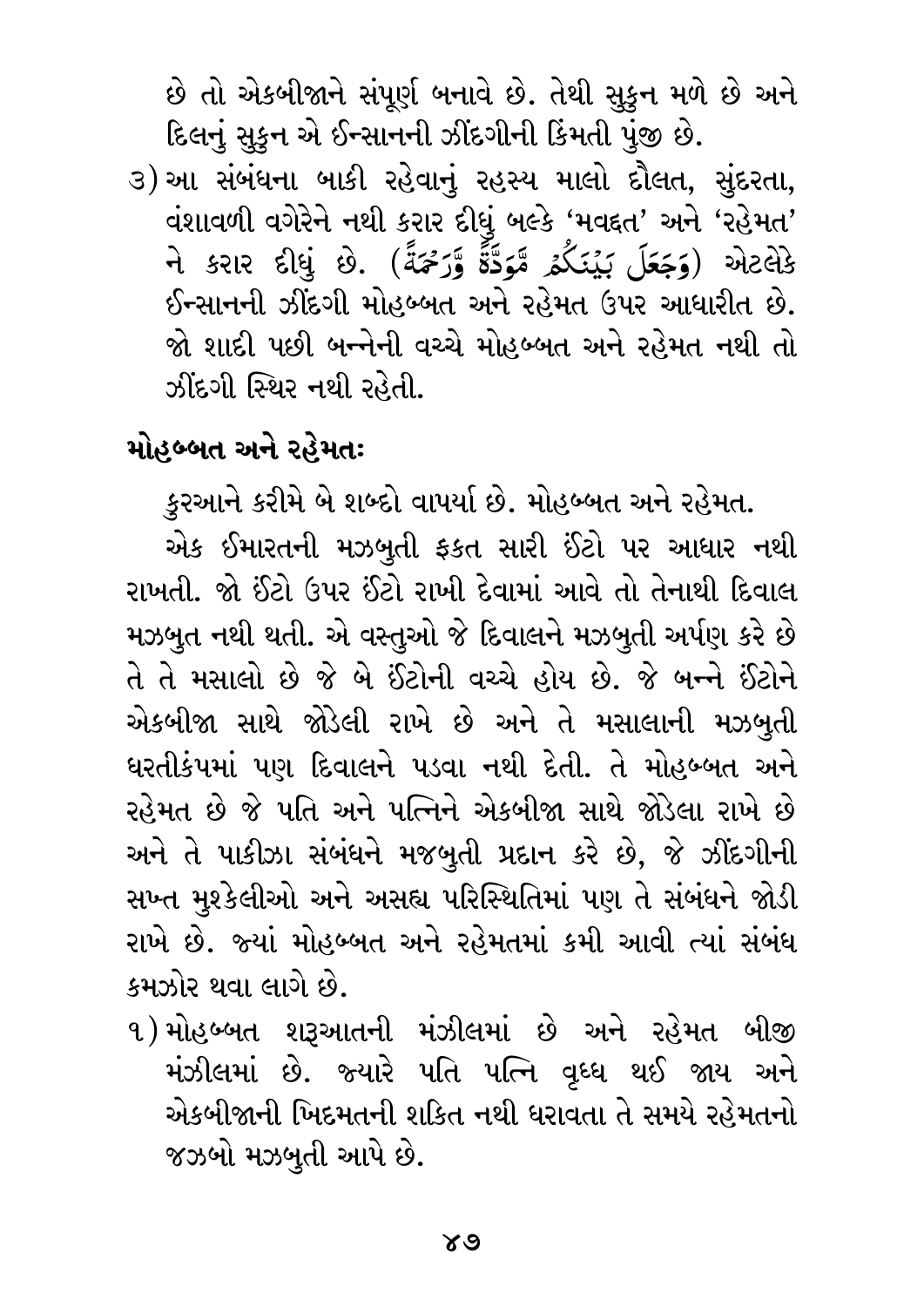- ૨) મોહબ્બત બે મોટાઓની વચ્ચે હોય છે પરંતુ બાળક રહેમતની છાયામાં પરવરીશ પામે છે.
- ૩) મોહબ્બતમાં બરાબરી અને મુકાબલો હોય છે જ્યારે રહેમતમાં ઈસાર અને કુરબાની હોય છે. એટલે કે આ સંબંધ હંમેશા બરાબરની ખિદમત ઉપર આધારીત નહિ રહે બલ્કે તેને મઝબુત કરવા અને બાકી રાખવા ઈસાર અને કુરબાનીની પણ જરૂર પડશે. ખુદાવંદે આલમે પહેલેથીજ એ ભાવના મુકી દીધી છે જેથી તે સંબંધ તૂટે નહિ.

#### પત્નિના હક્કોઃ

હઝરત ઈમામ ઝયનુલ આબેદીન (અ.સ.) એ પત્નિના હક્કો આ રીતે બયાન કર્યા છે.

'જેનાથી તમે નિકાહ કર્યા છે તેના હક્કો આ મુજબ છેઃ તમને એ ખબર હોવી જોઈએ કે ખુદાવંદે આલમે તેણીને તમારા માટે સુકુન અને આરામનું માધ્યમ બનાવ્યું છે. તમારા માટે મોહબ્બત અને દોસ્તીનું માધ્યમ બનાવ્યું છે. તમે બન્ને એકબીજાની જરૂરત છો. આ મહાન નેઅમત ઉપર અલ્લાહનો શુક્ર અદા કરો. તમો બન્ને ખુદાના વખાણ કરો અને એ જાણી લો કે તમારા ઉપર ખુદાની આ  $724478$ 

જરૂરી છે કે તમે અલ્લાહનો શુક્ર અદા કરતા કરતા તેની સાથે સારા અખ્લાકથી વર્તો. તેની ઈઝઝત કરો. મોહબ્બતથી વર્તો. ભલે તમારો હક તેણીની ઉપર વધારે છે અને તમારી ઈતાઅત તેણીની ઉપર વાજીબ છે. જ્યાં સુધી ગુનાહ ન હોય, તમારી પસંદ નાપસંદનો ખ્યાલ રાખવો તેની જવાબદારી છે.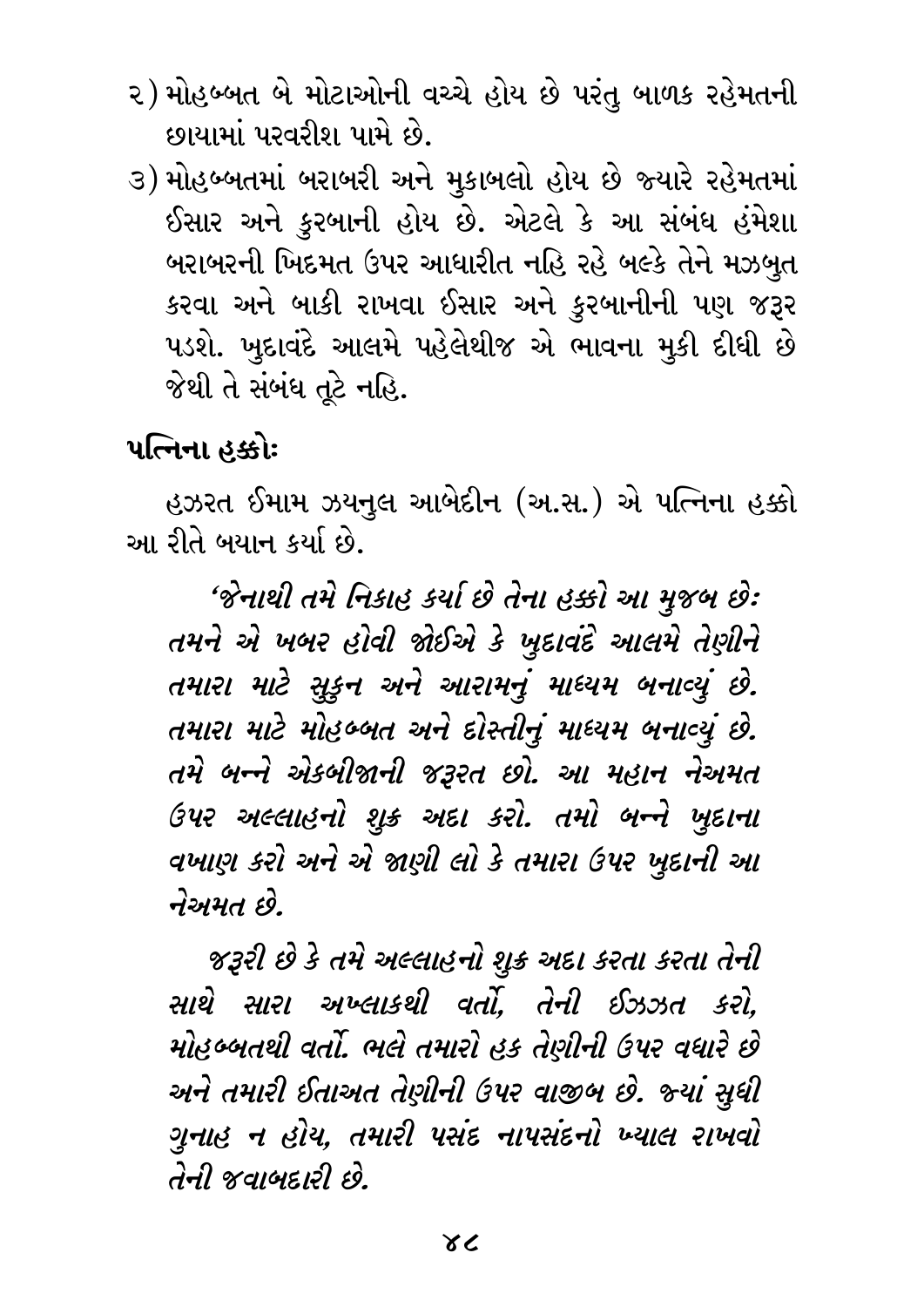પરંત પત્નિનો એ હક છે કે રહેમત. મોહબ્બત અને મહેરબાની તથા દોસ્તીથી વર્તે. તે તમારા સુકૃનનું કેન્દ્ર છે, તમારી લઝઝતનું માધ્યમ છે, આ એક મહાન નેઅમત છે.'  $($ તોહફલ ઓકુલ, પા. ૨૬૮ $)$ 

હઝરત રસુલે ખુદા (સ.અ.વ.) એ ફરમાવ્યું છે:

'મારા ભાઈ જીબ્રઈલ (અ.સ.) એ મને ખબર આપી અને ઔરતો વિષે મને એટલી હદે નસીહત અને તાકીદ કરી કે મને એ એહસાસ થવા લાગ્યો કે પતિને એ હક પણ નથી કે તેની સામે ઉક પણ કહે.'

(મસ્તદરકે વસાએલ, ભાગ-૧૪, પા. ૨૫૨) હઝરત રસુલે ખુદા (સ.અ.વ.)ની છેલ્લી વસીય્યત એ હતીઃ

'નમાઝની બે વાર તાકીદ કરી. જુઓ, નોકરો અને ગલામોને તેની તાકત કરતા વધારે જવાબદારી ન આપતા. ખુદારા ખુદારા! ઔરતોનો ખયાલ રાખજો, તેણીઓ તમારા હાથોમાં અલ્લાહની અમાનતો છે. અલ્લાહથી તમે વાયદો આપીને તેણીને લીધી છે અને અલ્લાહના નામથી તમારી જીવનસાથી બની છે.'

એક રિવાયતમાં આ રીતે બયાન થયું છે:

'કયામતના મયદાનમાં બંદાને મિઝાનની પાસે રોકવામાં આવશે. તેની નેકીઓ પહાડની બરાબર હશે. તે સમયે તેને પછવામાં આવશે તેણે પોતાના પત્નિ અને બાળકોનું કેટલું ધ્યાન રાખ્યું? તેના હક્કો કેટલી હદે અદા કર્યા? બીજો સવાલ તેના માલ વિષે કરવામાં આવશે. કયાંથી હાસીલ કર્યો અને કર્યા વાપર્યા?'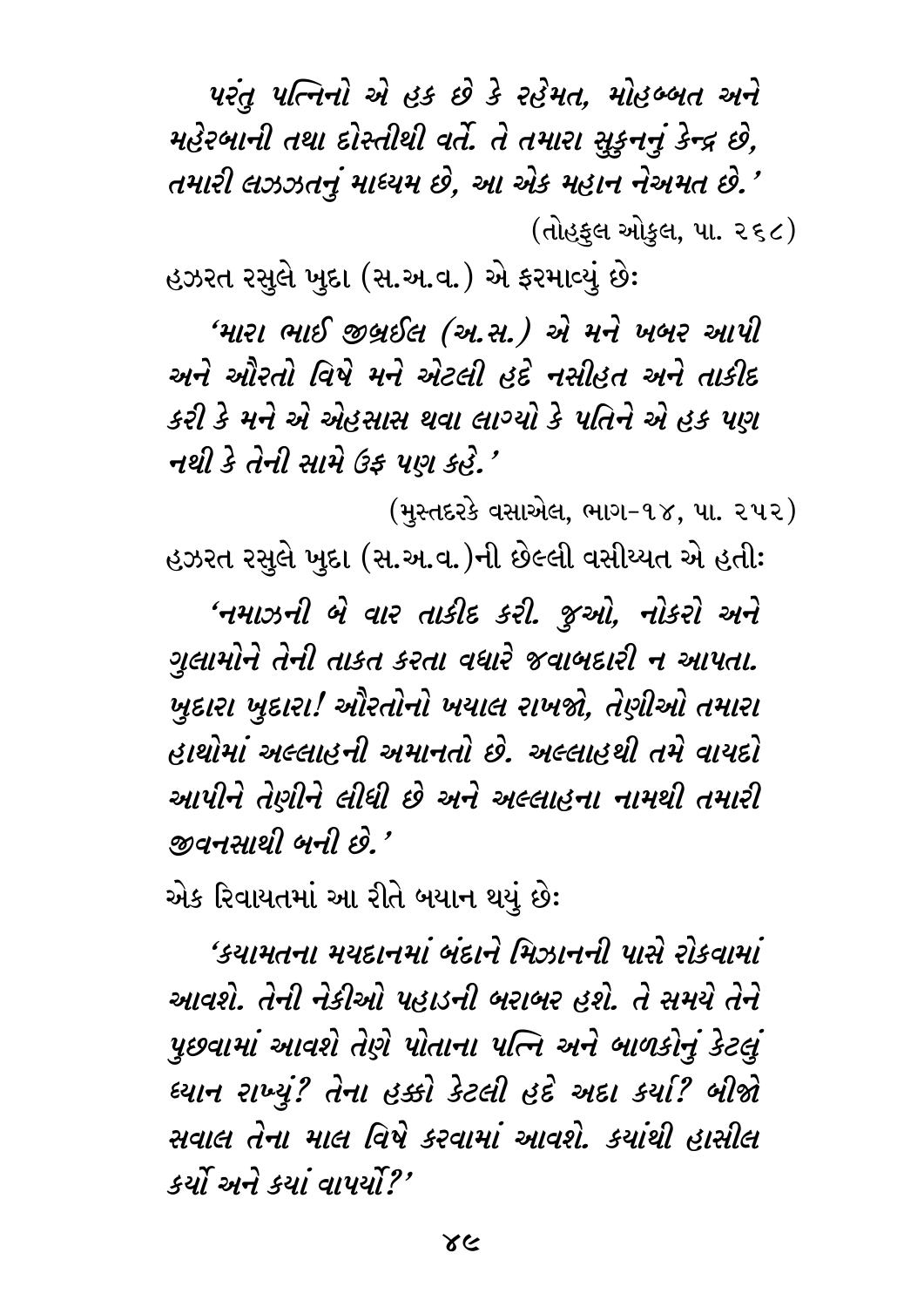આ સવાલોના જવાબમાં તેની બધી નેકીઓ પૂરી થઈ જશે. કોઈ નેકી બાકી નહી રહે. તે સમયે કરીશ્તાઓ અવાજ આપશેઃ

'આ તે શખ્સ છે જેની પત્નિએ તેની બધી નેકીઓ ખલાસ કરી નાખી. આજે તે પોતાના આમાલમાં ગિરકતાર છે.'

(અલ મોહજ્જતુલ બયઝા, ભાગ-૩, પા. ૭૬)

આ રિવાયતોથી એ અંદાજો આવી જાય છે કે પત્નિનો હક કેટલી હદે મહત્ત્વનો છે. રસુલે ખુદા (સ.અ.વ.) એ વારંવાર તેની તરફ ધ્યાન દોર્યું છે. પોતાની ઝીંદગીની છેલ્લી ક્ષણોમાં ઔરતો વિષે નસીહત કરી છે.

ખર્ચો:

પત્નિનો ખર્ચો પતિ ઉપર વાજીબ છે. રસુલે ખુદા (સ.અ.વ.) કરમાવે છે:

'તે શખ્સ મલઉન છે! મલઉન છે! જે પોતાની પત્નિનો  $\beta$ s dssl  $\eta$ ud.'

(ઉદતુદ્દાઈ, પ્રકરણ-૨, હુ. ૧૭૩ (અંગ્રેજી))

'પતિ ઉપર પત્નિનો હક એ છે કે તેના ખાવા-પીવાની વ્યવસ્થા કરે. તેના લિબાસની વ્યવસ્થા કરે. તેણી સાથે ગુસ્સાથી ન વર્તે. જો તેણે આટલું કર્યું તો તેણે પત્નિનો હક અદા કર્યો '

 $($ ઉદતુદ્દાઈ, પ્રકરણ-૨, હ. ૨૨૪  $(\overrightarrow{\mathrm{w2}})$ 

રિવાયતમાં તો ત્યાં સુધી છે કે અગર પતિ પાસે પત્નિના ખર્ચા ઉપાડવાનું સામર્થ્ય ન હોય તો તો તેને જોઈએ કે તલાક આપી દે. હઝરત ઈમામ જઅફર સાદિક (અ.સ.) ફરમાવે છે: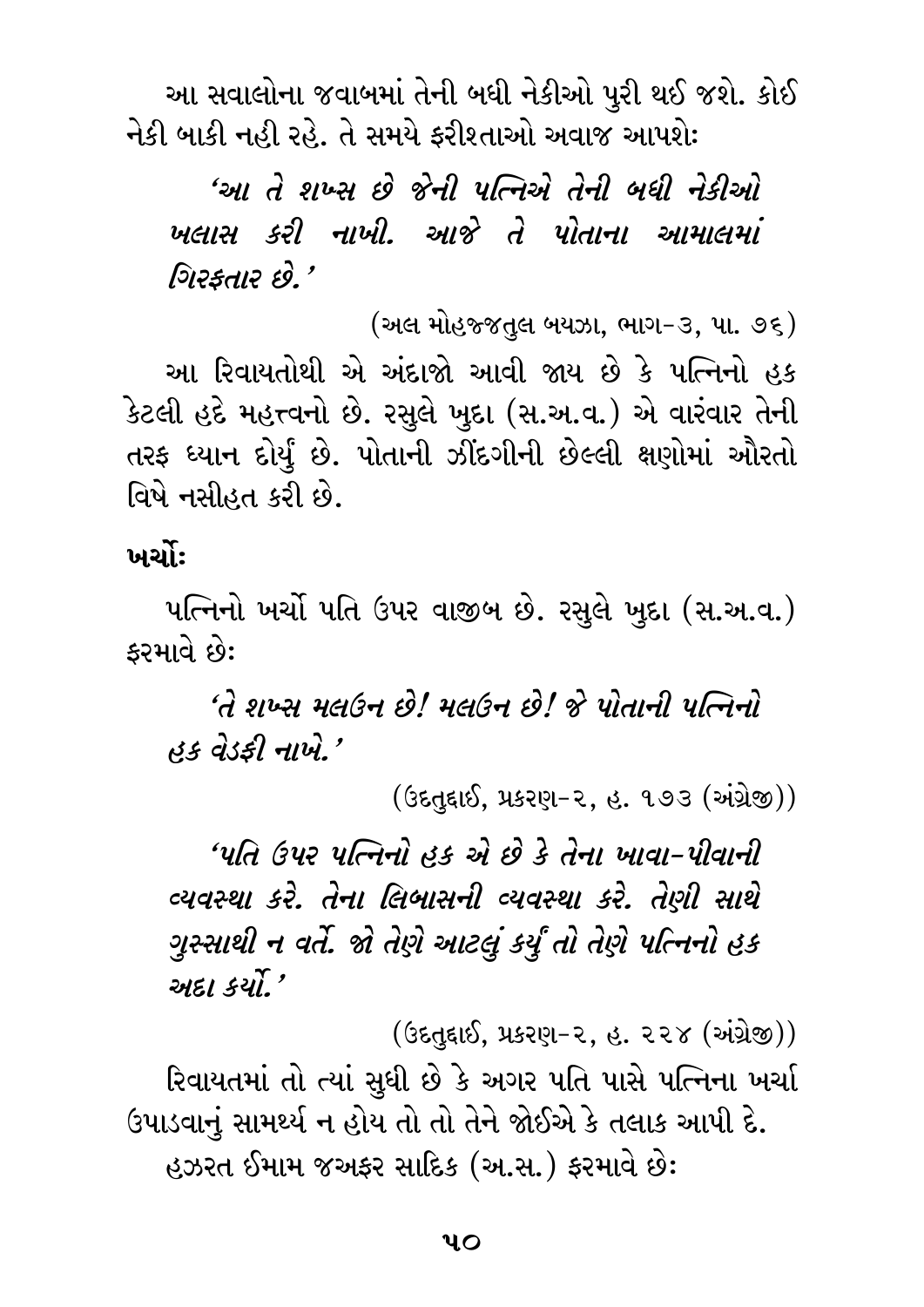'અગર પતિ પોતાની પત્નિનો ખર્ચ ઉપાડી શકે છે. તેના ખાવા તથા લીબાસની વ્યવસ્થા કરી શકે છે. તેની જરૂરતો પૂરી કરી શકે છે તો તેને રાખે નહીતર તેણીને આઝાદ  $\overline{\mathcal{L}}$ 

(વસાએલુશ્શીઆ, ભાગ-૨૧, પા. ૫૧૨)

'ખર્ચ એટલે રોજબરોજની જરૂરતો, રોટી, ખાવાનું, ચાવલ, ગોરત, ખાંડ, ચા, ઋતુ મુજબના ફળો, ઋતુ મુજબના વસ્ત્રો, પથારી તથા ઝીંદગીની બીજી જરૂરતો. તેની માત્ર અને પ્રમાણ ઈન્સાનની આર્થિક પરિસ્થિતિને અનુરૂપ હશે. પરંતુ એટલું તો હોવું જ જોઈએ જેનાથી જરૂરત પુરી થઈ જાય.'

(એહકામે ખાનવાદહ મોહમ્મદ વહીદ, ભાગ-૧, પા. ૩૬૯)

'પત્નિનો ખર્ચ વાજીબ છે એટલે અગર પતિએ એક મુદ્દત સુધી તેની જરૂરતો પુરી નથી કરી અને પતિનો કોઈ માલ પણ પત્નિ પાસે ન હોય જેનાથી તે પોતાનો ખર્ચો ઉપાડી શકે તો તે મુદ્દત સુધીનો ખર્ચ આપવો પતિ ઉપર વાજીબ છે. પત્નિ તેની માંગણી કરી શકે છે.'

(ઉપરોકત હવાલો, પા. ૨૭૦)

#### અલ્લાહની રાહમાં જેહાદ કરનારઃ

પોતાની પત્નિ અને બાળકોની જરૂરતો પુરી કરવી, તેનો યોગ્ય ખયાલ રાખવો, તેનું ઈસ્લામની નઝરમાં ખુબજ મહત્ત્વ છે. જે શખ્સ પોતાના બાલબચ્ચાઓ માટે કામ કરે છે તેના પ્રયત્નોને અલ્લાહની રાહમાં જેહાદ કરવાનો દરજ્જો આપવામાં આવ્યો છે. હઝરત રસૂલે ખુદા (સ.અ.વ.) એ ફરમાવ્યું: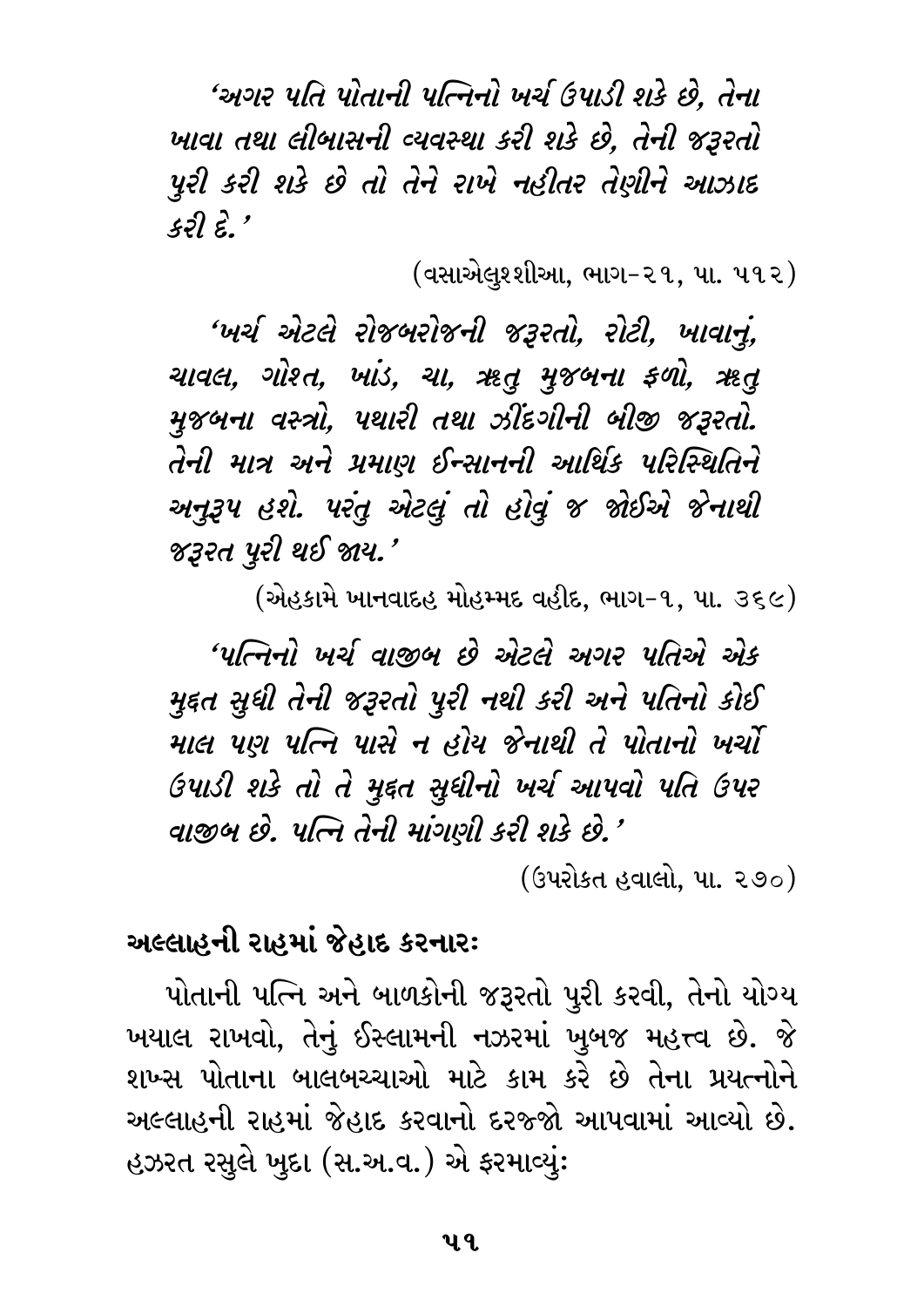#### ِ<br>پُ <sub></sub>ؠؙڿٲۿۣڔۣڧۣٛؖ۫ڛٙؠؚؽٙ ْ م ر<br>م ِ<br>دَّعَلٰی عِیَالِهٖ کَا د <u>ر</u> َک ر<br>أ م ر<br>آ ٱلْكَادَّ عَلَىٰ عِيَالِهٖ كَالْمُجَاْهِدِفِي سَبِيۡلِ اللهِ

'પોતાના બાલબચ્ચાઓ માટે મહેનત કરવાવાળો જાણે કે અલ્લાહની રાહમાં જેહાદ કરી રહ્યો છે.'

 $($ બેહારૂલ અન્વાર, ભાગ-૯૬, પા. ૩૨૪)

#### ૭૦૦ ગણો વધારે સવાબઃ

આ રિવાયત ઉપર ખાસ ધ્યાન આપો. હઝરત પયગમ્બરે અકરમ (સ.અ.વ.) એ એક હદીસે શરીફમાં ઈરશાદ ફરમાવ્યોઃ

#### مَا مِنۡ عَبۡلٍ یَکۡسِبُ ثُمَّہٗ یُنۡفِقُ عَلٰی عِیَالِهٖ اِلَّا اَعۡطَاٰۃُاللّٰهُ بِکُلِّ ر<br>م َ ا ہے<br>ا ِ<br>يُنۡفِقُ عَلٰى عِيَالِهٖ اِلَّا ُ<u>ة</u> ِ<br>بَيْرِيَكۡسِبُ ثُمَّ*ر* ر<br>م ر<br>^ ر<br>ح غ ِِمْ <u>ۊۻ</u>ؚۼؙڣٟ ່<br>ີ່ສ ِ<br>آ <sub>ڡٛ۠</sub>ڡٓڵ؏ؾٵڸ؋ڛٙؽ*۫ۼٙ*ڡۣٲ و<br>د ه و<br>ا دِرۡهَمٍ یُنۡفِقُ <u>بو</u>

'જે શખ્સ રીઝક કમાય છે અને તેને પોતાના બાલબચ્ચાઓ પર ખર્ચ કરે છે, તો બાલબચ્ચા પર ખર્ચ કરેલા દરેક દિરહમના બદલામાં અલ્લાહ તબારક વ તઆલા તેને ૭૦૦ ગણુ વધારે અતા કરશે.'

આનાથી અંદાઝો લગાવી શકાય છે કે પોતાના બાલબચ્ચાઓનો ખયાલ રાખવો પોતાની પત્નિના ખર્ચને પુરો કરવો તેની રોજબરોજની જરૂરતોનું ધ્યાન રાખવું અલ્લાહ તથા રસુલ (સ.અ.વ.)ની નઝરમાં કેટલું મહત્ત્વ ધરાવે છે. પરંતુ અમૂક લોકો એવા પણ છે કે જેનું 'હું' પદ અથવા માલની મોહબ્બતે અથવા તો કંજુસીએ તેમને આંધળા બનાવી દીધા છે. તેઓ માલ ખર્ચ નહી કરે ભલેને ઘર બરબાદ થઈ જાય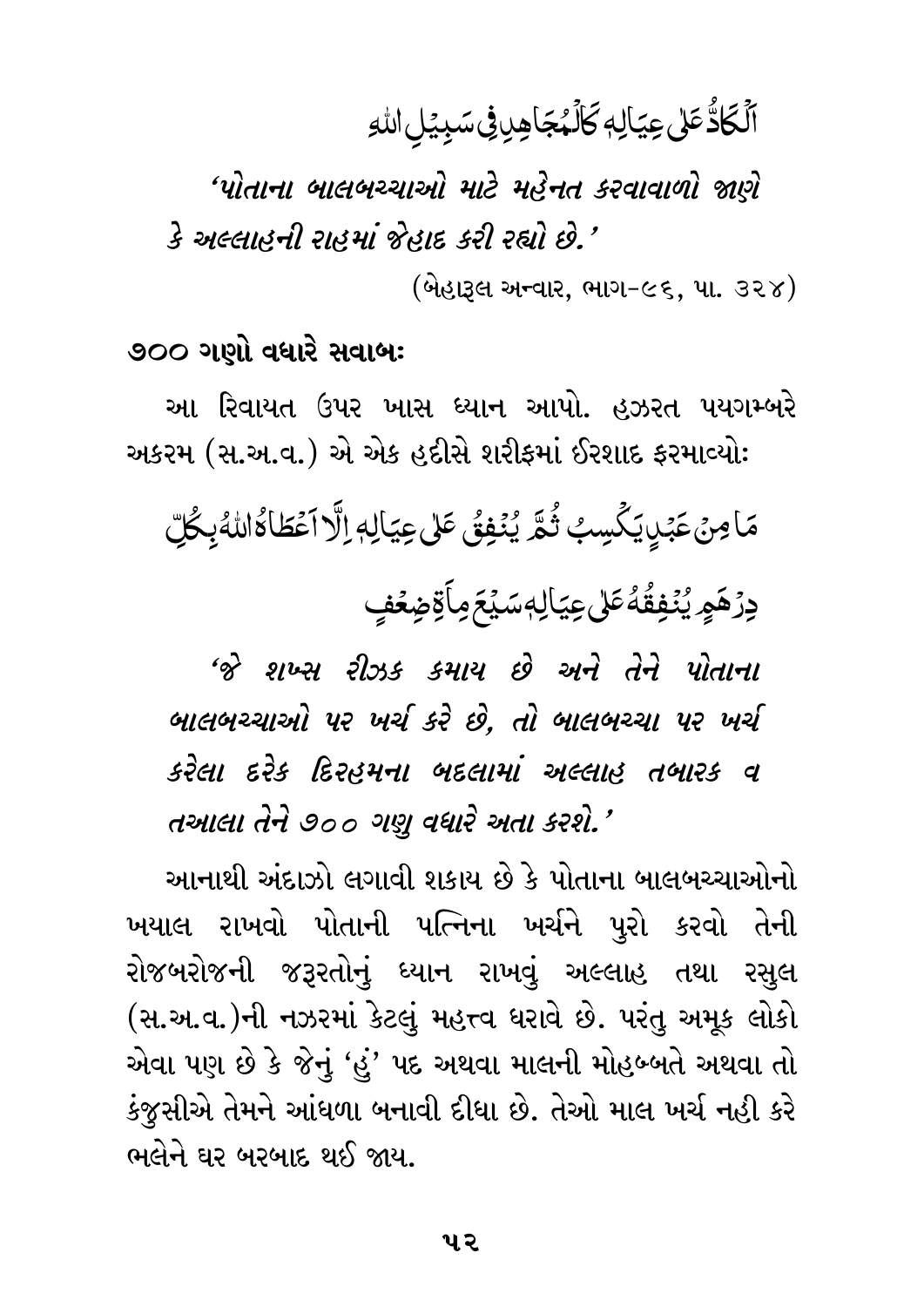પતિના હક્કોઃ

અન્સારમાંથી એક સ્ત્રી કે જેનું નામ અસ્મા હતું હઝરત રસુલે ખુદા (સ.અ.વ.)ની ખિદમતમાં આવી. તે સમયે રસુલે ખુદા (સ.અ.વ.) પોતાના અસ્હાબની વચ્ચે હતા. તે સ્ત્રી એ આપ (સ.અ.વ.)ની ખિદમતમાં કહ્યં:

મારા માં-બાપ આપ ઉપર કુરબાન! હું ઔરતોની પ્રતિનીધી બનીને આપની ખિદમતમાં આવી છું અને હું સંપુર્ણ અસ્તિત્વથી આપ ઉપર કુરબાન! પૂર્વ કે પશ્વિમમાં અગર કોઈ ઔરત આ સાંભળે જે હું અત્યારે આપની ખિદમતમાં હાજર થઈ છું તો તેણી પણ તે જ કહેવા માંગશે જે હું કહી રહી છું.

ખુદાવંદે આલમે આપને મર્દો તથા ઔરતો માટે રસુલ બનાવીને મોકલ્યા છે. અમે આપના ઉપર ઈમાન લાવ્યા તથા તે ખુદા ઉપર ઈમાન લાવ્યા જેણે આપને રસુલ બનાવીને મોકલ્યા.

અમો સ્ત્રીઓનું જૂથ ઘરની ચાર દિવાલોમાં કેદ અને સિમિત છીએ. પોતાના ઘરોમાં રહીએ છીએ. તમારી (પુરૂષોની) જરૂરતો પુરી કરીએ છીએ, તમારી અવલાદની પરવરીશ કરીએ છીએ પરંતુ તમો મર્દોને અમારા ઉપર ફઝીલત પ્રાપ્ત થઈ છે. તમો જુમ્આમાં શરીક થાવ છો, જમાઅતમાં શરીક થાવ છો, મરીઝોની ખબર કાઢવા જાવ છો, તશીએ જનાઝા કરો છો, હજ અદા કરો છો, અને સૌથી વધારે અલ્લાહની રાહમાં જેહાદ કરો છો અને જ્યારે તમારામાંથી કોઈ હજ માટે. ઉમરા માટે કે સરહદોની સરક્ષા માટે ઘરેથી નીકળે છે તો અમે આપના માલની રક્ષા કરીએ છીએ. તમારા માટે લીબાસ તૈયાર કરીએ છીએ, તમારી અવલાદની તરબીયત કરીએ છીએ. શું અમે તમારી સાથે અજ અને સવાબમાં શરીક થશું?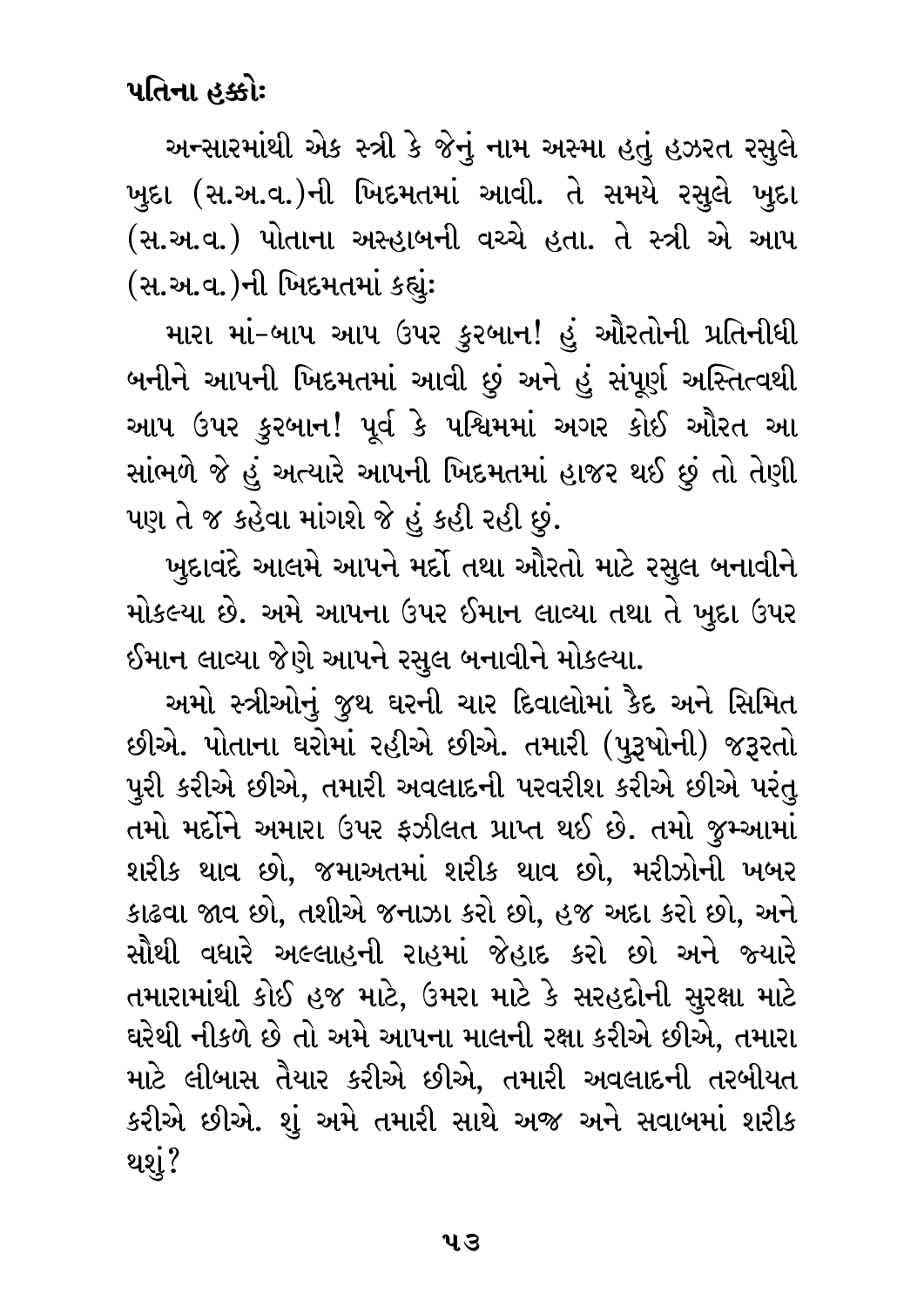આ સાંભળીને રસુલે ખુદા (સ.અ.વ.) પુરેપુરા ધ્યાન સાથે પોતાના અસ્હાબ તરફ ધ્યાન આપ્યું અને ફરમાવ્યું:

શું તમે લોકોએ કોઈ ઔરતથી દીનના મસલામાં આનાથી બહેતર વાત સાંભળી છે?

સહાબીઓએ જવાબ આપ્યોઃ અમે વિચારી પણ નથી શકતા કે કોઈ સ્ત્રી આનાથી બહેતર કોઈ વાત રજૂ કરી શકે છે!!! પછી આપ (સ.અ.વ.) તે ઔરત તરફ ફર્યા અને કહ્યું:

પાછી જા અને બધી ઔરતોને એ પયગામ આપ કે તમારામાંથી કોઈ એકનું પણ બેહતરીન રીતે પતિની સેવા કરવું, તેની ખુશ્નુદી મેળવવી, તેની મરઝી મુજબ કામ કરવું એ તે બધા સવાબોની બરાબર છે.

આ સાંભળીને ઔરત એ હાલતમાં પાછી કરી કે તના ચહેરા ( اللهُ) أَكْلِهُ اللهُ) أَكْبَرُ 34 اللهُ) (34 34 34 34) (34 34 34) ألا الله لله الرالة

(તફસીરે મીઝાન, ભાગ-૪, પા. ૩૭૨)

પતિને નારાઝ કરવંઃ

હઝરત રસુલે ખુદા (સ.અ.વ.) એ ફરમાવ્યું:

'અગર કોઈ ઔરત પોતાના પતિને પોતાની ઝબાનથી તકલીફ પહોંચાડે, તો ખુદાવંદે આલમ તેનાથી ન તો સોના-ચાંદી અને ન કોઈ નેકીને કબુલ કરશે ત્યાં સુધી કે તે પોતાના પતિને રાઝી ન કરી લે.'

(મકારેમલ અખ્લાક, પા. ૨૦૨)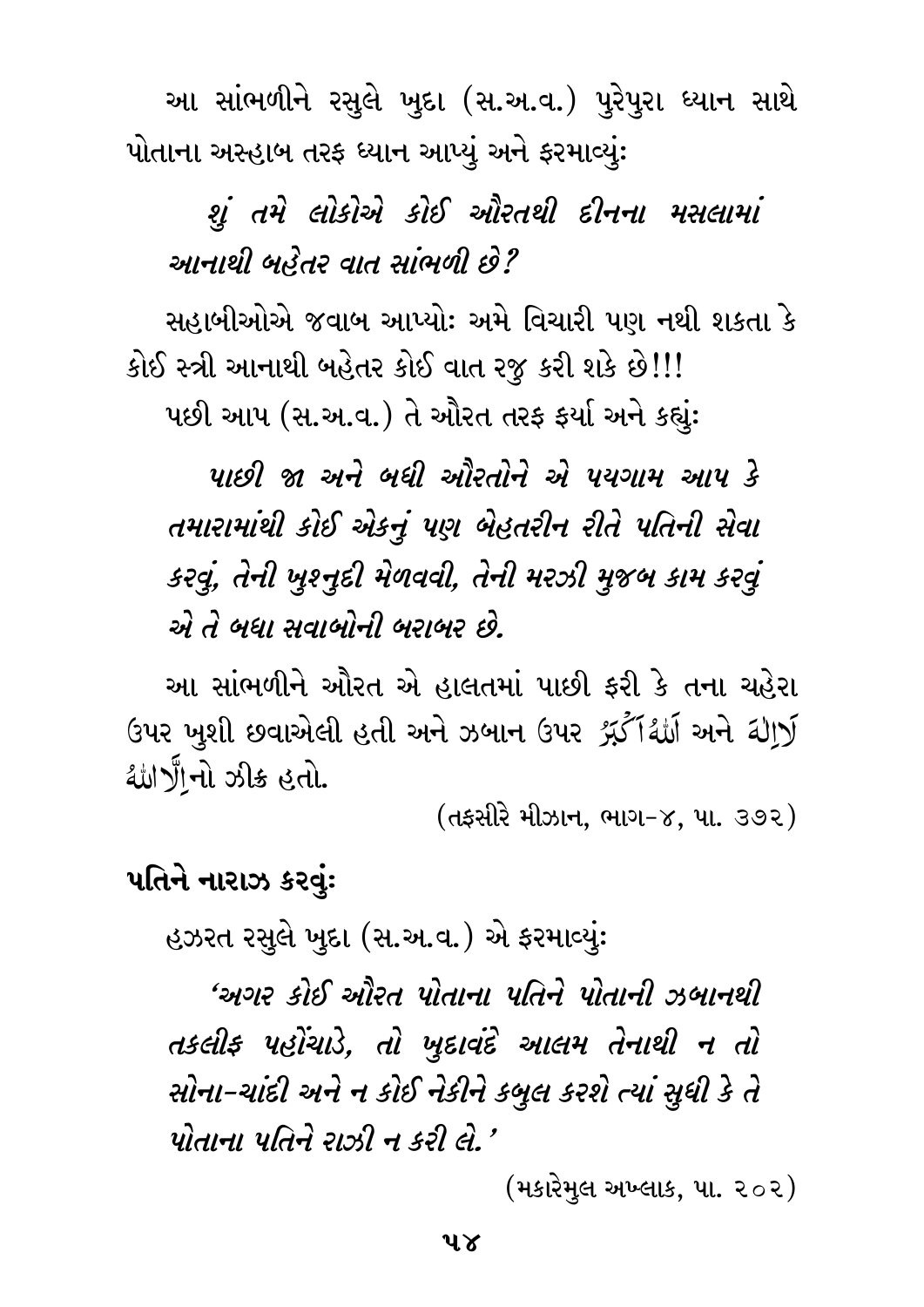હઝરત ઈમામ જઅફર સાદિક (અ.સ.) એ ફરમાવ્યું:

'અગર કોઈ સ્ત્રીએ એ હાલતમાં રાત પસાર કરે કે તેનો પતિ તેણીથી નારાઝ હોય તો ખદા ત્યાં સધી તેની નમાઝોને કબુલ નહી કરે જ્યાં સુધી તેનો પતિ તેણીથી રાજી ન થઈ જાય. અગર કોઈ સ્ત્રી પોતાના પતિ સિવાય બીજા કોઈ માટે ખુશ્બુ લગાવે તો ખુદા ત્યાં સુધી તેની નમાઝોને કબુલ નહી કરે જ્યાં સુધી તેણી વાજીબ ગુસ્લની જેમ ગુસ્લ ન કરી લે.'

(અલ કાફી, ભાગ-પ, પા. ૫૦૭)

#### પતિની પરવાનગી વગર ઘરેથી નીકળવુંઃ

હઝરત ઈમામ મોહમ્મદ બાકીર (અ.સ.)થી રિવાયત છે કે એક ઔરત હઝરત રસુલે ખુદા (સ.અ.વ.)ની ખિદમતમાં હાજર થઈ અને પુછયું કે પત્નિ ઉપર પતિના કયા હક્કો છે? આપ (સ.અ.વ.) એ ફરમાવ્યું:

'તેની ઈતાઅત કરે. નાફરમાની ન કરે. તેની પરવાનગી વગર તેના ઘરની વસ્તુઓ સદકામાં ન આપે, મુસ્તહબ રોઝો પણ તેની મરઝી વગર ન રાખે. તેની સામે તસ્લીમ રહે. તેની પરવાનગી વગર ઘરેથી બહાર ન નીકળે. જો તેની પરવાનગી વગર ઘરથી બહાર નીકળશે તો આસમાનો અને ઝમીનના ફરીશ્તાઓ. અલ્લાહના ગઝબના ફરીશ્તાઓ તથા તેની રહેમતના ફરિશ્તાઓ ત્યાં સુધી તેના ઉપર લાનત કરશે જ્યાં સુધી તે ઘરે પાછી ન આવી જાય.'

(વસાએલુશ્શીઆ, ભાગ-૨૬, પા. ૧૫૭. હુ. ૨૫૩૦૦)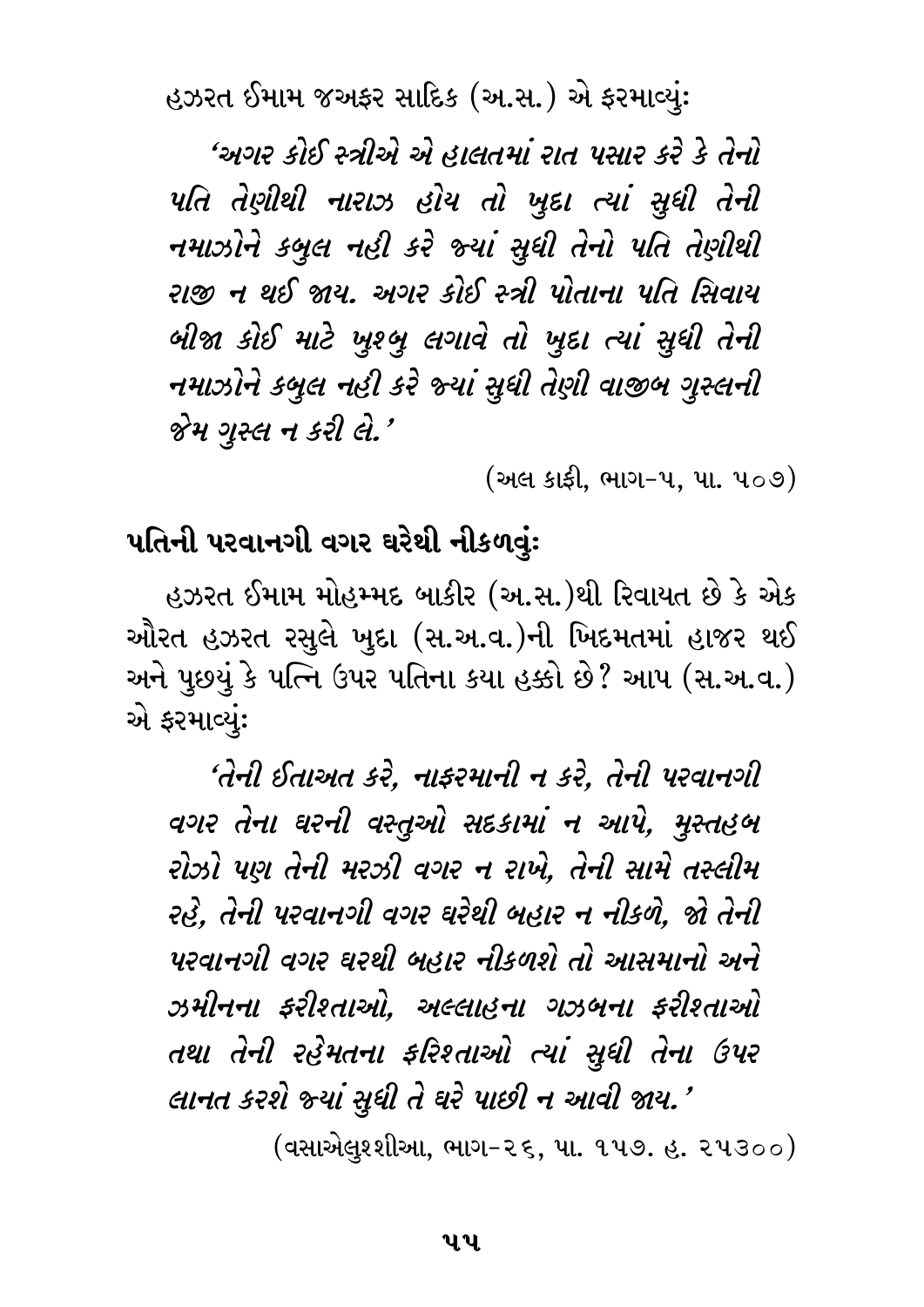પતિ માટે શણગાર કરવોઃ

એક સ્ત્રીએ પયગમ્બર (સ.અ.વ.)ને પૂછયુંઃ પતિના હૂક્કો કયા કયા છે?

જવાબ આપ્યો: ઘણાજ વધારે છે. તેણીએ કહ્યું: અમૂક અમૂક બયાન કરો. આપ (સ.અ.વ.) એ ફરમાવ્યું:

'તેની પરવાનગી વગર ઘરથી બહાર ન નીકળે, તેના માટે બેહતરીન ખુશ્બુ લગાવે, શ્રેષ્ઠ લીબાસ પહેરે, સારી રીતે શણગાર કરે. તેની સામે પોતાને પેશ કરે અને આ સિવાય પણ ઘણા હક્કો છે.'

(અલ કાફી, ભાગ-પ, પા. ૫૦૮)

આવકારવું અને વિદાય કરવુંઃ

એક શખ્સ રસૂલે ખુદા (સ.અ.વ.)ની ખિદમતમાં હાજર થયો અને કરમાવ્યં:

યા રસલલ્લાહ! મારી પત્નિ એવી છે કે જ્યારે હું ઘરે આવું છું તો મને આવકારે છે, જ્યારે બહાર જાવ છું તો વિદાય કરે છે. જ્યારે મને ગમગીન જોવે છે તો પુછે: જો તમે રીઝક માટે ચિંતિત હો તો ખુદાએ તેની જવાબદારી લીધેલી છે અને જો આખેરતની ચિંતા હોય તો તે ચિંતામાં વધારો થાય.

હઝરત રસુલે ખુદા (સ.અ.વ.) એ ફરમાવ્યું:

'તેણીને જન્નતની ખુશખબર આપી દો અને તેને કહો કે તું ખુદાના ખાસ બંદાઓમાંથી એક છો અને ખુદાવંદે આલમ તને રોજ ૭૦ શહીદોનો સવાબ અતા કરશે.' (તોહફલ ઓકલ. ૨૩૯)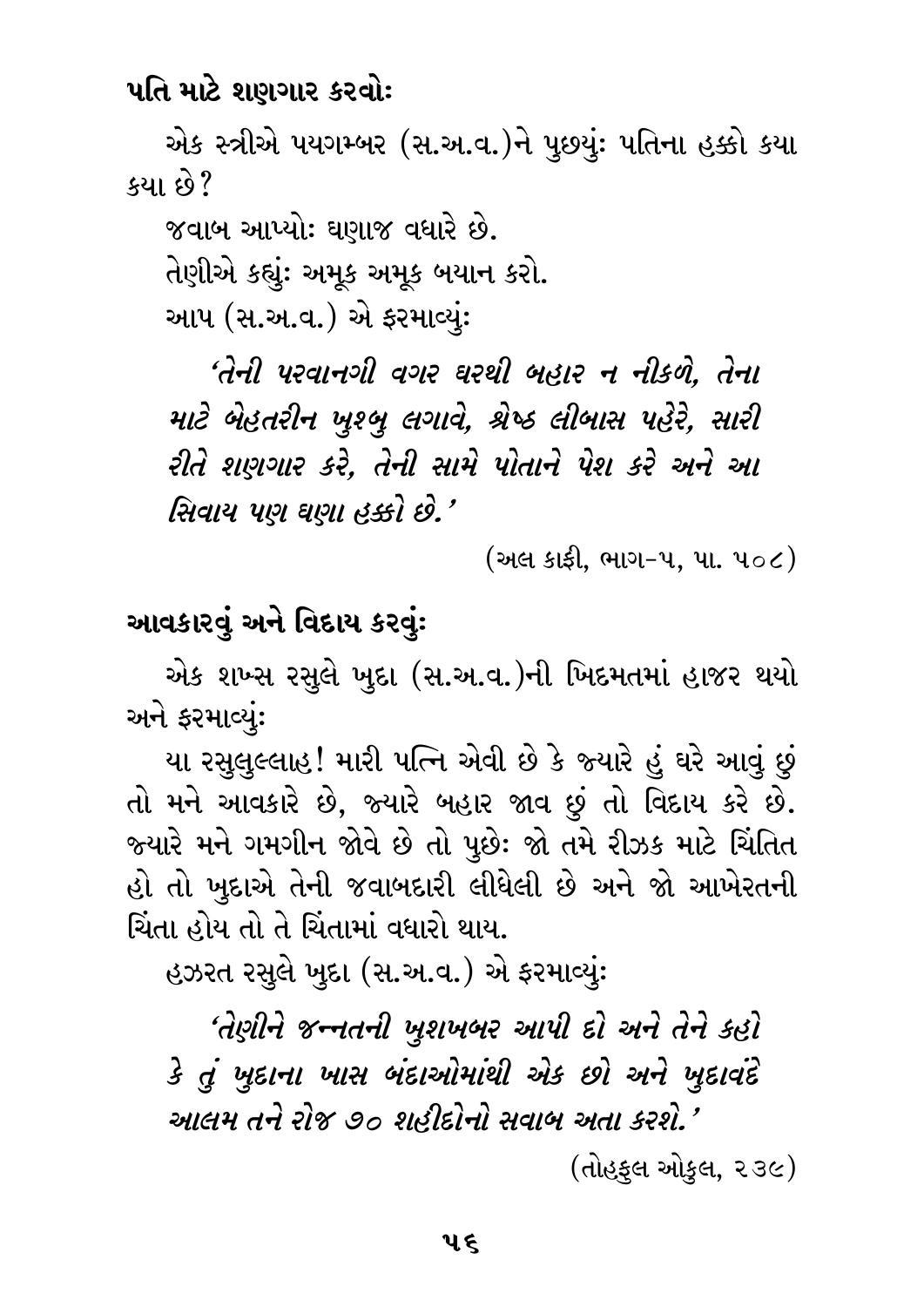હઝરત ઈમામ જઅફર સાદિક (અ.સ.) ફરમાવે છે:

'જે સ્ત્રી પાંચ સમયની નમાઝ પઢે માહે રમઝાને મુબારકના રોઝા રાખે. પોતાના પતિની ઈતાઅત કરે. હઝરત અલી (અ.સ.)ના હકની મઅરેફત ધરાવે. તેણી જે દરવાજાથી ઈચ્છે જન્નતમાં દાખલ થાય.'

(અલ કાફી, ભાગ-૫, પા. ૫૫૫)

#### શ્રેષ્ઠ શકાઅત કરનારઃ

હઝરત ઈમામ મોહમ્મદ બાકિર (અ.સ.) એ ફરમાવ્યું:

'સ્ત્રી માટે અલ્લાહની બારગાહમાં સૌથી બેહતરીન શફાઅત કરનાર તેના પતિની ખુશ્નુદી અને રાજીપો છે. જ્યારે જ. ક્રાતેમા ઝહરા (સ.અ.વ.)ની શહાદત થઈ ત્યારે હઝરત અલી (અ.સ.)એ કરમાવ્યુંઃ ખુદા હું રસુલ (સ.અ.વ.)ની દિકરીથી રાજી અને ખુશ છં.'

(બેહારૂલ અન્વાર, ભાગ-૧૦૨, પા. ૨૫૭)

શ્રેષ્ઠ અને સૌથી ખરાબ મર્દ:

હઝરત રસુલે ખુદા (સ.અ.વ.) એ કરમાવ્યં:

શું હું તમને બતાવું કે તમારામાંથી બેહતર પુરૂષ કોણ છે?

સહાબીઓએ કહ્યુંઃ બેશક બતાવો. આપ (સ.અ.વ.) એ ફરમાવ્યં:

'તમારામાંથી શ્રેષ્ઠ એ છે જે મુત્તકી હોય, પરહેઝગાર હોય અને પાકોપાકીઝા હોય. જેના હાથો ખુલ્લા હોય,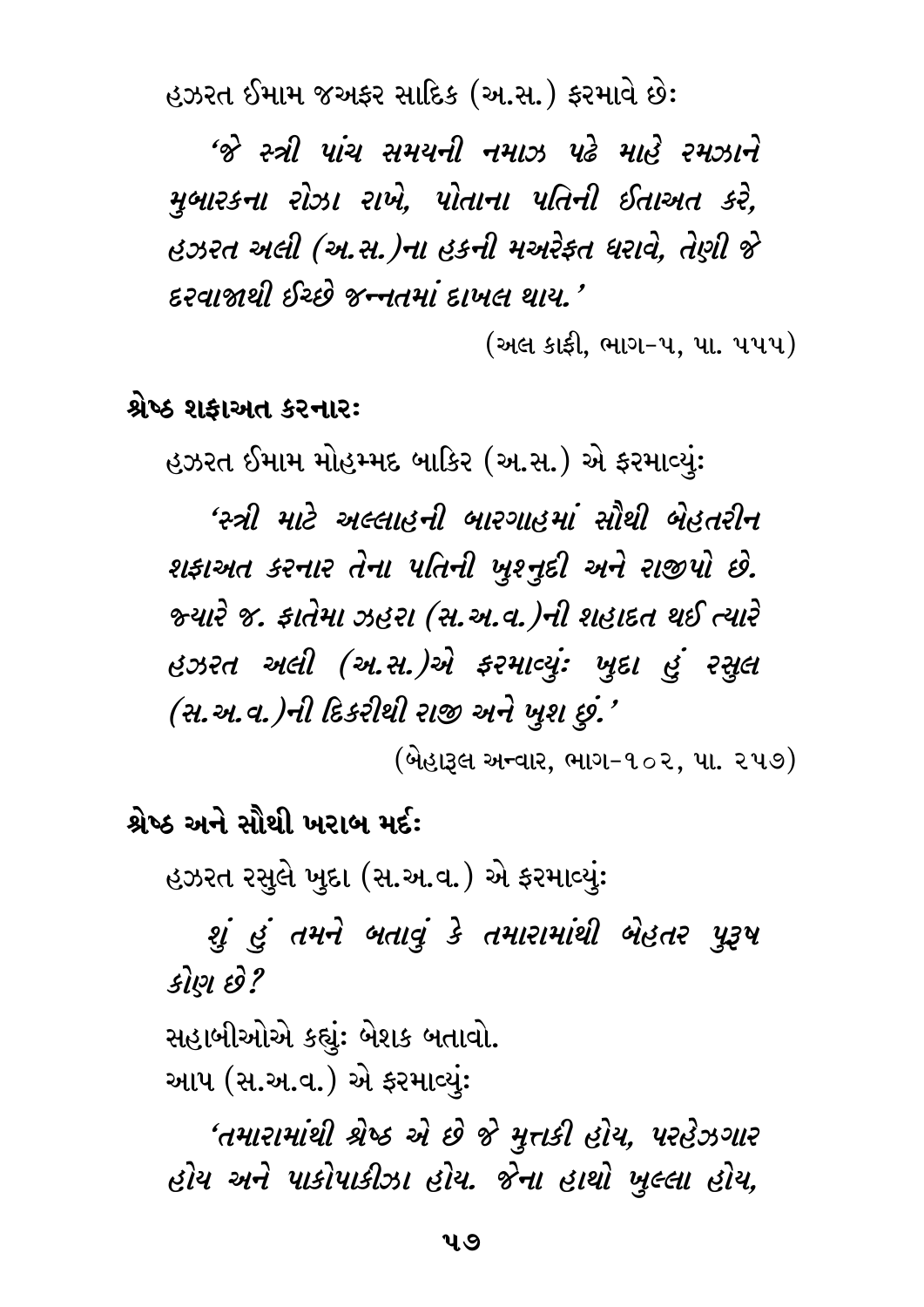જેના માં-બાપ શરીક હોય. માં-બાપની સેવા કરનારો હોય. અને તેના બાલબચ્ચાઓ બીજા કોઈના મોહતાજ ન  $\beta$ ષ્ટ્રિ $^{\prime}$ 

पछी इश्माव्युः शुं तमने अहतरीन पुरुष विषे न બતાવું?

અસ્હાબે કહ્યુંઃ બેશક બયાન કરો. આપ (સ.અ.વ.) એ ફરમાવ્યું:

'તોહમત લગાવવાવાળો, કંજુસ, બદઅખ્લાક, હદથી વધી જનાર. એકલો ખાવાવાળો. મહેમાનને કબલ ન કરનાર, પોતાની પત્નિ, બાળકો અને પોતાના નોકરોને મારવાવાળો. પોતાના બાલબચ્ચાને બીજાના મોહતાજ બનાવનાર અને માં-બાપ તરકથી આક થયેલો.'

(વસાએલશ્શીઆ. ભાગ-૧૪. પ્રકરણ-૭)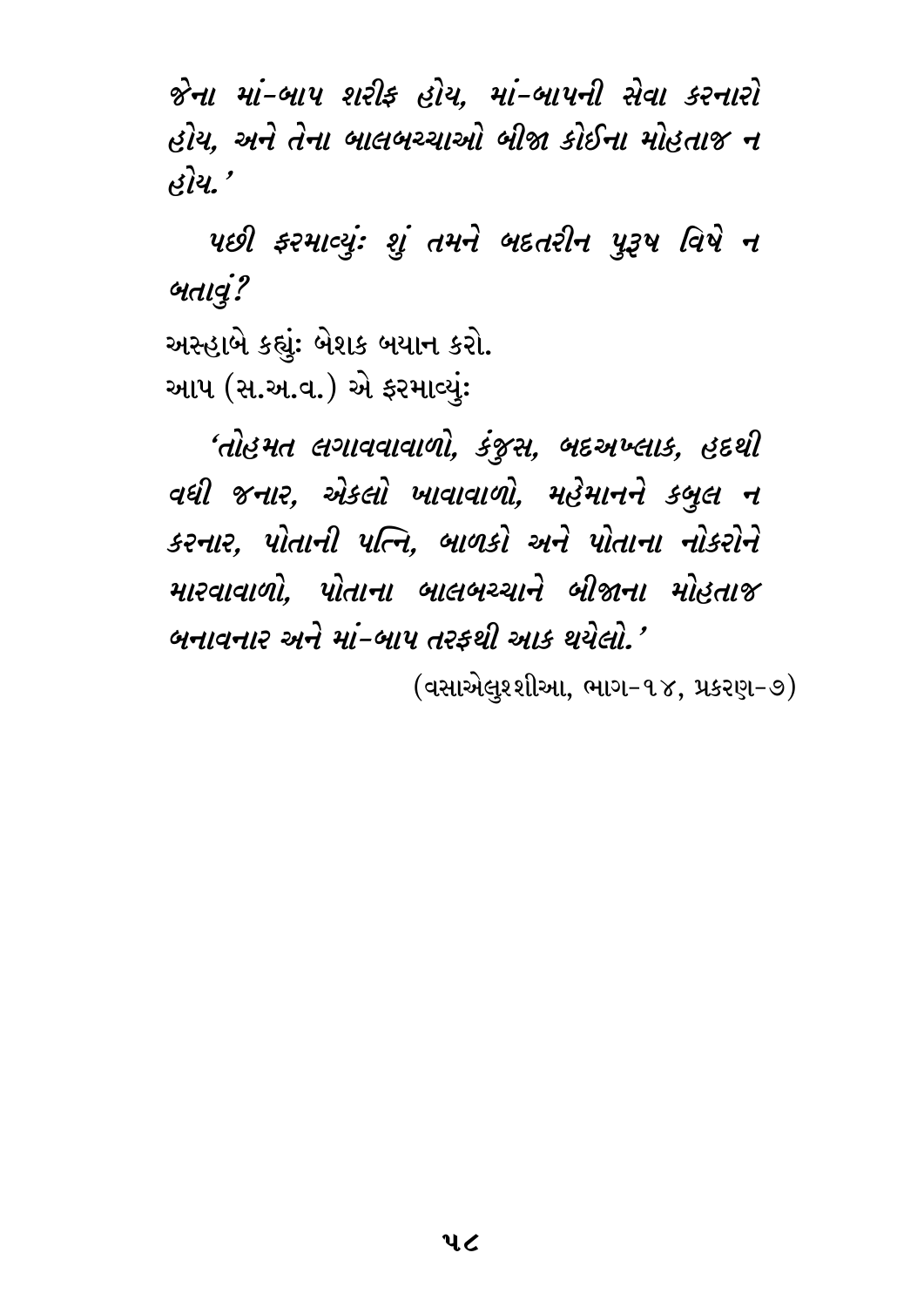### અય કાશ!

અલ્લાહ તથા તેના પ્રતિનિધીઓએ શ્રેષ્ઠ પરણિત જીવનના શ્રેષ્ઠ ઉસલો બયાન કર્યા છે. એક એક વિગતની સ્પષ્ટતા કરી છે. અગર આજે આપણે ખદા અને રસલ (સ.અ.વ.)ના વર્ણવેલા ઉસલોની પાબંદી કરીએ અને તેમના બતાવેલા હક્કોનો ખયાલ રાખીએ તો જીવનમાં કયારેય કડવાશ પૈદા નહી થાય. કયારેય ઝઘડો ન થાય અને કયારેય એકબીજાથી નારાઝ નહી થાય. ઘર પણ સલામત રહેશે અને અવલાદ પણ બહેતર થશે.

પરંત…

જ્યારે આપણે તે હક્કોનો ખયાલ નથી રાખતા તે ઉસલોની પાબંદી નથી કરતા. પોતાની હદોને ઓળંગી જઈએ છીએ તો જીવન દઃખી થઈ જશે. વિવાહીત જીવન મતભેદોનો શિકાર બની જશે અને પછી એ બધુ બનવા લાગશે જે આજકાલ બની રહ્યું છે અને આ બધુ અલ્લાહ અને તેને રસુલ (સ.અ.વ.)ની વાતોની વિરૂધ્ધ અમલ કરવાના કારણો છે.

અય કાશ કે આપણે સાચા દિલથી ઈસ્લામી શિક્ષણ પર અમલ કરત, ખુદા અને રસુલ (સ.અ.વ.)ની ખુશ્નુદી માટે એકબીજા સાથે શ્રેષ્ઠ રીતે વર્તતે. એ ન વિચારતે કે સામેવાળો કઈ રીતે વર્તી રહ્યો છે. બલ્કે એ વાતની કોશિશ કરીએ કે આપણે સારામાં સારી રીતે વર્તીએ અને બેહતરીન વર્તણુંકમાં કોઈ આપણાથી આગળ ન નિકળી જાય.

૫૯